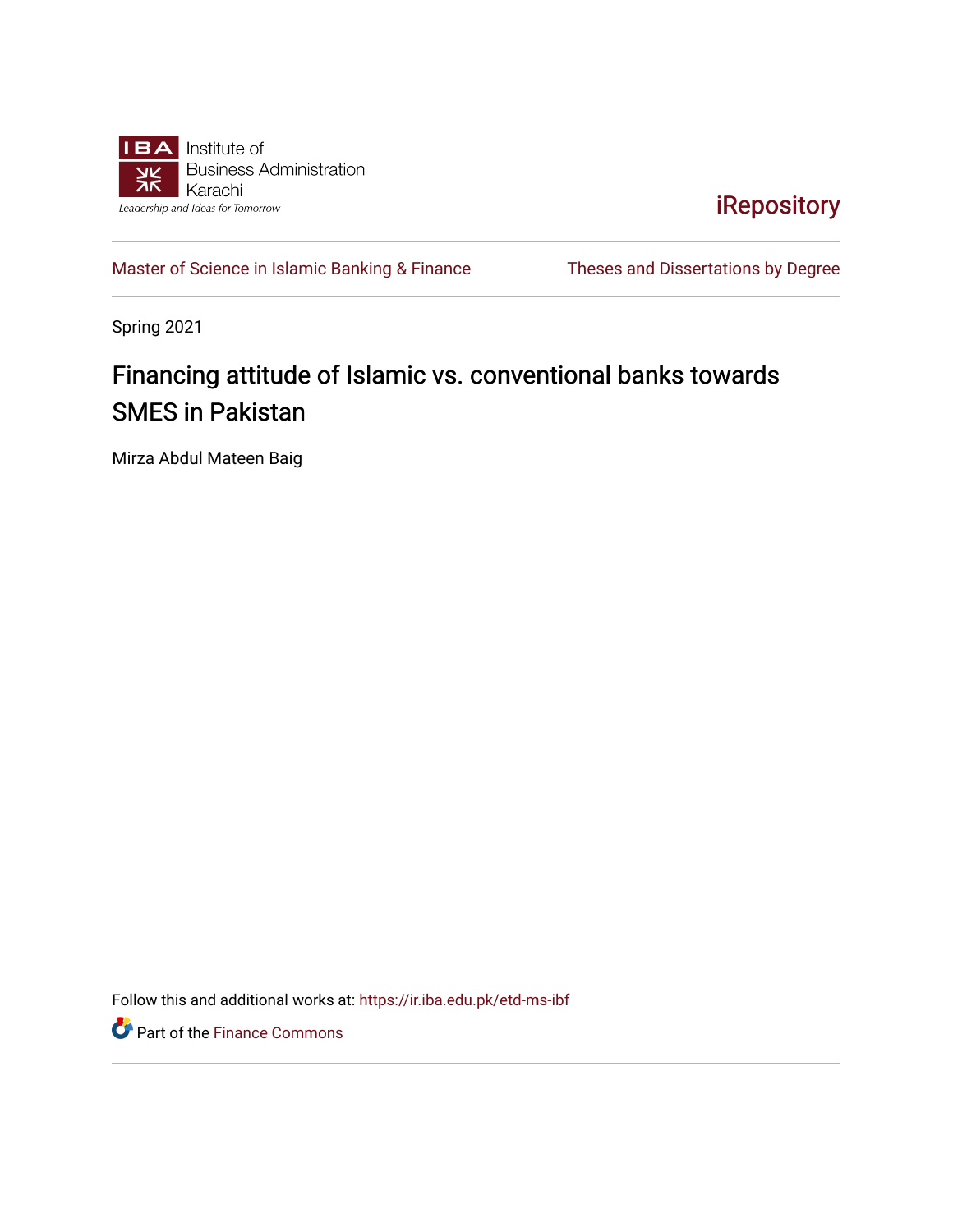

# **FINANCING ATTITUDE OF ISLAMIC VS. CONVENTIONAL BANKS TOWARDS SMEs IN PAKISTAN**

This research report is submitted to the School of Business Studies (SBS) as partial fulfillment of Master of Science in Islamic Banking and Finance degree

by

#### **Mirza Abdul Mateen Baig**

### Supervised by **Dr. Saqib Sharif** Associate Professor Department of Finance Institution of Business Administration (IBA), Karachi, Pakistan

Spring Semester 2021 Institution of Business Administration (IBA), Karachi, Pakistan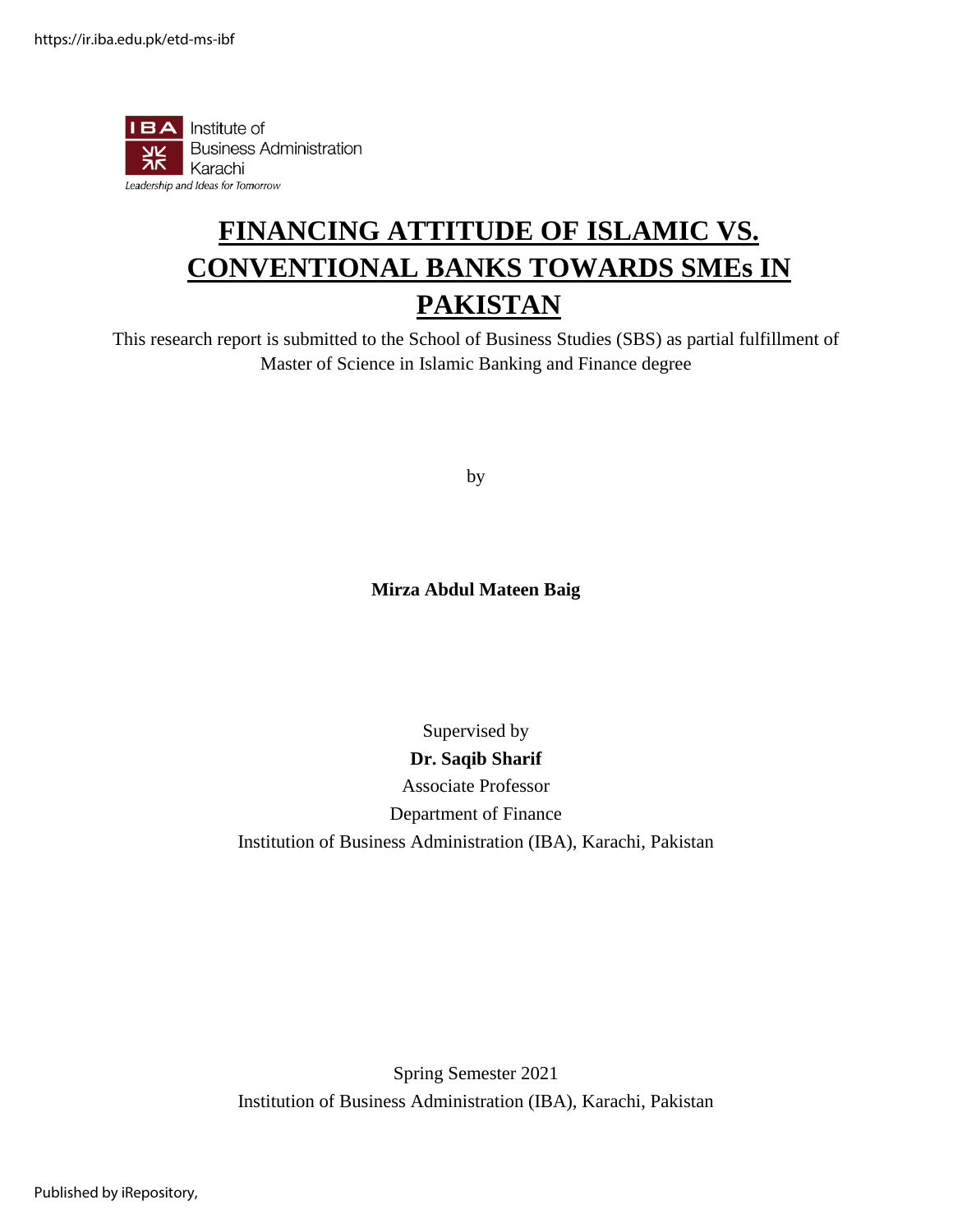

# **FINANCING ATTITUDE OF ISLAMIC VS. CONVENTIONAL BANKS TOWARDS SMEs IN PAKISTAN**

This research report is submitted to the School of Business Studies (SBS) as partial fulfillment of Master of Science in Islamic Banking and Finance degree

by

#### **Mirza Abdul Mateen Baig**

(Student number: 13684)

#### **Committee:**

#### **Dr. Saqib Sharif**

Supervisor

Department of Finance

Institution of Business Administration (IBA), Karachi, Pakistan

Spring Semester 2021 Institution of Business Administration (IBA), Karachi, Pakistan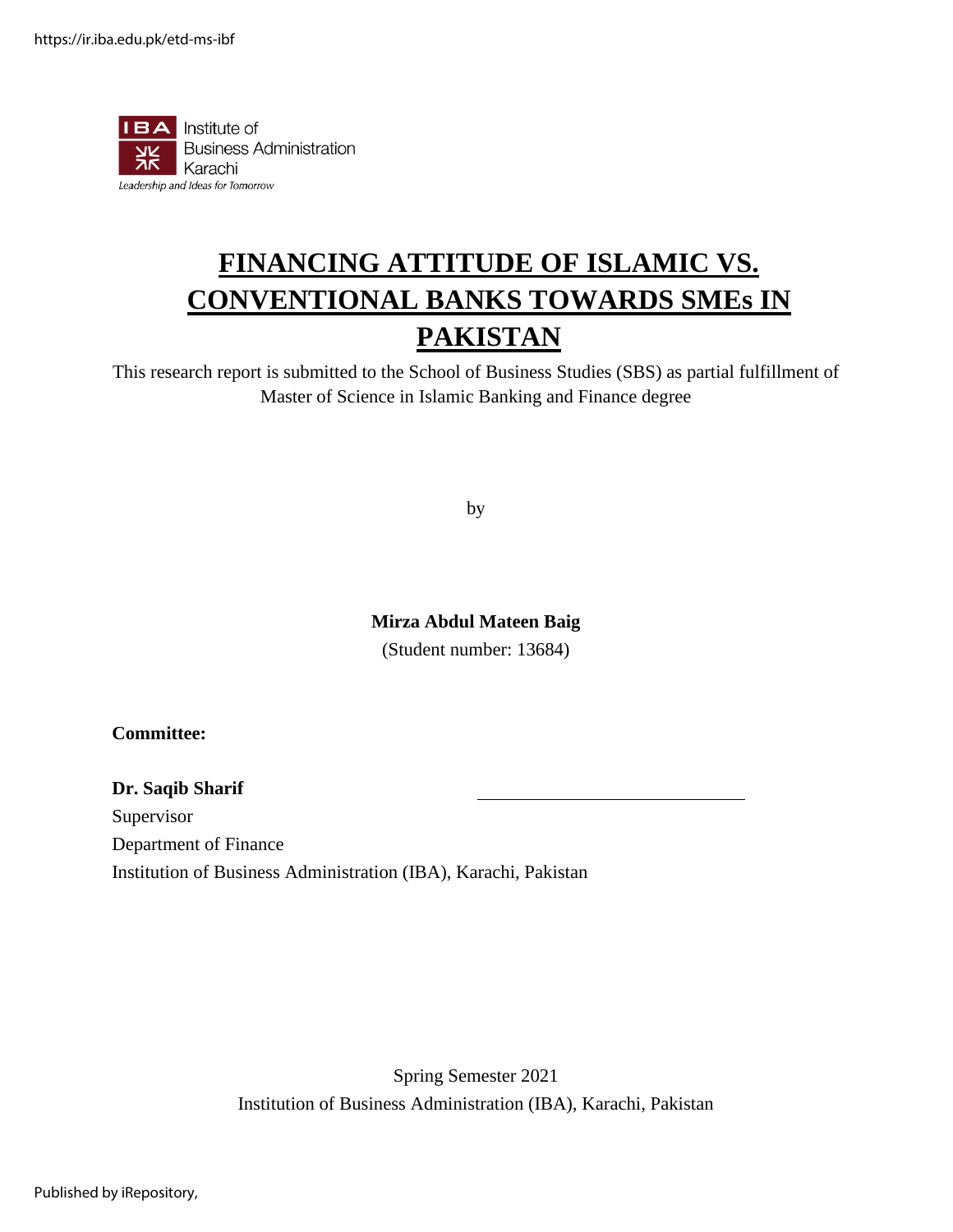#### Copyright: 2021, **Mirza Abdul Mateen Baig**

All Rights Reserved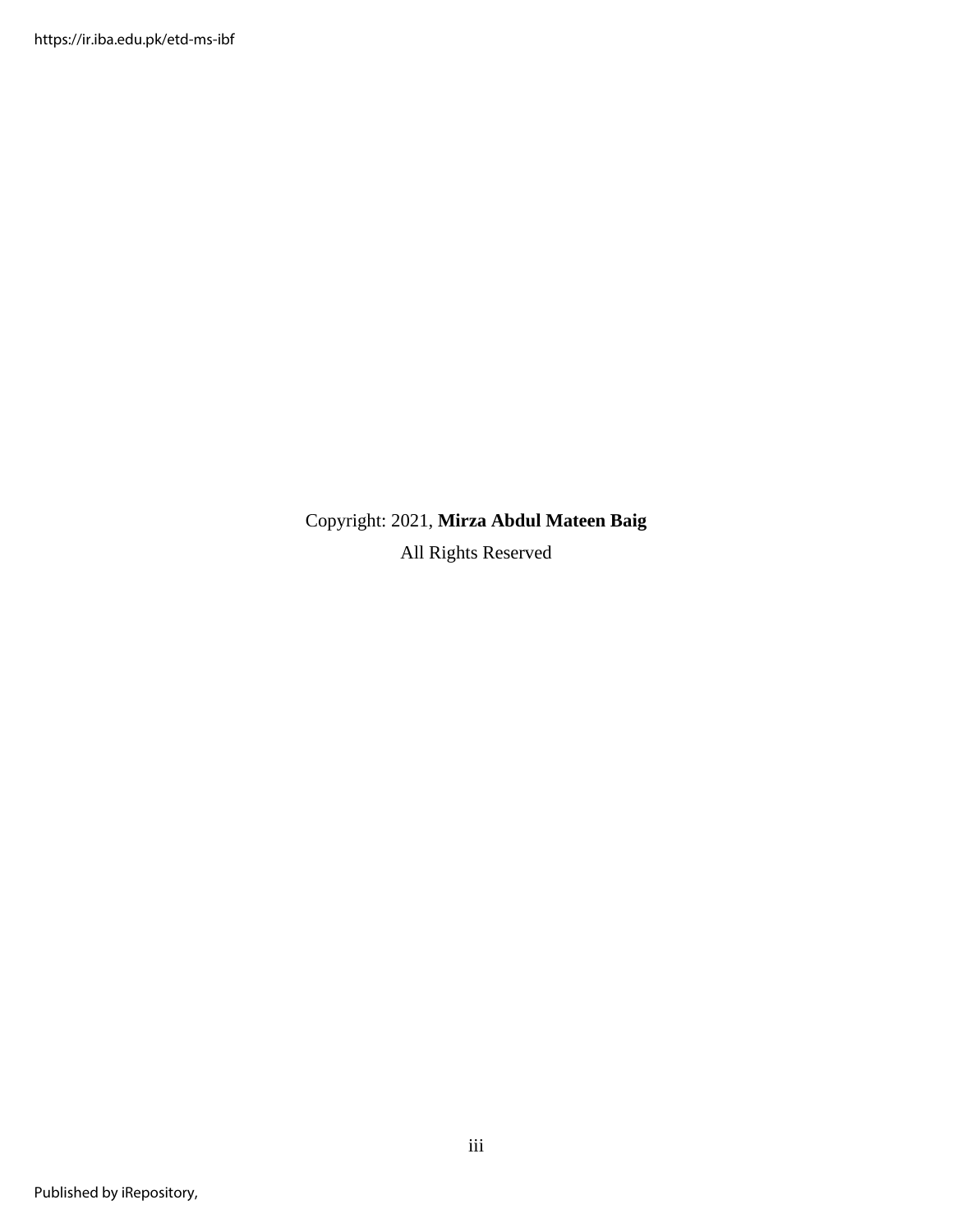# **Table of Contents**

| 1.1.  |  |
|-------|--|
|       |  |
|       |  |
| 1.2.  |  |
| 1.3.  |  |
| 1.4.  |  |
| 1.5.  |  |
| 1.6.  |  |
| 1.7.  |  |
| 1.8.  |  |
| 1.9.  |  |
| 1.10. |  |
| 1.11. |  |
|       |  |
|       |  |
|       |  |
| 2.1.  |  |
| 2.2.  |  |
| 2.3.  |  |
| 2.4.  |  |
| 2.5.  |  |
|       |  |
|       |  |
| 3.1.  |  |
| 3.2.  |  |
| 3.3.  |  |
| 3.4.  |  |
| 3.5.  |  |
|       |  |
|       |  |
| 3.6.  |  |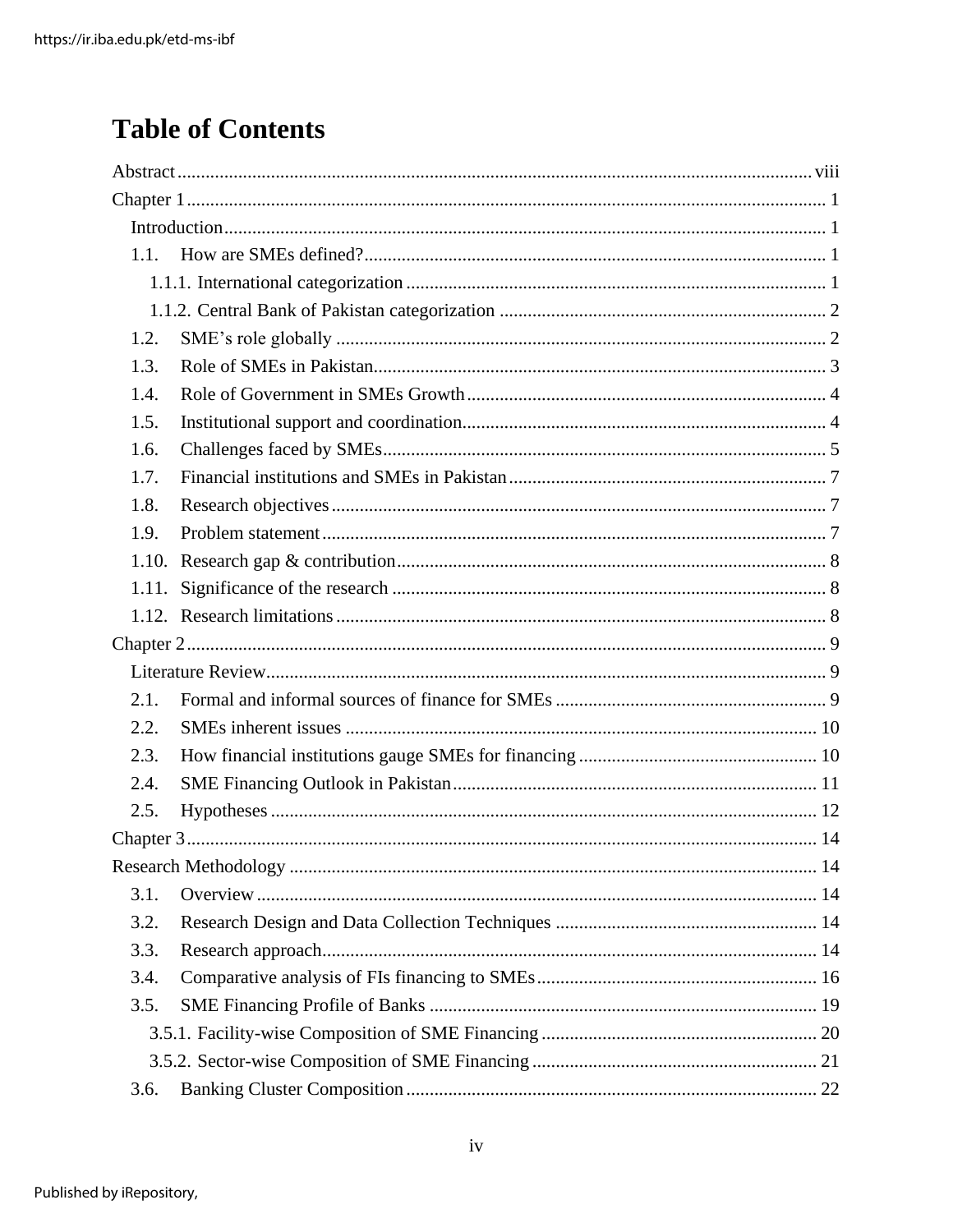| 4.2. |  |
|------|--|
| 4.3. |  |
|      |  |
|      |  |
|      |  |
|      |  |
| 5.1. |  |
|      |  |
|      |  |
|      |  |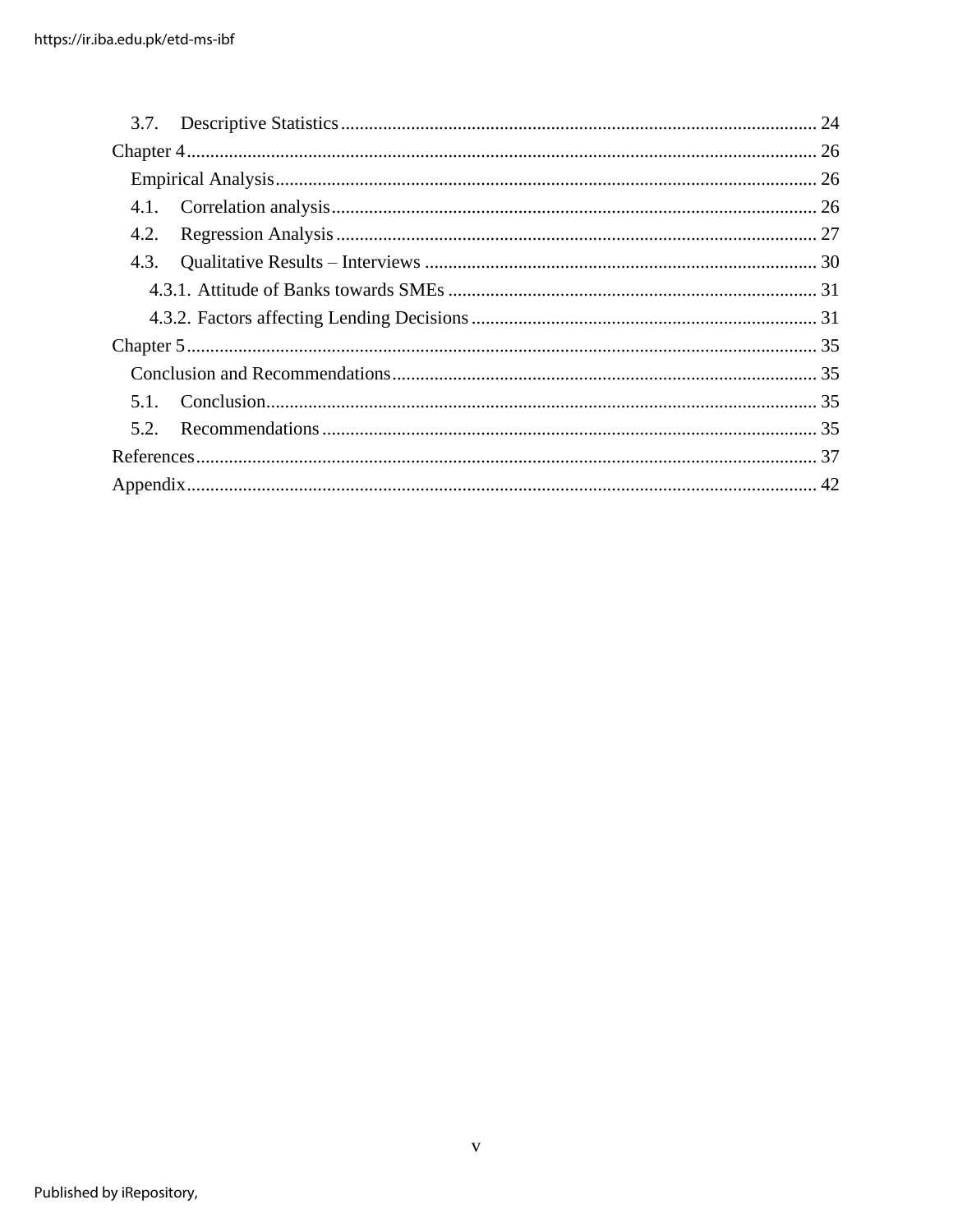# **List of Tables**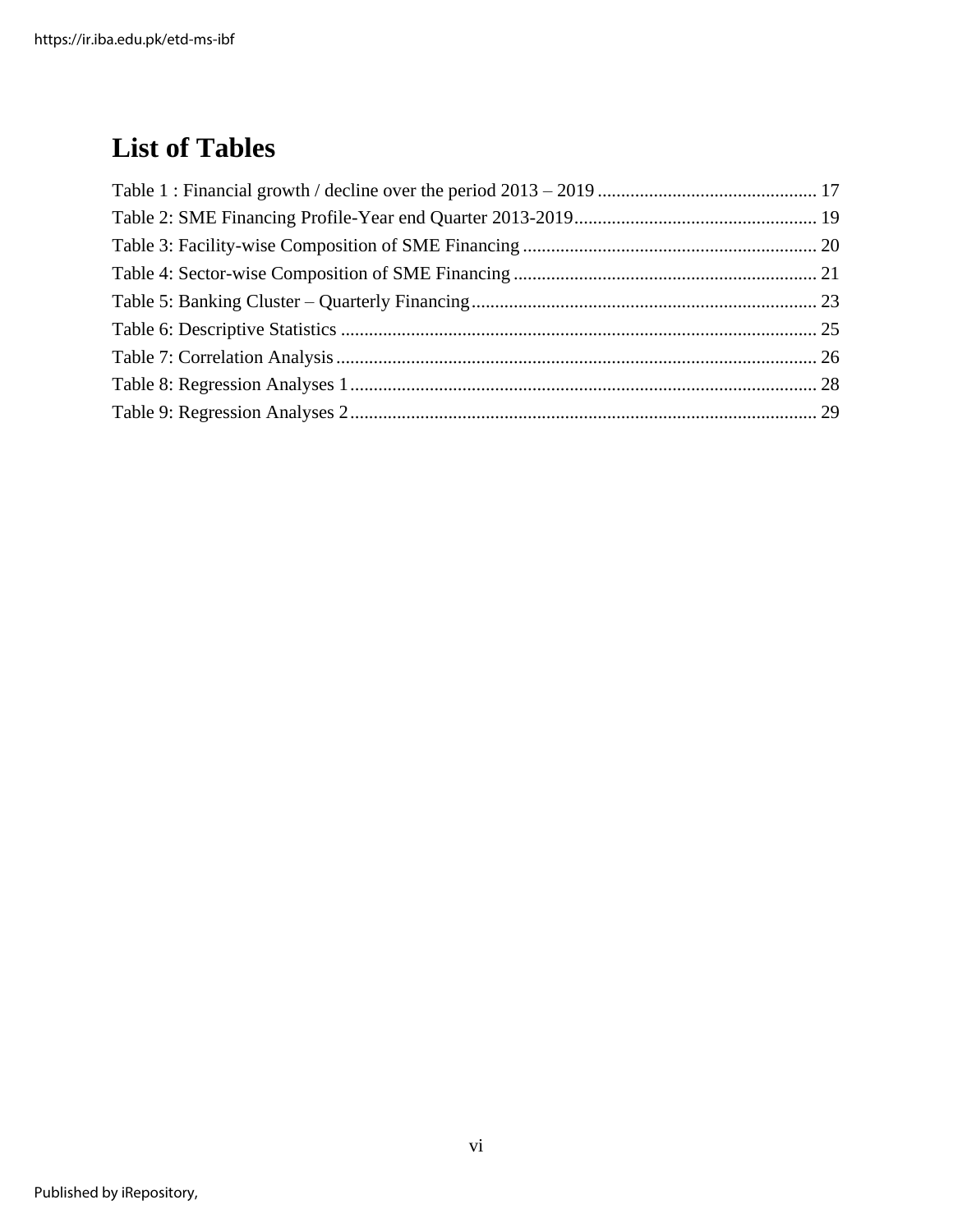# **List of Figures**

| Figure 3: Financial Institution Category-Percentage share of advances in Year 2013 18    |  |
|------------------------------------------------------------------------------------------|--|
|                                                                                          |  |
| Figure 5: Outstanding Financing Vs Domestic Private Sector for year 2013 to year 2019 20 |  |
|                                                                                          |  |
|                                                                                          |  |
|                                                                                          |  |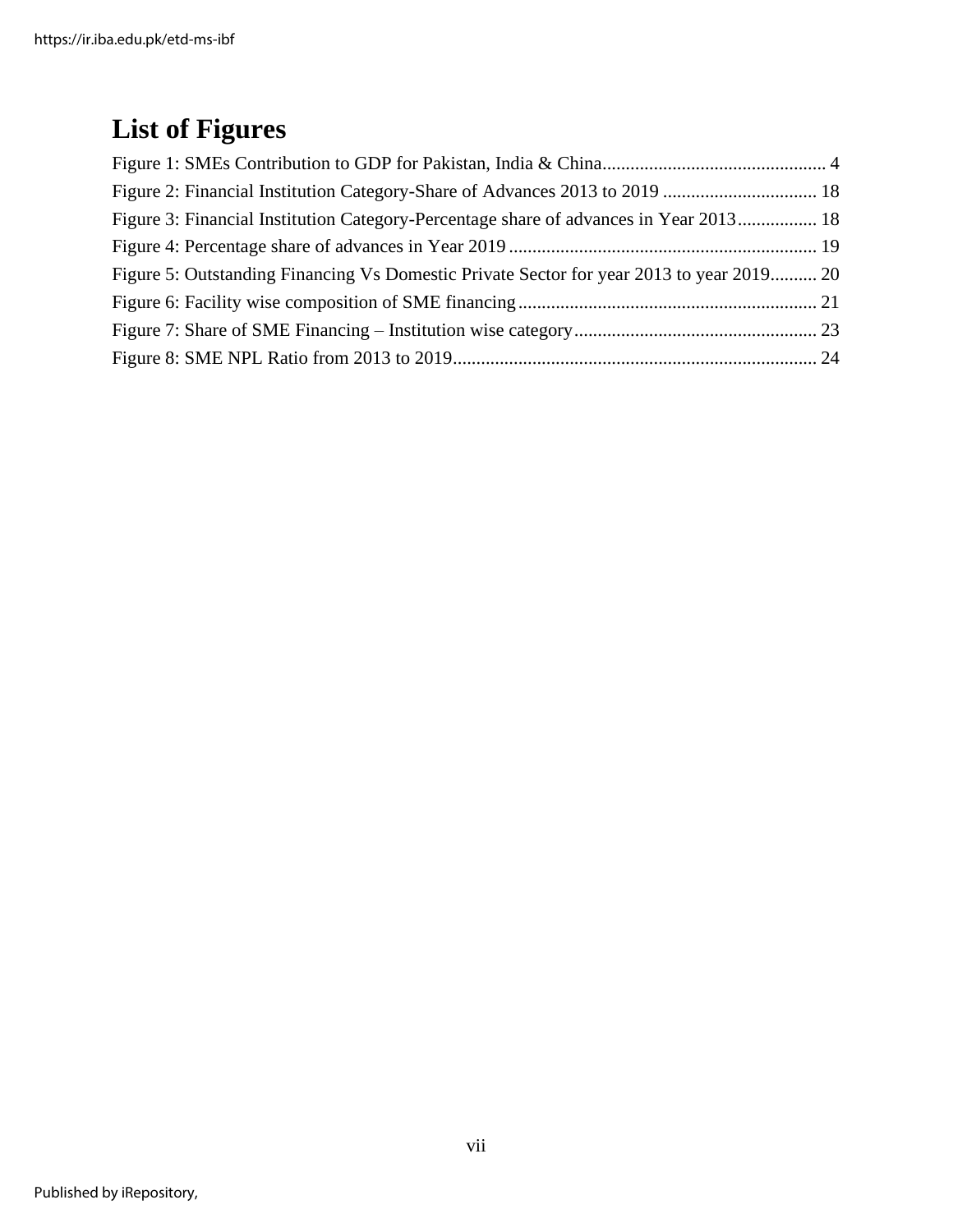https://ir.iba.edu.pk/etd-ms-ibf

### **Abstract**

This thesis examines the attitude of banks' financing to SMEs in Pakistan. The study further aims to assess if there is any difference between the lending attitude of Islamic and conventional banks. The study conducts a mixed method-based approach. The data is collected from the State Bank of Pakistan and regression analysis is applied to contrast the attitude of Islamic and conventional banks in Pakistan towards SMEs financing. The evidence of the thesis suggests that the Islamic banks are more inclined towards financing SMEs as compared to their conventional counterparts, however, overall, the results are weakly significant at 10% level. The qualitative component of the study is based on interviews of experienced bankers in Pakistan and it aimed to explore the factors that affect financing decisions in banks. The interview discussion shows that there has been a positive change in attitude of banks towards SMEs financing which has been caused primarily by government and Central Bank's policies to support SMEs financing and in turn their development to support economic growth. In addition, it is important to note that during the interview discussions, all the participants agreed that there is not much difference between the lending attitudes of Islamic banks versus conventional banks.

*Keywords:* Commercial Banks, Decision Making, Islamic Banks**,** Lending Attitude**,** Small and Medium Sized Enterprises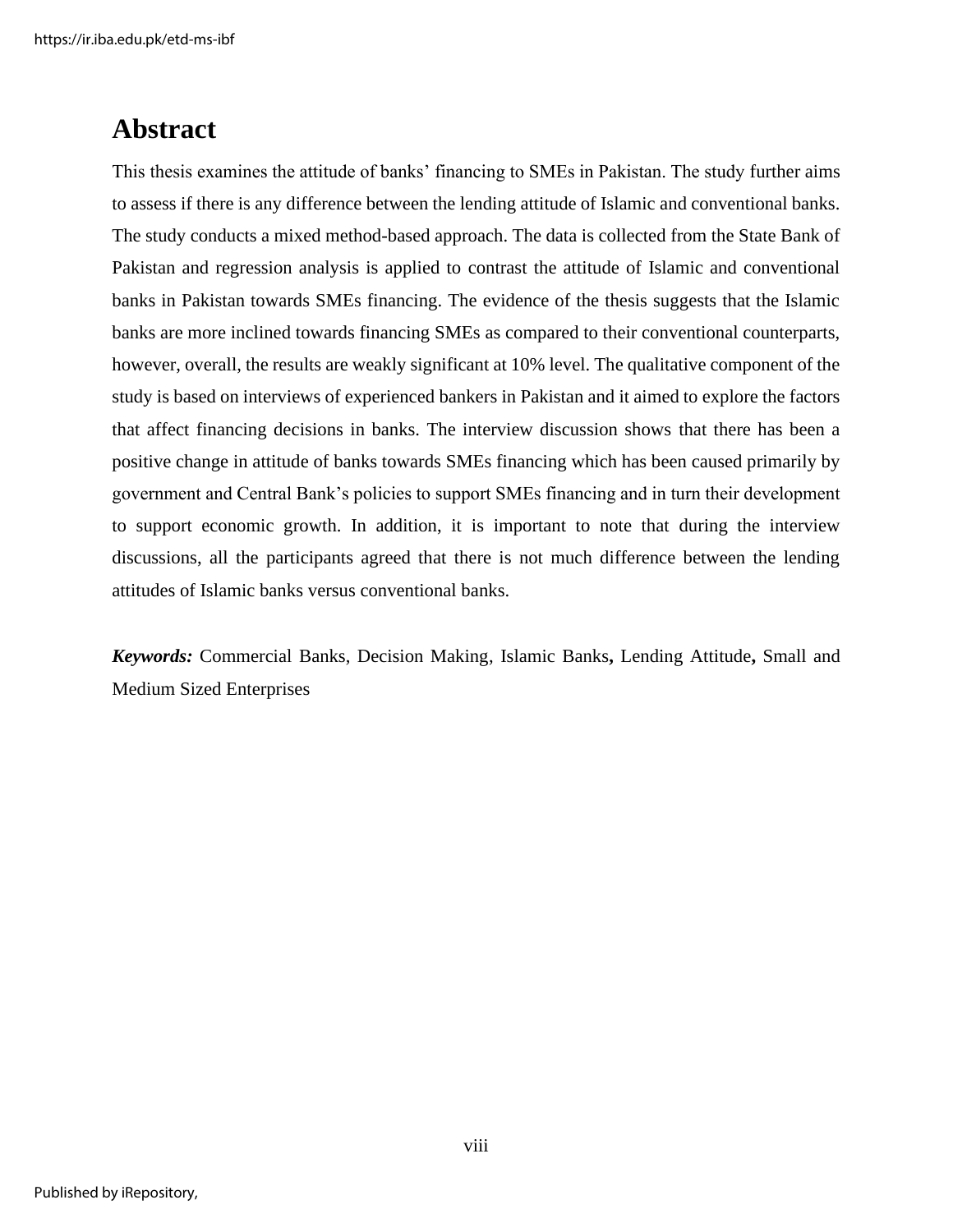# **Chapter 1 Introduction**

SMEs are considered a catalyst in the socio-economic development of any country. They are genuine vehicles for the attainment of economic goals in terms of reducing unemployment at low investment cost and the promotion of entrepreneurial competencies, use of local technology, emanating rural–urban resettlement, domestic resource utilization, and poverty alleviation (Aina & RTP, 2007).

The Small and Medium Enterprises (SMEs) role is important in almost every economy or country, because of their compelling roles for the growth of various sectors of the economies. SMEs have fittingly been mentioned as "the engine of growth" and "catalysts for socio-economic transformation of any country". SMEs represent an indubitable agent for the accomplishment of sovereign economic targets of employment creation and poverty diminution at low investment cost along with evolving entrepreneurial efficiency including technological acquaintance. Other inherent benefits of dynamic SMEs comprise access to the infrastructural services created by the presence of such SMEs in their environs, the provocation of commercial activities such as suppliers of numerous items and distributive trades for things originated and / or needed by the SMEs, deriving from rural urban movement, enriching standard of living of the employees of the SMEs and their dependent relatives as well as of those who are either directly or indirectly affiliated with them (Onuorah, 2010).

#### **1.1. How are SMEs defined?**

#### **1.1.1. International categorization**

According to the United Nation's Trade Facilitation and Implementation Guide, definition of Small and Medium-sized Enterprises (SMEs) fluctuate across countries and organizations. The most frequently used categorization is the number of personnel, tracked by turnover and assets.

Globally, the common upper limit for defining an MSME by number of personnel are 250 for medium enterprises, 50 for small enterprises, and 10 for micro enterprises. But different income levels, among other factors, impact some nations, especially low-income countries to employ lower threshold values of 100 and 50 workers (Gonzales et al., 2014).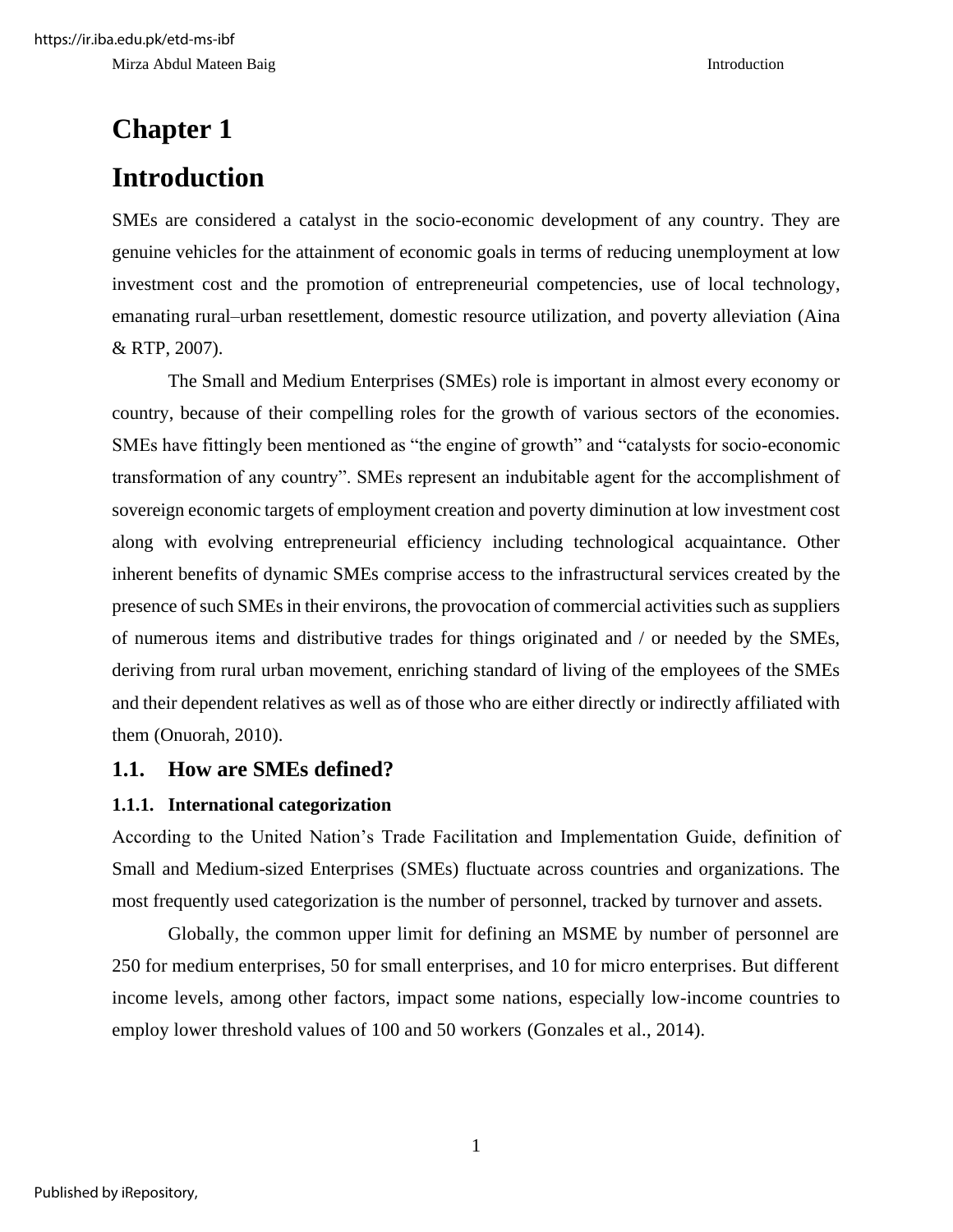#### **1.1.2. Central Bank of Pakistan categorization**

Small firm is an occupational entity which does not employ (including contract employees) more than 50 people and annual sales volume up to Rs.150 million. Medium firm is an occupational entity, which employs (including contract employees) more than 50 people and less than 100 workers in case of trading companies. In case of manufacturing  $\&$  service establishments, more than 50 and less than 250 people. For all MEs annual sales volume is over Rs.150 million and up to Rs.800 million.

#### **1.2. SME's role globally**

According to the World Bank, SMEs play a leading role in most economies, especially in emerging economies. SMEs account for most businesses globally and are key contributors to employment generation and global economic development. In developing countries, most formal jobs are created by SMEs, however, access to finance is a major bottleneck for SMEs prosperity<sup>1</sup>.

A survey by Asian Development Bank (Asia SME Finance Monitor - ASM) carried out in 20 countries from 5 ADB regions showed that SMEs accounted for an average of 96% of all enterprises and 62% of the national labor forces across the ASM countries. These countries constitute Central Asia, East Asia, South Asia, Southeast Asia, and the Pacific. Meanwhile, the latest data affirm that SMEs contribute an average of 42% of the Gross Domestic Product (GDP) or manufacturing value added in ASM countries. SMEs have continued to influence trade as per the latest data, the People's Republic of China (PRC) and India accounted for more than 40% of the total export value, chased by 26% in Thailand, 19% in the Republic of Korea, and 16% in Indonesia. In Australia, approximately 2 million SMEs blend about 70% of all industry employment. In the UK, the SMEs have almost 60% of the private sector labor pool and most of the innovations across all geographies also materialize through the SMEs (Infosys white paper,  $2018$ )<sup>2</sup>. According to Ullah et al. (2016) advanced countries such as the UK and the US, SMEs play a powerful role in their economy, contributing approximately the 1/3rd of employment at the industrial level with the low output percentage.

The findings of Manzoor, Wei and Siraj (2021) shows that SMEs productivity has a positive and substantial effect on the country's economic growth, and SMEs are well-

<sup>1</sup> https://www.worldbank.org/en/topic/smefinance

<sup>2</sup> <https://www.infosys.com/industries/financial-services/white-papers/Documents/banks-change-game-SME.pdf>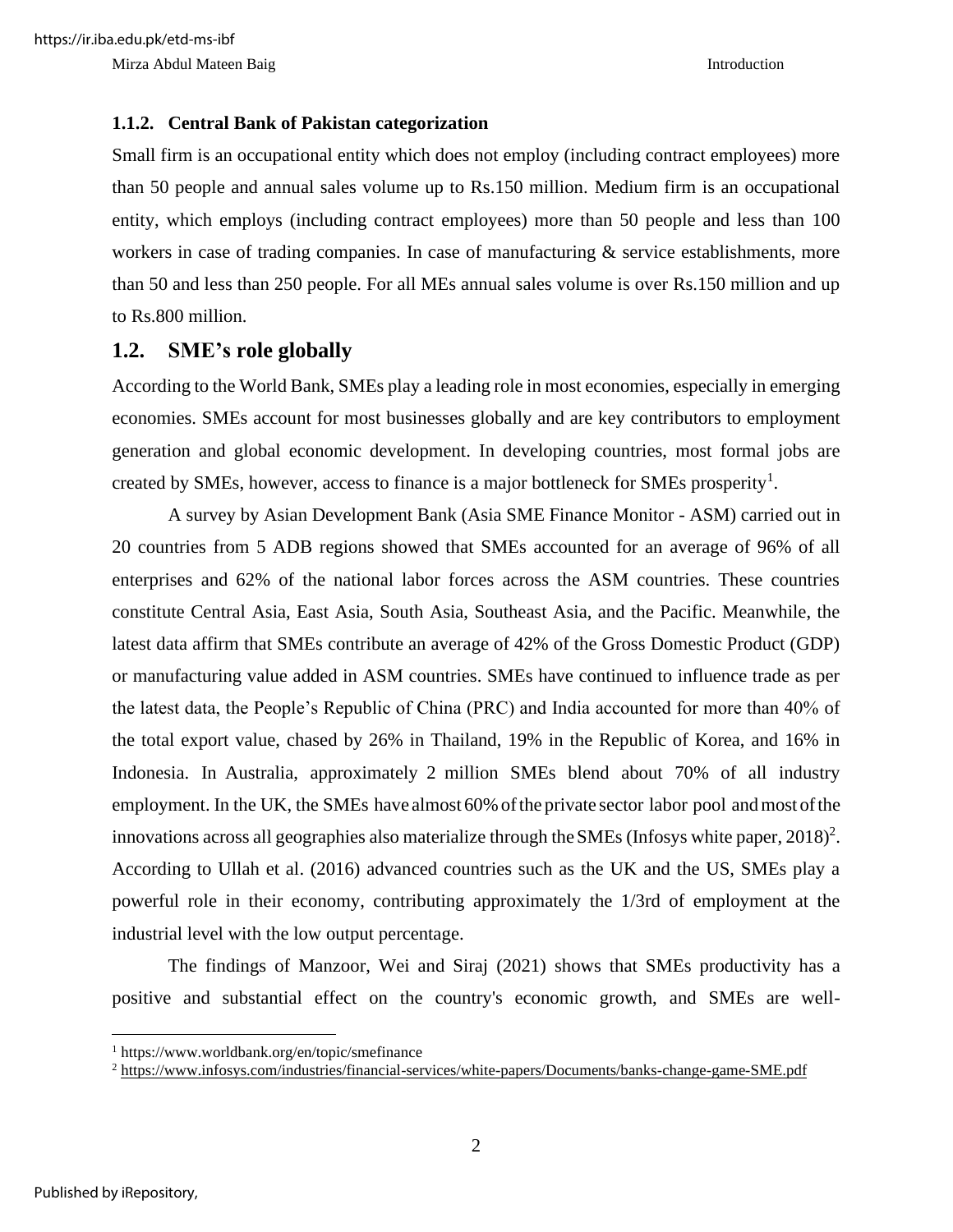acknowledged globally for their noteworthy position in the economic growth and nurture progress. This resulted in increased SMEs value in developing countries instead of large organizations.

### **1.3. Role of SMEs in Pakistan**

Small and medium enterprises (SMEs) tend to play a crucial role to generate employment, create value, and cherish innovation. This, in turn, not only helps to strengthen the profitability of these companies but also raises the standard of living for the people in the country by complementing their capability to enjoy or approach higher quality products and services*.* Thus, SMEs not only pushes GDP growth but also supports to raise the income of people within the economy by devising more economic openings (Zafar and Mustafa, 2017).

In Pakistan, SMEs constitute around 90% of all the enterprises and provide employment to approximately 80% non-agricultural labor force. The contribution of SMEs has been documented around 40% of GDP, which again imply the importance of SMEs in the growth and development of the country (Hussain, 2018). Despite its contribution to the economy, SMEs in Pakistan are facing problems in access to finance from the formal sources. Currently the SME sector credit is around 8.7% in Pakistan, which is very low and is in turn, compelling many SMEs to fulfill their financial needs by approaching informal sectors. However, the informal networks provide financial support to SMEs at a higher cost in comparison to those obligors who possess the ability to avail financial facilities from formal sources, such as financial institutions (Dar et al., 2017).

According to the study conducted by Zafar and Mustafa (2017), 30 percent of exports from Pakistan depend on the SMEs' overall output. Approximately 3.2 million employees are affiliated with SMEs. This has become a core hub of creating employment opportunities in Pakistan. SME industry in Pakistan has become the paramount aspect of the industrial sector, however, as compared to the neighboring countries such as India and China, this share is smaller in the Country's GDP as shown in Figure 1.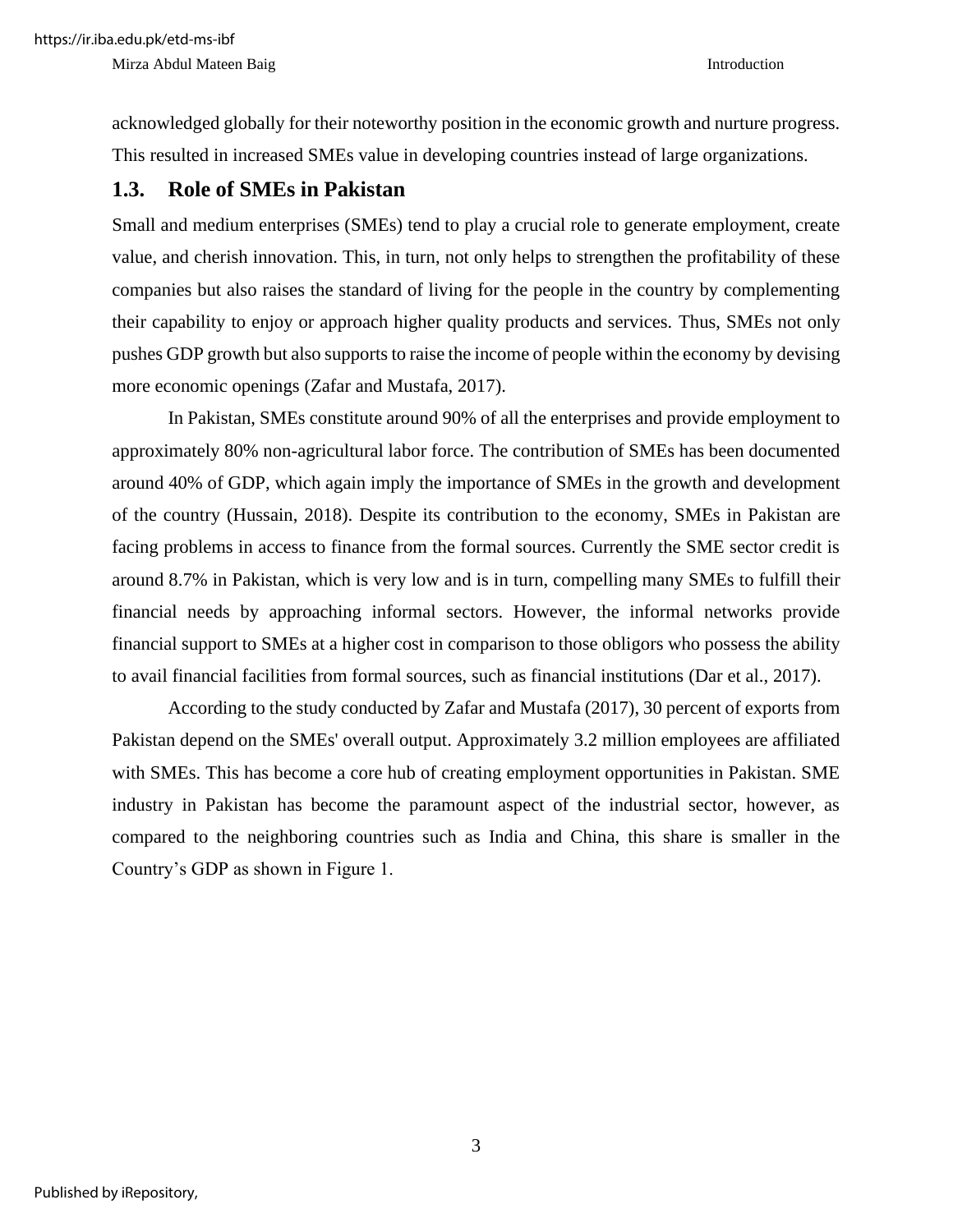



#### **1.4. Role of Government in SMEs Growth**

Government of Pakistan has developed various policies for the economic and social development of the country that include the Microfinance Sector Establishment Program, Reforms of Education Sector 2001 to 2005, Paper of Poverty Reduction Strategy, Tax Administration, and Financial Sector Reform. SMEs are also being noted in few such significant documents of socio-economic policies that involve even particular steps for their advertisement (Akhtar and Liu, 2018). On the other hand, Soomro et al. (2019) believe that such measures are not decently prioritized and specified to be capable of implying any meaningful approach or policy for SMEs, though the program for SME sector development looks to upgrade SMEs condition by calling all the stakeholders to design future SME policy of Pakistan**.** Muhmad et al. (2020) opined that lack of understanding about Islamic financing by the SMEs should be encountered by Islamic financial institutions and regulators through training, seminars and education, irrespective of their religious beliefs.

#### **1.5. Institutional support and coordination**

The role of the governmental institution as a promoter of business development and its close communication with business support bodies is of vital importance for the development of a mutual beneficial relationship especially for SMEs' growth (Zafar and Mustafa, 2017). Seth (2018) mentioned in the article that for the development of the SME sector, policy makers have an important role to play in terms of creating an environment that facilitates commercial lending institutions to tap in the SME market, estimated to be about PKR 1 trillion. The Government of Pakistan through its Finance Supplementary (Second Amendment) Bill, 2019 decided to provide

<sup>3</sup> Zafar and Mustafa (2017)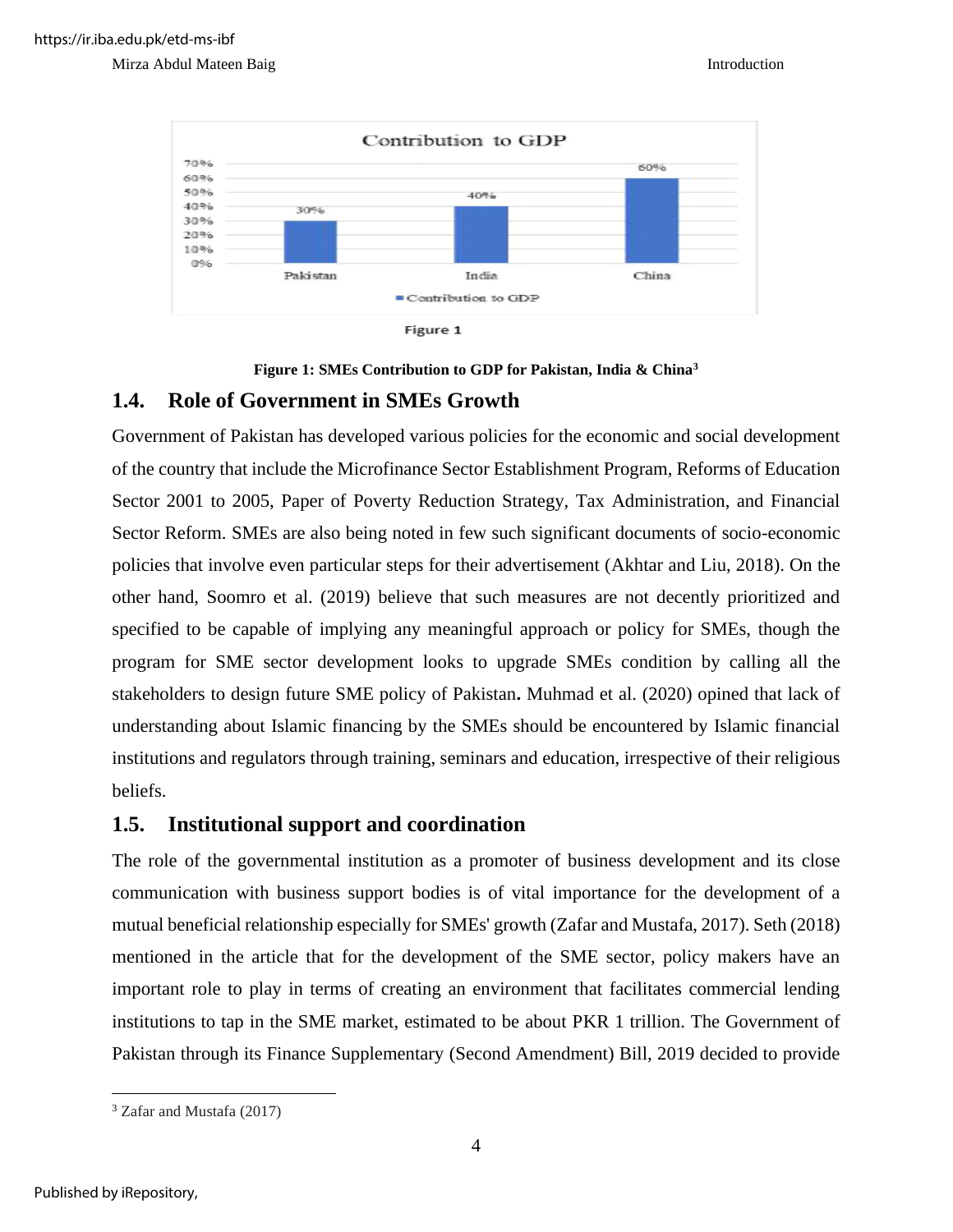tax incentive to commercial banks on income accrued on the SME lending portfolio. This particular incentive is being provided to encourage banks to enhance their SME portfolio through creating an enabling environment. Article also suggested that innovative approaches through a broad range of external financing techniques such as asset-based financing, Shariah compliant products, and alternative-debt and equity-financing could offer possible solutions to augment credit off take by the SME.

Further, according to the SMEDA annual report  $2019-20<sup>4</sup>$ , The Government of Pakistan has a clear focus on SMEs and has initiated various programs to strengthen and support the sector through improving technical and business management skills, access to technology and provision of modern business infrastructure. As technology-based SMEs are more likely to access formal finance easily, SME development plan should promote technology adoption for SMEs and simultaneously creditors should devise their financing strategies to provide access to innovative SMEs (Arif et al., 2020).

#### **1.6. Challenges faced by SMEs**

SMEs in Pakistan are facing difficulties mainly because the formal financial sector is more interested in big-ticket clients. The financial sector of Pakistan, especially commercial banks are reluctant to lend to small firms due to the risk element. They do not lean enough on SMEs that created a great obstacle for SMEs to flourish and expand their businesses. Bonanomi et al. (2019) discussed that according to the report of SMEDA, there is a huge difference between the market share of SMEs and largest companies, the report claims that small enterprises have 19%, while the largest companies especially in manufacturing industries have 54% market share of total financial credits.

Financial institutions in Pakistan are reluctant to rely on SMEs, in this connection, Bonanomi et al., observed that SMEs are not safe because of their inherent challenges and troubles in Pakistan, therefore, financial institutions do not take risk to finance SMEs. On the other hand, SMEs in Pakistan face the challenge of developing infrastructure required to expand their businesses. Lack of infrastructure is not a challenge only for SMEs in Pakistan but other poor countries across the globe. In third world countries, it is extremely difficult to start a small business with acceptable infrastructure because the process of obtaining financing and license acquiring is

<sup>4</sup> [SMEDA ANNUAL REPORT 2019 -](https://smeda.org/phocadownload/Publicatoins/SMEDA%20Annual%20Report%202019-20.pdf) 2020.pdf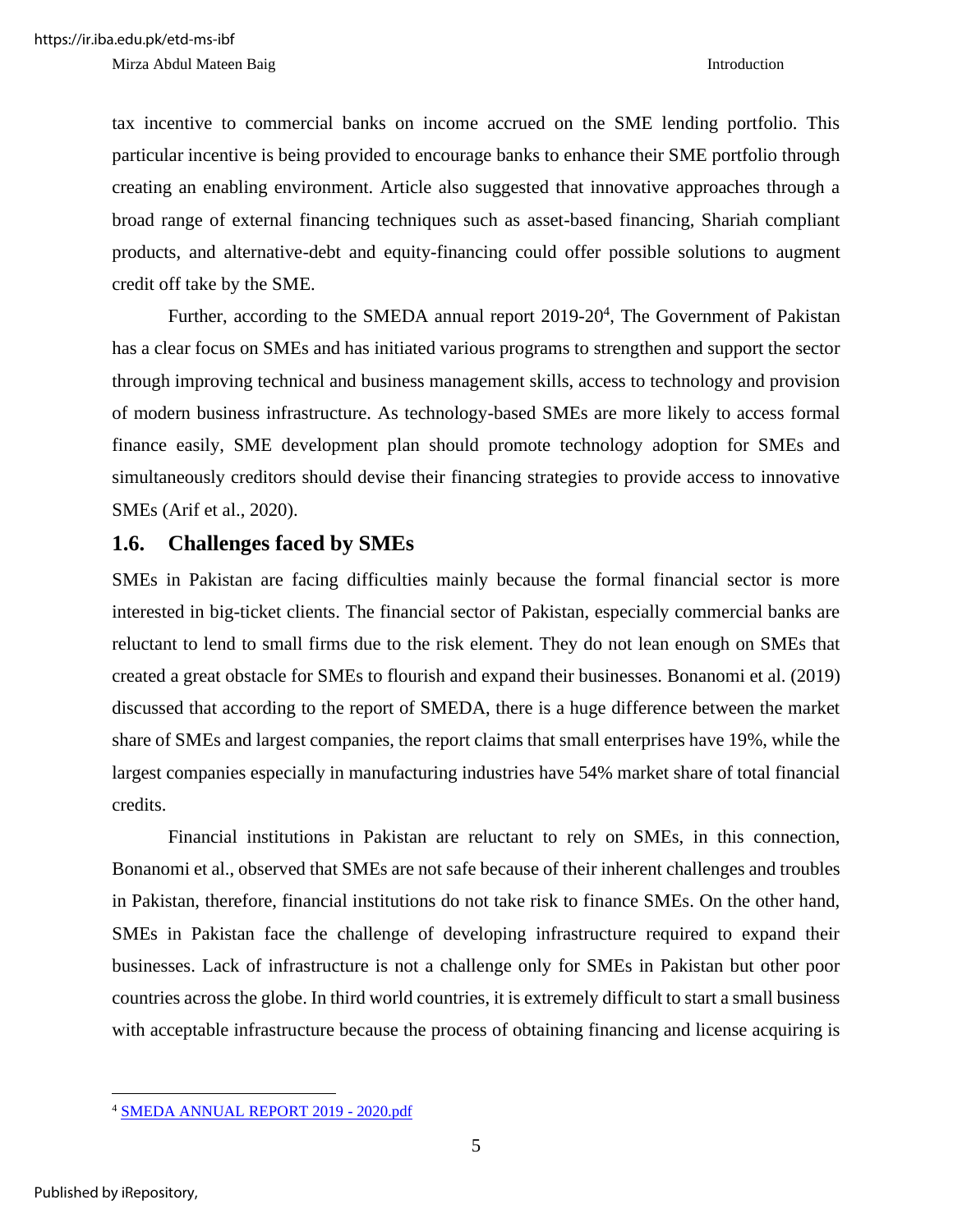very troublesome and time-consuming. The government of Pakistan does not support small firms practically (Sherazi et al., 2013).

Sherazi et al. (2013) pointed that efficient business planning is a key aspect that plays a very strong role for SMEs growth. Unfortunately, SMEs in Pakistan are also facing the challenge of business planning and strategic vision. Lack of business planning and a low-class strategic vision is a big handicap in the way of SMEs prosperity. Besides all these barriers an informal organizational structure is also a great hurdle in the growth of SMEs. Lack of credit and collateral history is also an obstacle in the way of enhancing small enterprises. In the recent past, the central bank of Pakistan has issued licenses to two private sector credit information bureaus, however, the documentation of credit and collateral history of businesses and individuals might take several years. Many authors argued that training and financial literacy is also a factor that can help grow a small business.

Financing demanded by the SMEs at their initial establishment stage, lack of improper business exposure and collateral, higher costs, inadequate business planning, smaller loan size, depressed sales, revenue, insufficient cash-flows with no credit history are some of the loan rejection causes, on the other contrary, SME owners are not satisfied with the loan approval criteria and procedures of banks particularly banks' inadequate information about SMEs, inadequate advice, stringent collateral demand, high processing costs, interest rate, low repayment period, and cumbersome loan processes. However, Islamic financial institutions should put more attention on partnership and long-term products or contracts to finance the long-term projects for SMEs (Thaker et al., 2020).

If we look at the macro level and according to ADBI's working paper series<sup>5</sup>, SMEs encounter increased competition, the inability to speedily change according to market dynamics, technological shift, and lacks of capacity to embrace knowledge, innovation, and creativity. Al Balushi et al. (2019) argued that well informed SME's owners with regard to Islamic financing, make well-structured decisions for adapting Islamic finance for their business.

<sup>&</sup>lt;sup>5</sup> https://www.adb.org/sites/default/files /publication/182532/adbi-wp564.pdf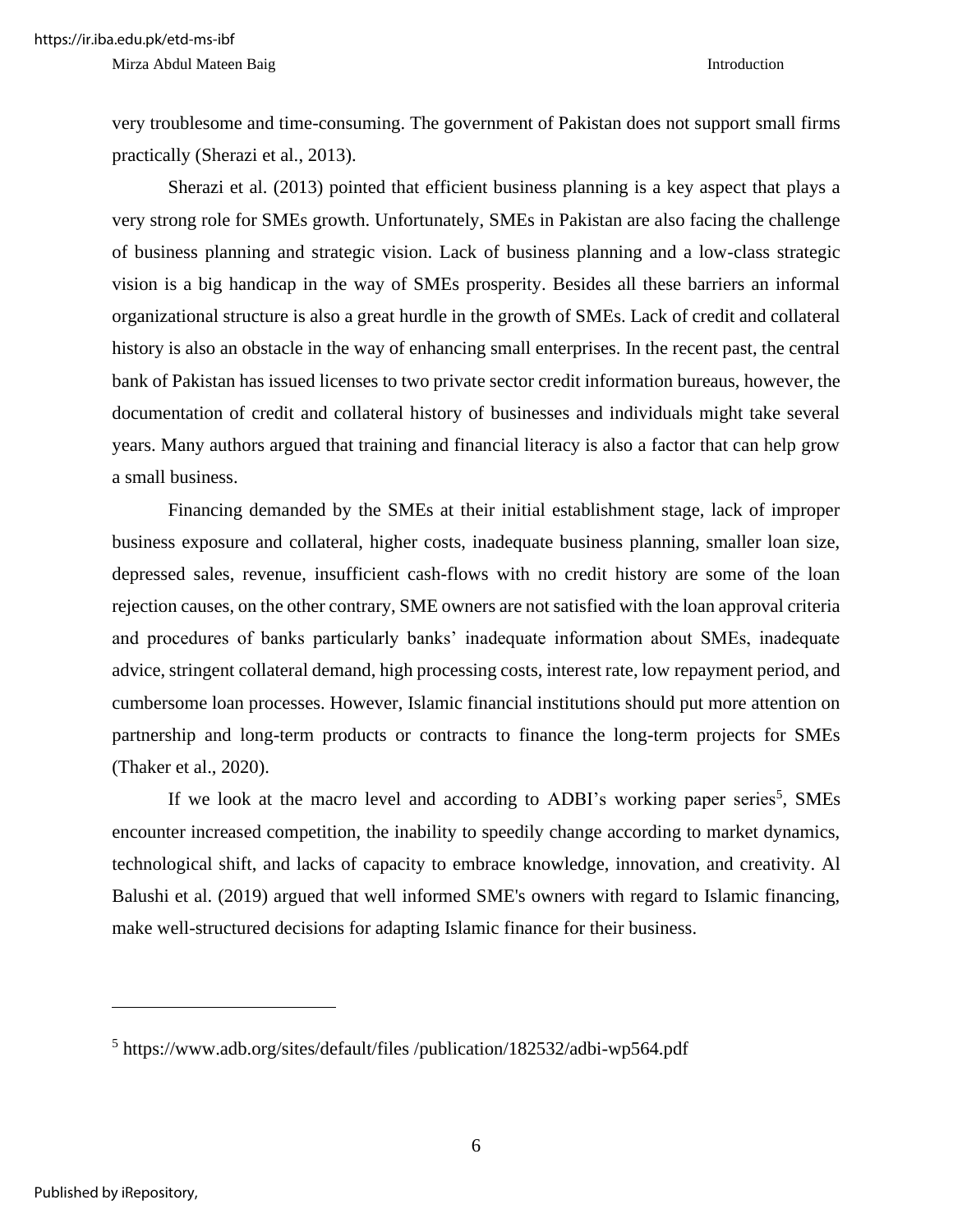#### **1.7. Financial institutions and SMEs in Pakistan**

Banks in Pakistan lend to small and medium enterprises (SMEs) selectively and, at times, reluctantly. They have a reason to do so, about 95 percent of SMEs work in the informal sector i.e., they are not properly documented and financing them is far riskier than lending to a tax-paying individual (Aazim, 2019). In Pakistan large industries are the main beneficiaries of either a financial credit system or ease of doing business, while the SME sector is totally neglected in both ways. Banks do not bother much with thousands of enterprises and individuals in need for financial credit by risking too much paperwork and potential default when it comes to lending to a risk-free borrower (Government of Pakistan) securing good profits for the bottom line of their financial statements. Massive government borrowing from commercial banks takes the incentive away from Banks lending to the private sector. Also, financial credit is restricted to collateralized lending in Pakistan, creating a challenge to new startups and SMEs who do not own tangible assets to offer as collateral as most SMEs run their factories and offices on rent (Ihsaan, 2020).

On the other hand, the existence of Islamic banking attracts businesses to satisfy their financial needs according to Islamic laws and values (Lajuni et al., 2017). Most people also use Islamic banking products and services because of their strong attachment with religion (Rizal and Amin, 2017). Al Balushi et al. (2018) emphasized compassion as the more value-added service of the Islamic bank than the conventional bank.

#### **1.8. Research objectives**

This study has two main objectives: First, to explore the lending attitude of Banking Institutions toward SMEs. Second, to compare Conventional and Islamic banking institutions financing towards SMEs in Pakistan by analyzing the quarterly growth portfolio of the two types of financial institutions starting from the quarter ending December 31, 2013 to quarter ending December 31, 2019, i.e., roughly 6-year of quarterly data available at SBP website.

#### **1.9. Problem statement**

SMEs form an important constituent of a country's economy. They play substantial part in offering private sector job, enhancing gross domestic product (GDP) growth, and domestic capital investments, however non-availability of access to finance has frustrated the development of this vital segment of the economy resulting in opportunity loss in the form of low job growth, slow poverty alleviation and mediocre economic boost. Hence, this thesis examines which type of the banking system in Pakistan geared more towards SMEs in terms of lending.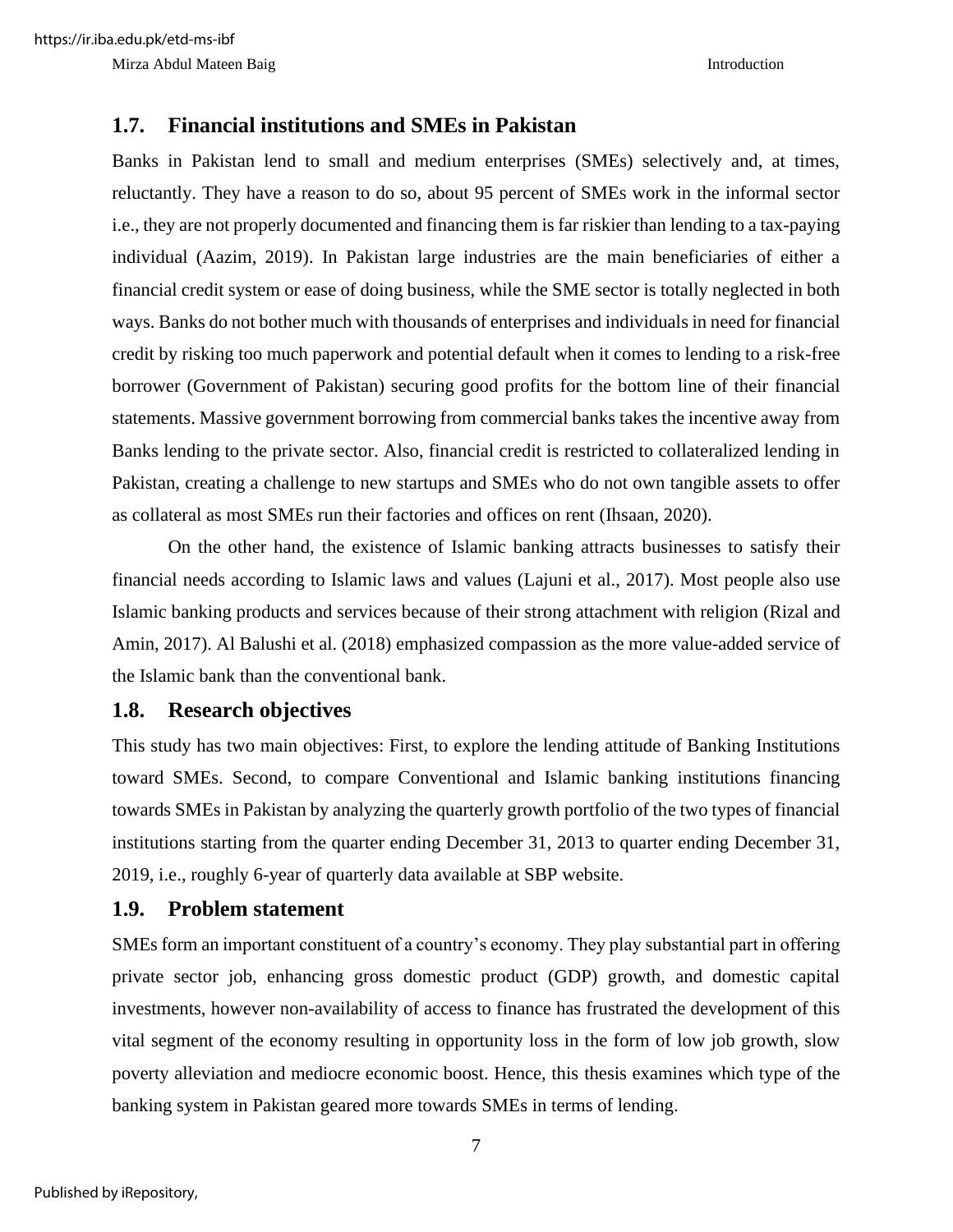#### **1.10. Research gap & contribution**

There is a wealth of literature available globally and in Pakistan on Banks financing to SMEs as well as Islamic financing for SMEs. Given the importance of SMEs in accelerating economic growth within Pakistan, it is indispensable that SMEs should have access to formal sources of raising capital. To the best of the author's knowledge, no study has discussed and compared financing attitudes of Islamic and conventional banking institutions towards SMEs in Pakistan, however, a study of lending attitude of Islamic versus conventional banks is conducted in another emerging market, i.e., Turkey. Hence this research fills this gap and contributes to the extant literature on financing to SMEs by adding new dimensions and as per the author's knowledge, being the first research conducted on banking-type level in Pakistani context. It improves the understanding of policy makers and practitioners whether Islamic or conventional banking institutions are more geared towards SMEs financing needs.

#### **1.11. Significance of the research**

The analyses and the evidence presented in this thesis will help in drawing the attention of the financial regulators to facilitate SMEs by enacting supportive policies for them as well as give incentives to industries that prefer SMEs financing and develop rules and regulations so that banking institutions can take leading roles in extending financing facilities to SMEs.

#### **1.12. Research limitations**

SME sector is a major sector that can play a key role in the national economic development; this thesis examines the attitude of the banks towards SME financing and compares Islamic Financial Institutions with conventional ones by using a secondary quarterly data of six-years (2013 through 2019) available at SBP website. Further, SME data for individual financial institutions is not available at SBP website, which could, if available, help to understand lending attitudes at a banklevel.

Date sample is limited to 2019 while quarterly data for the year 2020 is not included as emergence of Covid-19 has changed the financial spectrum for both the SMEs and financial institutions. Moreover, other control variables are also incorporated in the model to clearly see the difference between two banking types. However, a qualitative approach through few informal unstructured (convenience sampling) interviews is also applied to get more insight and to validate the secondary data and further to ascertain what other factors play an important role in defining that attitude.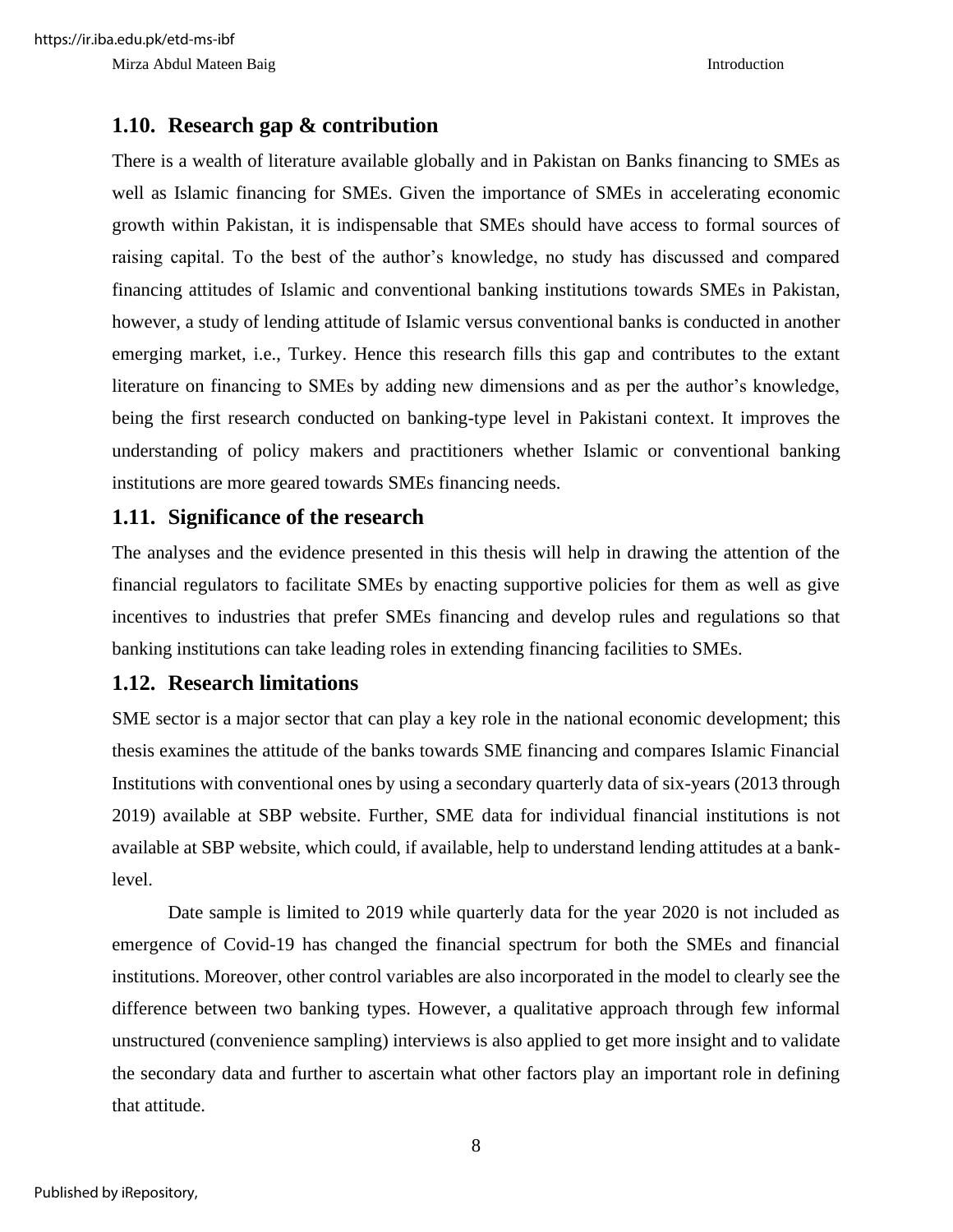# **Chapter 2 Literature Review**

#### **2.1. Formal and informal sources of finance for SMEs**

Across the globe, the most common funding sources available to SMEs can be categorized either as informal or formal. Samawi et al. (2016) mentioned that according to Kaplan and Stromberg (2000) informal finance are the funds provided by the owners themselves, their family and friends, and funds provided by business angels who are investing for sound business reasons, not because of family relations or acquaintanceship; such investors are considered to be potential capital providers. Self-financing is the approach most commonly taken by small enterprises to fund a project (Li et al., 2008). Interestingly, Indarti and Langenberg (2004) documented that in Indonesia, businesses which relied on family and third-party funding enjoyed greater success.

Globally there are various sources of formal finance for SMEs, which include commercial banks, cooperatives, microfinance institutions (MFIs), credit unions, government, suppliers. The major source of formal financing for SMEs in Pakistan includes Asian Development Bank (ADB), Microfinance Banks, and Commercial Banks and non-bank financial institutions. Qamruzzaman and Jianguo (2019) suggested that through indulging formal and informal financiers, the government should drive innovations for SME financing especially drawing policy framework for informal financiers and ensuring low cost of financing for SMEs. Ziyaviddinovna (2021) mentioned in his research with reference to Uzbekistan, that majority of the households and firms borrow informally rather than using formal finance. Religious reasons prevent a household from using formal finance as the majority of them are Muslims, despite only conventional finance availability with intricate financing procedures, rigorous collateral requirements are also the reasons for not using formal finance.

Ndemi et al. (2018) showed a significantly positive relationship between formal lending and financial health of SMEs. Further, the lower operational performance and profits are attributed to availability of finances among SMEs.

Wahid et al. (2014) observed that informal lenders are of two types, i.e., rich and poor lenders in Pakistan. Rich lenders extend loans from their own funds, whereas, poor lenders borrowed from formal sources for their business and lent the same amount informally. SMEs major issue of tilting towards informal sources of finance is the lack of collateral, proper financial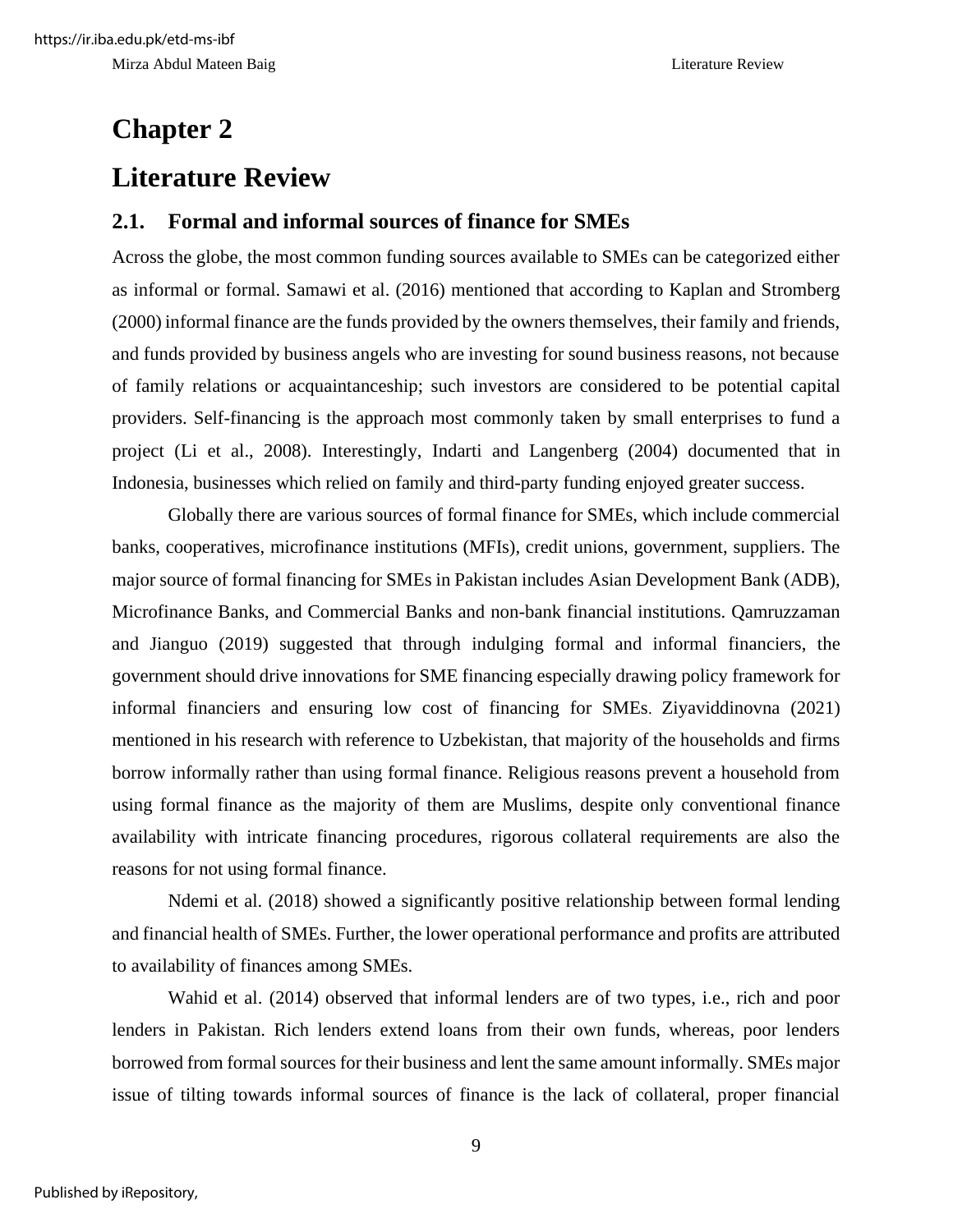Mirza Abdul Mateen Baig **Literature Review** Literature Review

statements and documentation (Khan, M.M., 2015). SMEs' owners' beliefs and sentiments affect their opinions about issuing private equity and sharing SME's ownership with private investors, which ultimately influence their financial decisions of trying to access finance by using internal funds to run their businesses (Kijkasiwat, 2021).

#### **2.2. SMEs inherent issues**

Kouser et al. (2012) documented some constraints faced by SMEs while borrowing funds. SMEs want loans within a short time to meet their cash flow requirements. They are more sensitive for loan turnover time compared to big corporations.According to Cook and Nixson (2000) poor management and accounting practices have minimized the ability of smaller businesses to raise finance. However, on a positive note, Liedholm et al. (1994) mentioned that many small companies fail because of non-financial factors.

Fraser (2004) and Beck et al. (2006) observed among other things that size and duration persuade financing relationships of lenders to borrowers. A study by Beck (2007) showed that SMEs in emerging economies are more constrained to raise capital because of the weak financial and legal systems. Fatoki et al. (2011) observed that in South Africa, internal factors such as managerial competency, collateral, networking and information; and external factors, such as macro-economic, the legal environment, ethical perception, crime and corruption constraint new SMEs to avail formal financing.

Nafis (2015) argued that limited access to finance for SMEs is one of the main obstacles to their growth in most Islamic countries. Additionally, the loan pricing by Islamic banks is relatively higher than conventional banks. On average, around 35% of SMEs in Iraq, Pakistan, Yemen, Saudi Arabia, Jordan, Tunisia, Morocco, Lebanon and Egypt, are not borrowing despite huge demand due to the lack of awareness about Islamic finance<sup>6</sup>. Bruns et al. (2008) provided evidence of bank lending officers' credit decision-making concerning SMEs and suggested that banks place the strongest emphasis on the tangible accounting figures which SMEs often are unable to present, that potentially shift the risk from the bank to the borrower.

#### **2.3. How financial institutions gauge SMEs for financing**

Broadly, literature focuses on SME accessibility to finance in both advanced and emerging countries. Torre et al. (2010) questions the common wisdom that SMEs are underserved because

<sup>6</sup> [Opportunity for Islamic Banks to Finance SME Growth in MENA, IFC Says -](https://www.wsj.com/articles/BL-250B-1721) WSJ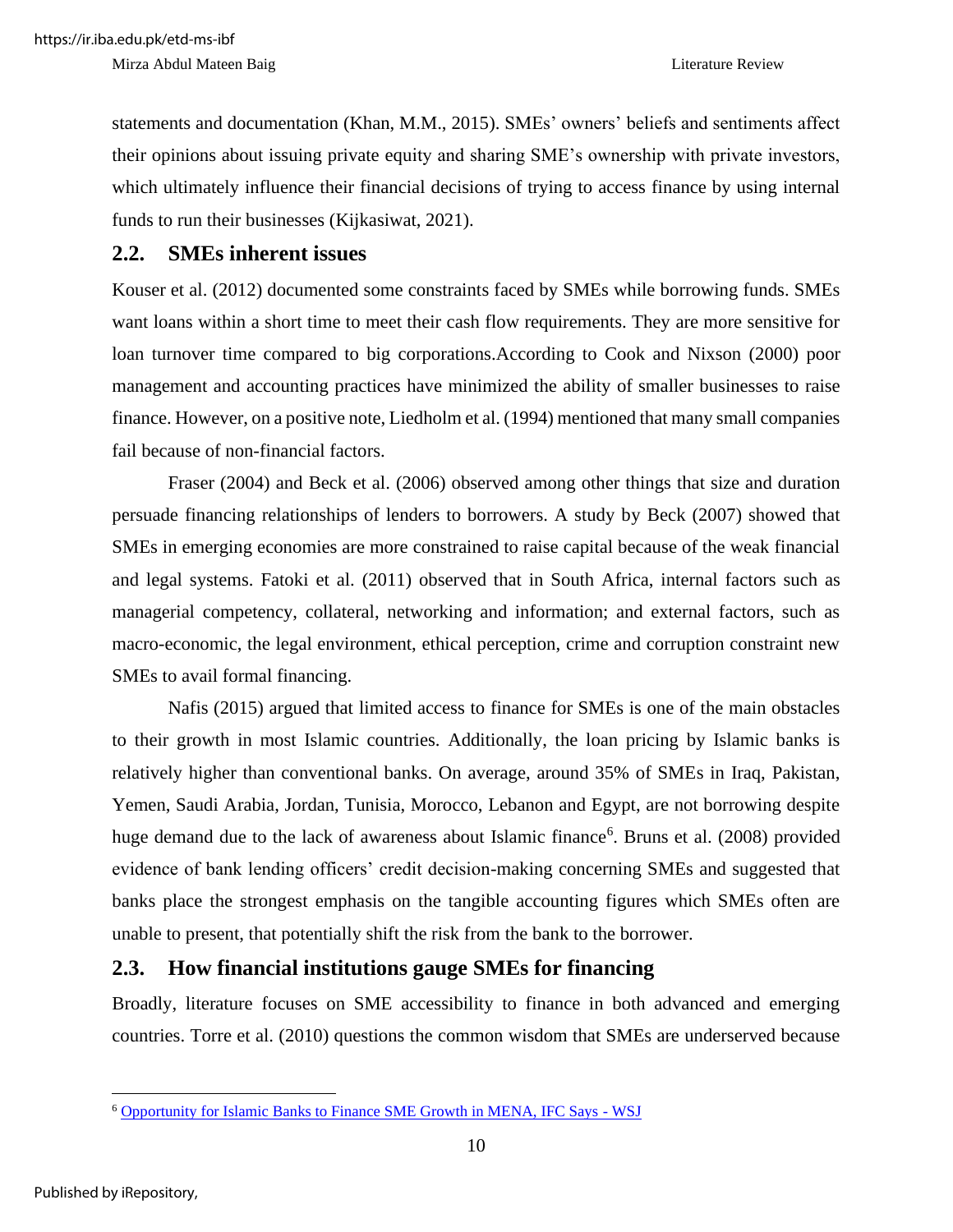Mirza Abdul Mateen Baig **Literature Review** Literature Review

their chronic opacity makes them substantially (if not entirely) dependent on relationship lending, for which niche banks have a natural comparative advantage. Beck et al. (2011) found that different banks apply different lending tools and organizational structures. Foreign banks are more able to use arms-length lending tools and centralized organizational structures, with powerfully built links between lending tools and organizational structures on the one hand and the extent, type, and pricing of credit to SMEs on the other hand.

Anwar and Asaduzzaman (2018) concluded that commercial banks follow conservative approaches while granting credit to SMEs and are uninterested in granting credit to SMEs as their focus and interest is on collateral and securities. 'Information Asymmetry' has been identified as the main reason behind banks to follow a conservative approach. This problem raises the cost of financing for SMEs and thus banks demand collateral and could even refuse granting credit to SMEs. The study also focused on the decision making ability of the bankers regarding financing about SMEs. The study concluded that banks emphasize on the characteristics of loan, financial performance and security offered by the borrower.

The study by Bhalla & Kaur (2012) diagnosed conservative approach of commercial banks towards SMEs. Banks were reluctant in providing loans to SMEs. Erdogan (2019) findings show that older firms have a better impression about the ease of access to bank financing than younger firms do and reputational capital gained with age enhances the perception of bank financing accessibility. North, Baldock and Ekanem (2010) showed that the age of firm and longevity are crucial decision-making tools. Shihadeh et al. (2019) conclude that more access to finance for SMEs blended with higher negotiating ability, the better the business performance and more upgraded production technologies used by SMEs.

Raza et al. (2017) suggest that the SME sector is considerably underfunded as more than 89% of SMEs are either deprived or totally ignored by the banking sector of Pakistan mainly due to the reluctance of Islamic banks towards the SMEs.

#### **2.4. SME Financing Outlook in Pakistan**

Banks play an important intermediary role in economic development of any country by channeling funds from surplus element (savers/depositors) to the deficient (user/borrowers) element of the country. Banks furnish the crucial input materials as the factors of production which support a country's development. From early 2000, SME sector credit in Pakistan was increasing with the banking sector flush with large inflows of liquidity backed by conducive economic conditions for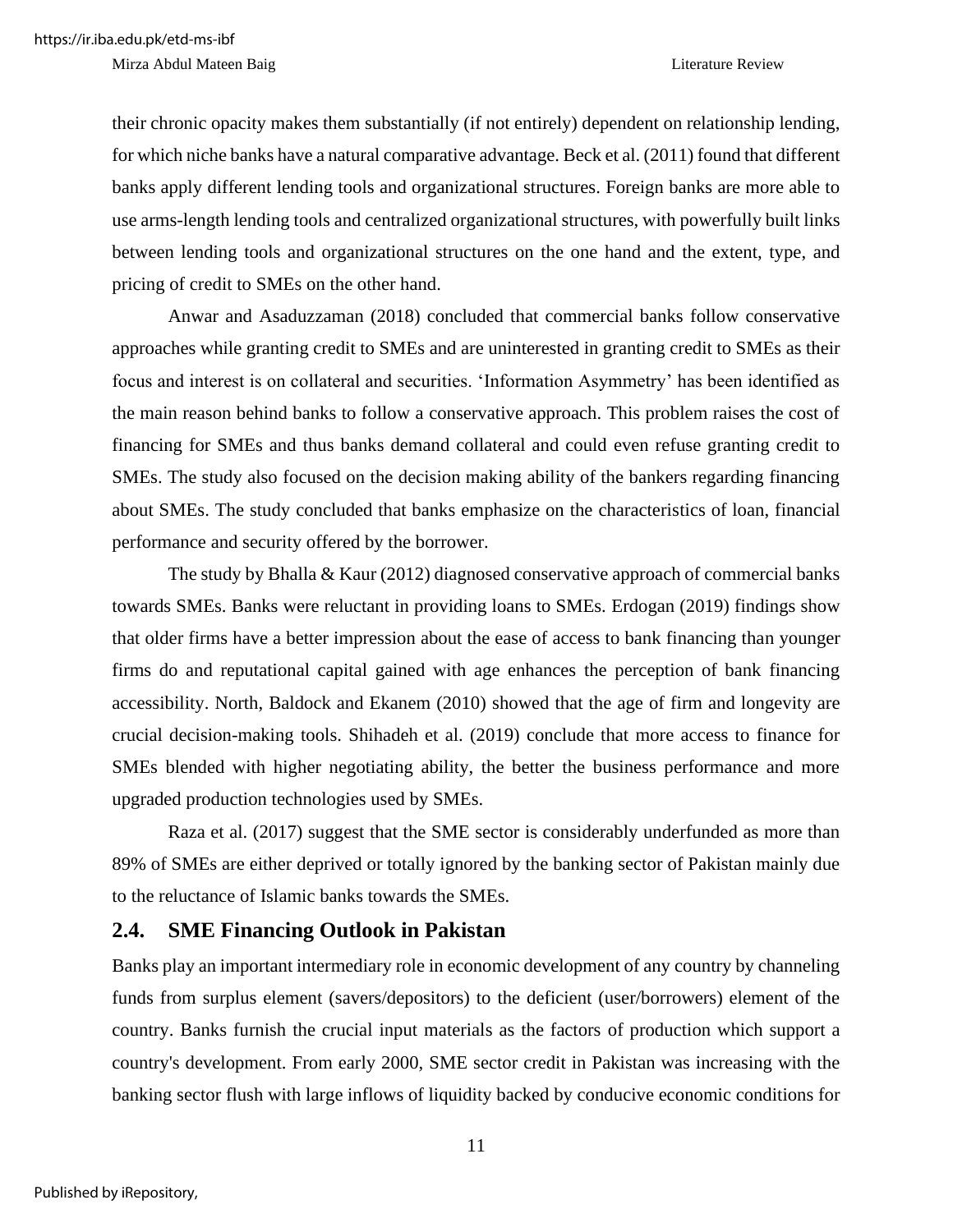Mirza Abdul Mateen Baig **Literature Review** Literature Review

businesses. The banking sector's absorption of government paper at that time was not significant. SMEs somehow benefited from increased bank credit extended to the private sector. However, the financing to SMEs decreased significantly after 2008, following the economic slowdown experienced in Pakistan and globally, caused by the sub-prime mortgages in USA. In addition, the economy in Pakistan suffered from growing security concerns and energy imbalances, which harmed the business performance of SMEs financing portfolio of the Banks in Pakistan mainly, comprising lending towards corporates, SMEs, agriculture, Microfinance and Consumer segments (Rasool et al., 2013).

#### **2.5. Hypotheses**

Based on the literature review and previous studies, following hypotheses are developed;

- **H0**: Conventional and Islamic Banking Institutions depict similar lending behavior towards SMEs in Pakistan.
- **HA**: Conventional and Islamic Banking Institutions depict significantly different lending behavior towards SMEs in Pakistan

Islamic financing transactions are asset based in the form of either a sale, lease, and/or partnership with a flavor of risk sharing, while conventional financing is purely a monetary lending, this basis might affect the lending behavior towards SMEs. The asset-based financial products warrant that transactions are linked to real economic activity with corresponding financial assets and thus contributing to real economic growth as a result of growth of financial assets of Islamic banks or financial institutions (W.B.I.D.B. 2015).

**H<sup>1</sup>**: Capital ratio significantly influences behavior of banking institutions towards SMEs financing in Pakistan.

Capital to asset ratio effects banks' ability to lend specially to SMEs and particularly lowers lending ability of Islamic banks. Ayub et al. (2016) demonstrated a negative impact of capital adequacy ratio on the willingness to finance of Islamic banks in Pakistan.

**H2**: Liquidity ratio significantly influences lending behavior of banking institutions towards SMEs in Pakistan.

Banks maintain liquidity ratio in order to meet claims on short notices, a minimum cash reserve ratio is also imposed by the central banks. Okahara (2020) concluded that liquidity ratio effect banks' lending behavior.

**H3**: Asset Quality Ratio significantly influences lending behavior of banking institutions towards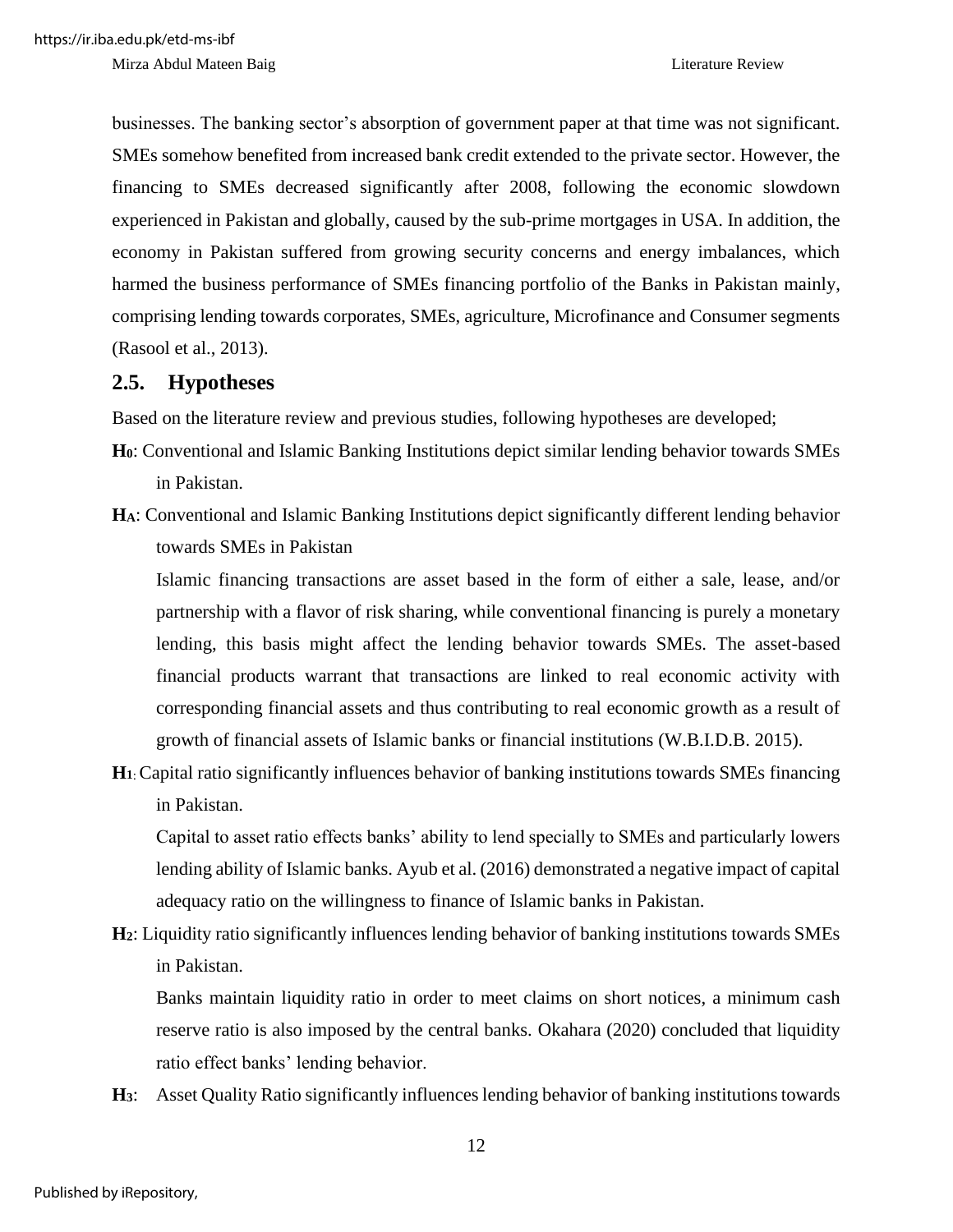#### SMEs in Pakistan

Loans granted to businesses and households are assets for banks. The earnings on these assets are a key component of their revenues and profitability, and the risk of the loans not being paid back is their major risk. The higher this credit risk, the lower the quality of the loan or "asset quality". When the asset quality decreases, banks must hold more capital to cover the related credit risk and book higher provisions to prepare for the expected losses (European Central Bank)<sup>7</sup>. The empirical evidence showed the effect of the deterioration of bank asset quality (higher levels of non-performing loans) on bank lending behavior, that is persistence and not contemporaneous (Alhassan et al., 2013).

**H4**: Profitability ratio significantly influences lending behavior of banking institutions towards SMEs in Pakistan.

Just looking at the earnings per share is not enough for determining a bank's profitability, but it is important to understand how smartly a financial institution is utilizing its liabilities and equity for profit generation. Evaluating return on asset (ROA) and return of equity (ROE) of the bank will provide a much clearer picture of its profitability. According to Bundesbank (2018) weak profitability which implies a reduced ability on the part of banks to generate capital can lead to more restrictive lending policies.

**H5**: Size of banks significantly influence lending behavior of banking institutions towards SME in Pakistan.

Size is measured as the natural logarithm of the total assets at the end of each quarter. Isa et al. (2019) justifies that large financial intermediaries tend to extend more credit facilities to borrowers compared to small financial institutions, since larger banks have a bigger asset base, extensive branch network and larger pool of liquidity to grant loans.

<sup>&</sup>lt;sup>7</sup> [Asset quality \(europa.eu\)](https://www.bankingsupervision.europa.eu/banking/priorities/assetquality/html/index.en.html)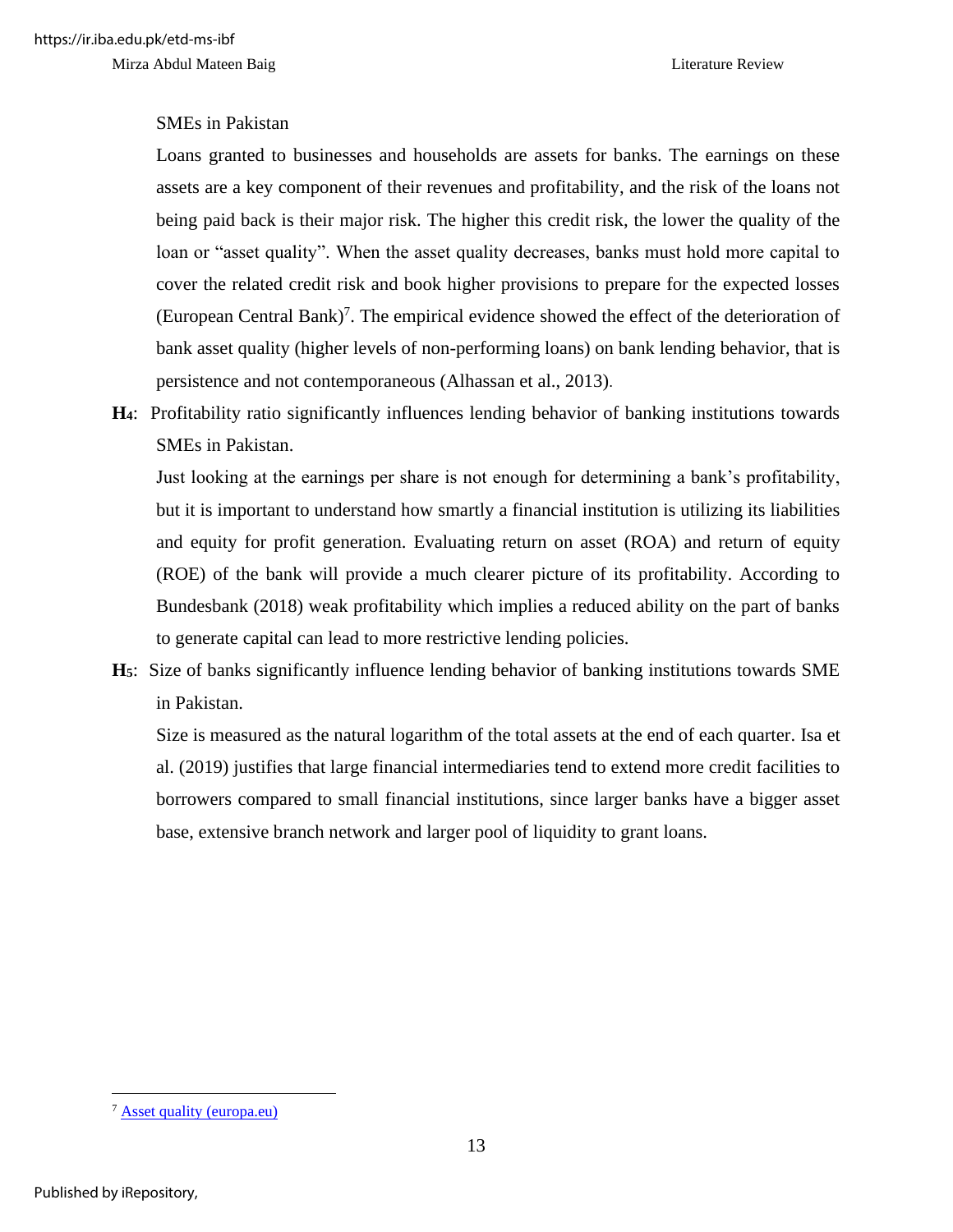# **Chapter 3 Research Methodology**

#### **3.1. Overview**

A research methodology is the procedure test hypotheses following a detailed analysis and examination of the situational factors (Ventresca et al., 2017). The topic of the thesis on which the research study is being conducted indicates the financing attitude of conventional and Islamic banks towards SMEs in Pakistan. The methodology describes the research approach, research design, data collection techniques, and sampling procedure used in this research.

#### **3.2. Research Design and Data Collection Techniques**

Since this study employed a mixed-method approach, both quantitative data and qualitative information was investigated. The quantitative / secondary quarterly data is taken from the State Bank of Pakistan website where financial data is collected for all financial institutions types with reference to their lending to SMEs. The qualitative / primary data is collected through Unstructured interviews that were conducted with the senior bankers and decision makers across the banking sector, sampling size of six interviewee is selected from Conventional as well as from Islamic Banks and purpose was to examine the challenges which affect the SMEs loan growth in Pakistan and confirm the evidence documented through quantitative data.

#### **3.3. Research approach**

According to Hennink et al. (2020) the available approaches and techniques for performing the research in the context of SMEs are ingrained in the large companies' mind-frame and more likely to emphasize on survey techniques. The authors further describe that these techniques do not give a clear understanding related to the major problems SMEs are facing related with access to financing. Some scholars support the qualitative research approach for SMEs' research. Ventresca et al. (2017) claimed that the qualitative approach is important in which the research objective is to cover a vast understanding and detailed view of the entire process.

This research aims to evaluate the lending attitude of conventional financial institutions in comparison with the Islamic financial institution towards SMEs. Hence, based on the research objective, the candidate chooses to adopt a mixed-method approach by using both the quantitative and qualitative techniques to analyze the outcomes.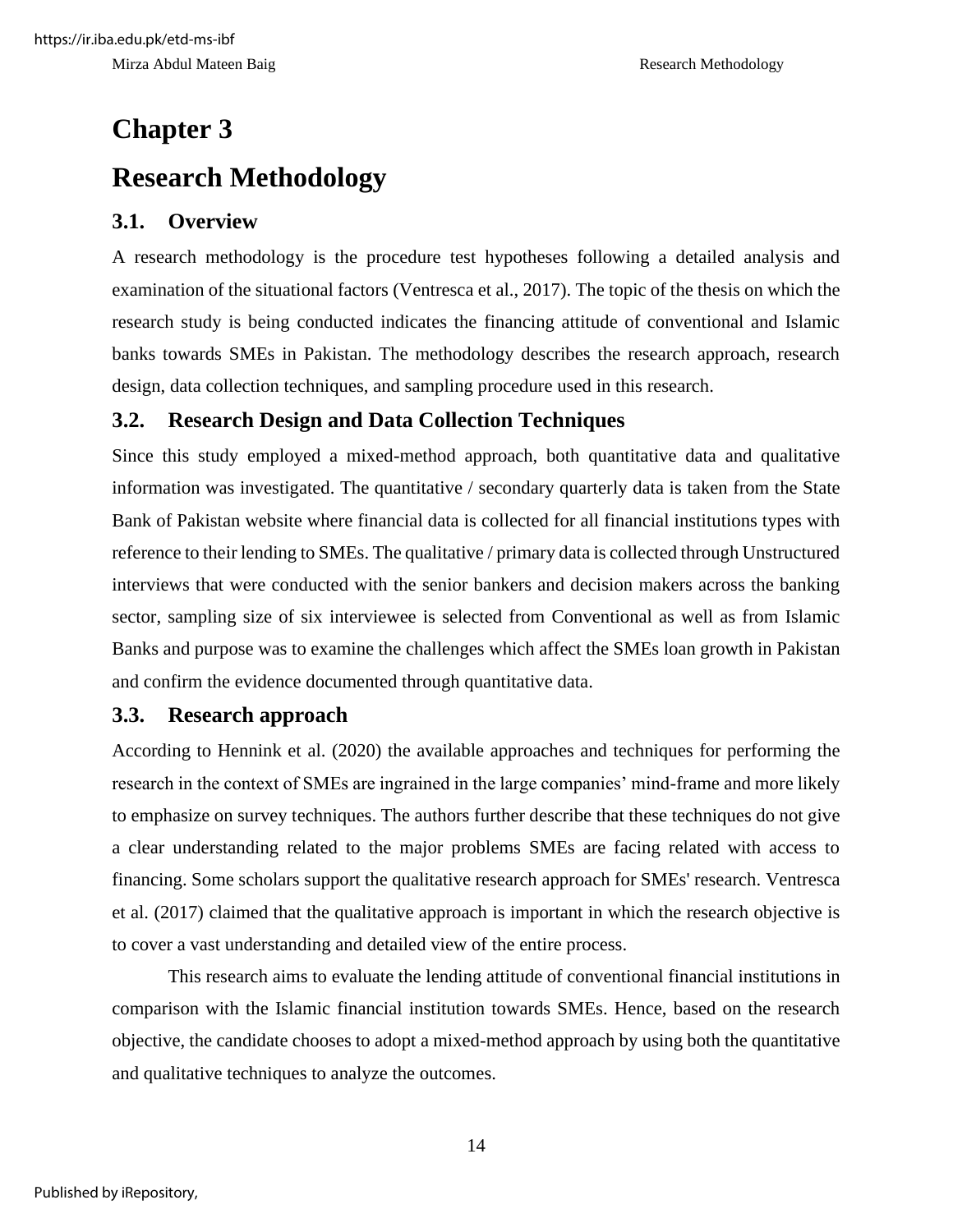To examine the level to which Islamic banking institutions and conventional ones differ in their eagerness to finance SMEs. This thesis followed the methodology of Aysan et al. (2016) to analyze the data. The baseline empirical model comprising dependent variable: quarterly SMEs portfolio growth of different type of banking institutions; and independent variables are: lag quarterly values of ROA, NPLs to Gross Loans, Advances to Deposit ratio, Capital to Total Assets, Total Assets; to verify the impact of bank type (Islamic or conventional) on SME financing is as follows:

$$
Y_{i, t} = \alpha_0 + \alpha_1 I B I s_{i, t} + \varepsilon_{i, t} \tag{1}
$$

Where,

 $Y_{i,t}$  = Quarterly SMEs portfolio growth of banking types<sup>8</sup>.

 $IBI = '1'$  for Islamic Banking Institutions; and '0' otherwise.

The estimation model (1) provides the initial difference between the two types of banks' lending behavior towards SMEs. In the second estimation model, the bank type controls are incorporated that might affect banks' SME financing behavior:

$$
Y_{i, t} = \alpha_0 + \alpha_1 I B I s_{i, t} + \alpha_2 C_{i, t} + \varepsilon_{i, t}
$$
\n
$$
(2)
$$

Where,

 $Y_{i,t}$  = Quarterly SMEs portfolio growth.

IBIs  $=$  It is a dummy variable that equals one for Islamic Banking Institutions and zero for conventional banks.

 $C_{i,t-1}$  = Banking type controls: Return on Assets (ROA – a measure of profitability), Nonperforming loans to Gross advances (NPLs – a measure of asset quality), Capital to Asset ratio (CARs – a measure of capital adequacy), Liquid assets to total assets (LATA–a measure of liquidity), and natural logarithm of total assets (i.e., size).

Lastly, in the third and final specification, quarterly time dummy variables  $T_t$  are included to account for time variation;

$$
Y_{i, t} = \alpha_0 + \alpha_1 IBIs_{i, t} + \alpha_2 C_{i, t-1} + \alpha_3 T_t + \varepsilon_{i, t}
$$
\n
$$
(3)
$$

 $8$  Five banking types are considered in this research; three categorized under conventional banking institutions, i.e., 1) Domestic private banks, 2) Public sector banks; and 3) Specialized banks. Whereas Islamic banking institutions include: 1) Full-fledged Islamic banks, and 2) Islamic banking divisions of conventional banks.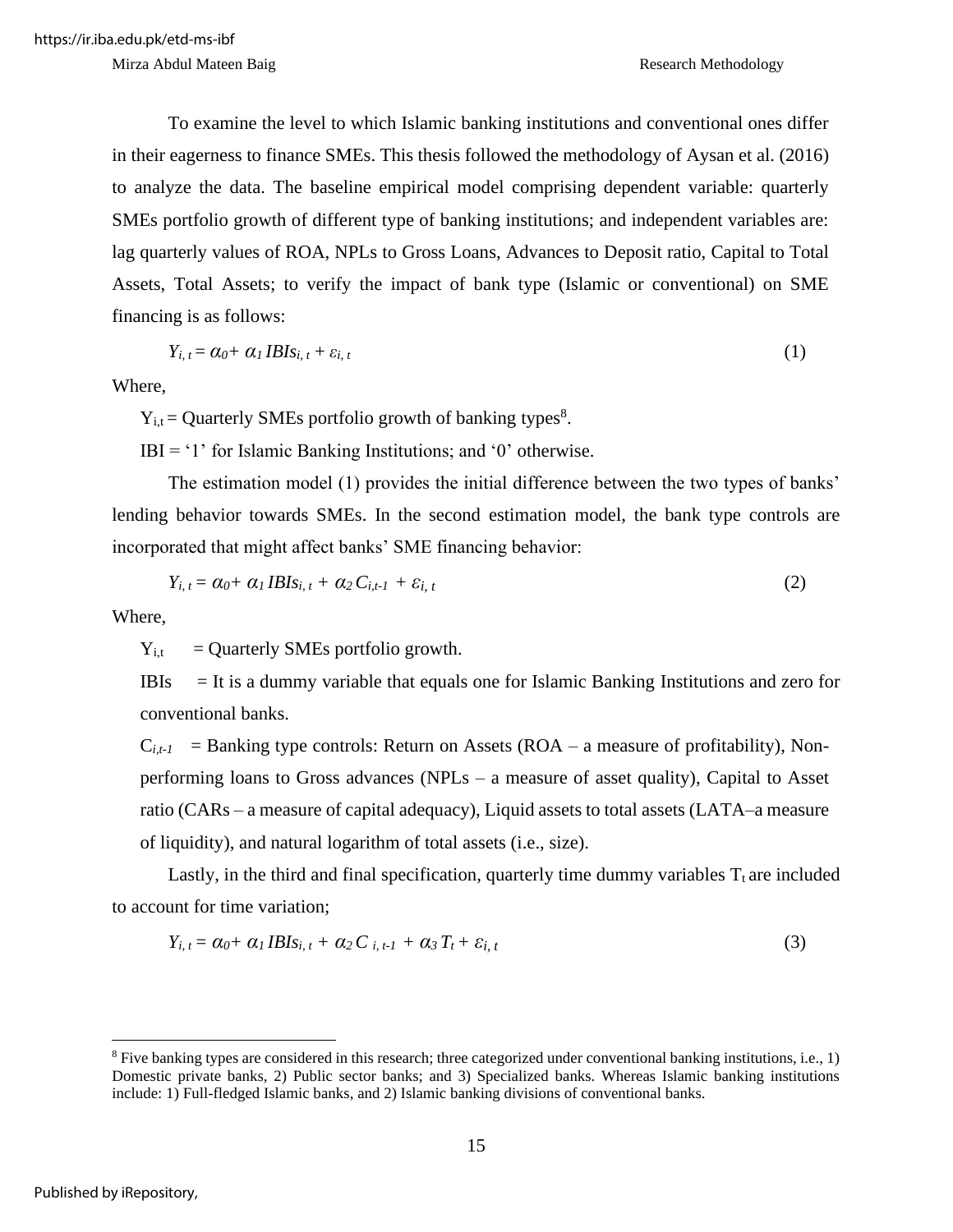Where,

- $Y_i$ ,  $t =$  Ouarterly SMEs portfolio growth of banking type 'i' at time 't'
- IBIs = dummy variable equals to one for Islamic Banking Institutions and zero otherwise.
- $C_i$ ,  $t-1 =$  lag quarterly values of bank type Controls (i.e., ROA, NPLs, CARs, LATA, and Size.
- Tt  $=$  Quarterly time dummy variables for each year (D1, D2, D3, D4, and D5)

#### **3.4. Comparative analysis of FIs financing to SMEs**

From Table 1, we can see that in 2013 the share of Corporate financing was 70% of the total financing, whereas the share of SMEs financing was just 7% of total financing for the same year. Corporate financing noted an increase of 111% from 2013 to 2019, whereas SMEs loans booked an increase of 69% for the same period in absolute terms. During the period under review commodity financing and consumer financing increased by 67% and 110% respectively; however, despite Pakistan being an agriculture country, agriculture financing noted just 44% increase.

It is important to note that percentage share of total advances have increased for corporate and consumer by 4% & 1% respectively (i.e. increased from 70% to 74% and 6% to 7% respectively), hence both these sectors accounted for 5% increase, whereby, percentage share of commodity, SME and agriculture finance has fallen by 2%, 1% and 2% respectively (i.e., percentage share of commodity financing in total advances have fallen from 11% in year 2013 to 9% in year 2019, similarly, percentage share of SME and agriculture loans moved down from 7% to 6% and 6% to 4% respectively) and documented a total fall of 5%. Hence, we can say that the overall increase in the corporate and consumer sector during the period of study was at the cost of SME, commodity & agriculture financing.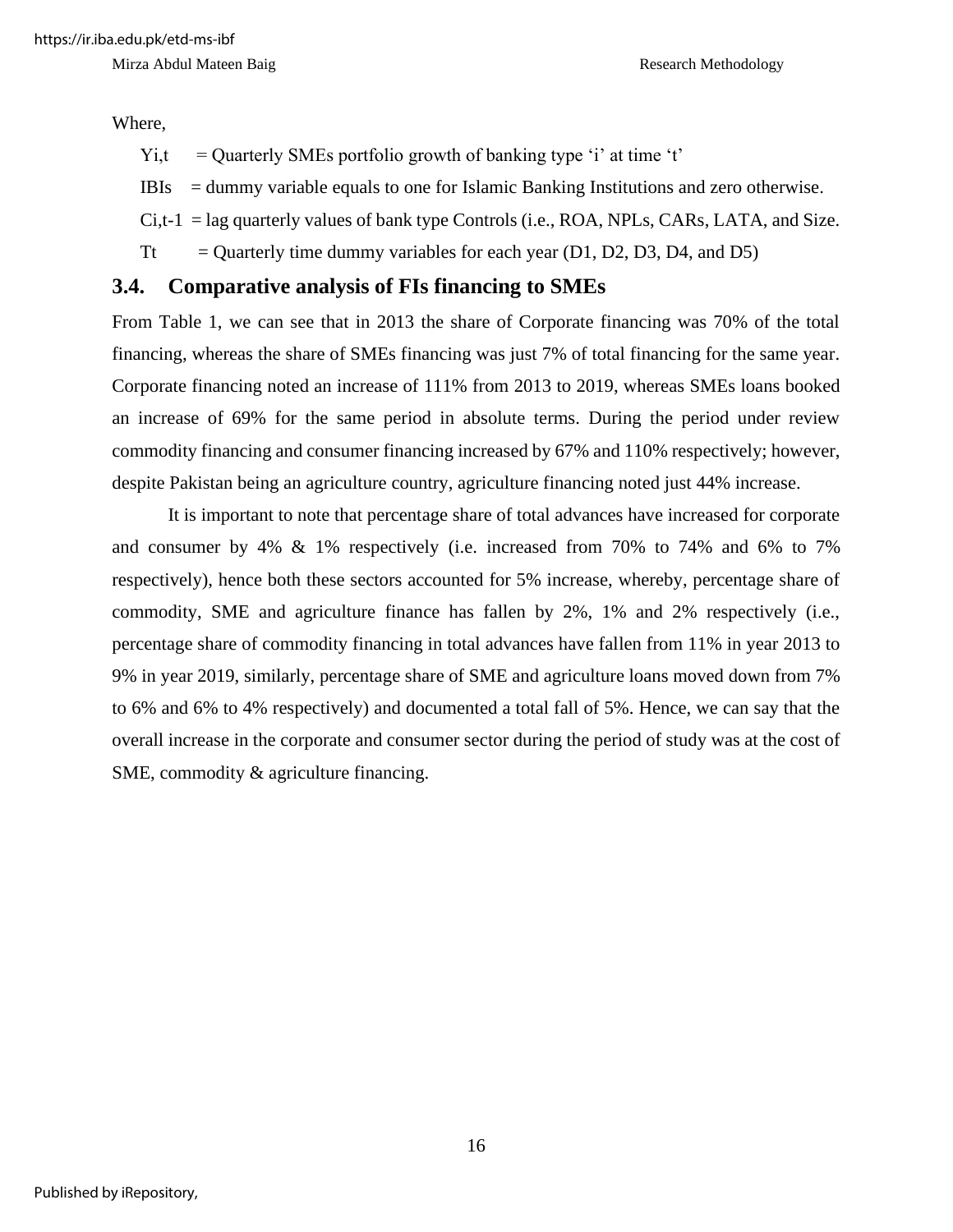| Financial growth / decline over the period 2013 – 2019 | <b>Rs:</b> In Million        |                              |                                               |                                                        |                                                        |
|--------------------------------------------------------|------------------------------|------------------------------|-----------------------------------------------|--------------------------------------------------------|--------------------------------------------------------|
| <b>Sectors</b>                                         | <b>Advances Dec.</b><br>2013 | <b>Advances</b><br>Dec. 2019 | $%$ age<br><b>Change From</b><br>2013 to 2019 | % age Share<br>of Total<br><b>Advances for</b><br>2013 | % age Share<br>of Total<br><b>Advances for</b><br>2019 |
| Corporate<br>Financing                                 | 3,013,732                    | 6,356,658                    | 111%                                          | 70%                                                    | 74%                                                    |
| Commodity<br>Financing                                 | 478,874                      | 799,126                      | 67%                                           | 11%                                                    | 9%                                                     |
| <b>SME</b> Financing                                   | 283,962                      | 480,009                      | 69%                                           | 7%                                                     | 6%                                                     |
| <b>Consumer Sector</b><br>Agriculture                  | 273,162                      | 572,563                      | 110%                                          | 6%                                                     | 7%                                                     |
| Finance                                                | 239,748                      | 344,611                      | 44%                                           | 6%                                                     | 4%                                                     |
| Total*                                                 | 4,289,478                    | 8,552,967                    | 99%                                           |                                                        | 74%                                                    |

Source: Financial Soundness Indicators and Quarterly Compendium of the Banking System, SBP.

\* Excluding Staff loans.

<http://www.sbp.org.pk/ecodata/fsi/qc/2013/Dec.pdf>

<http://www.sbp.org.pk/ecodata/fsi/qc/2019/Dec.pdf>

#### **Table 1 : Financial growth / decline over the period 2013 – 2019**

Figure 2 shows that in terms of volume all five sectors noted an increase, but however, the case is different if we analyze each sector financing as a percentage of year's total advances portfolio.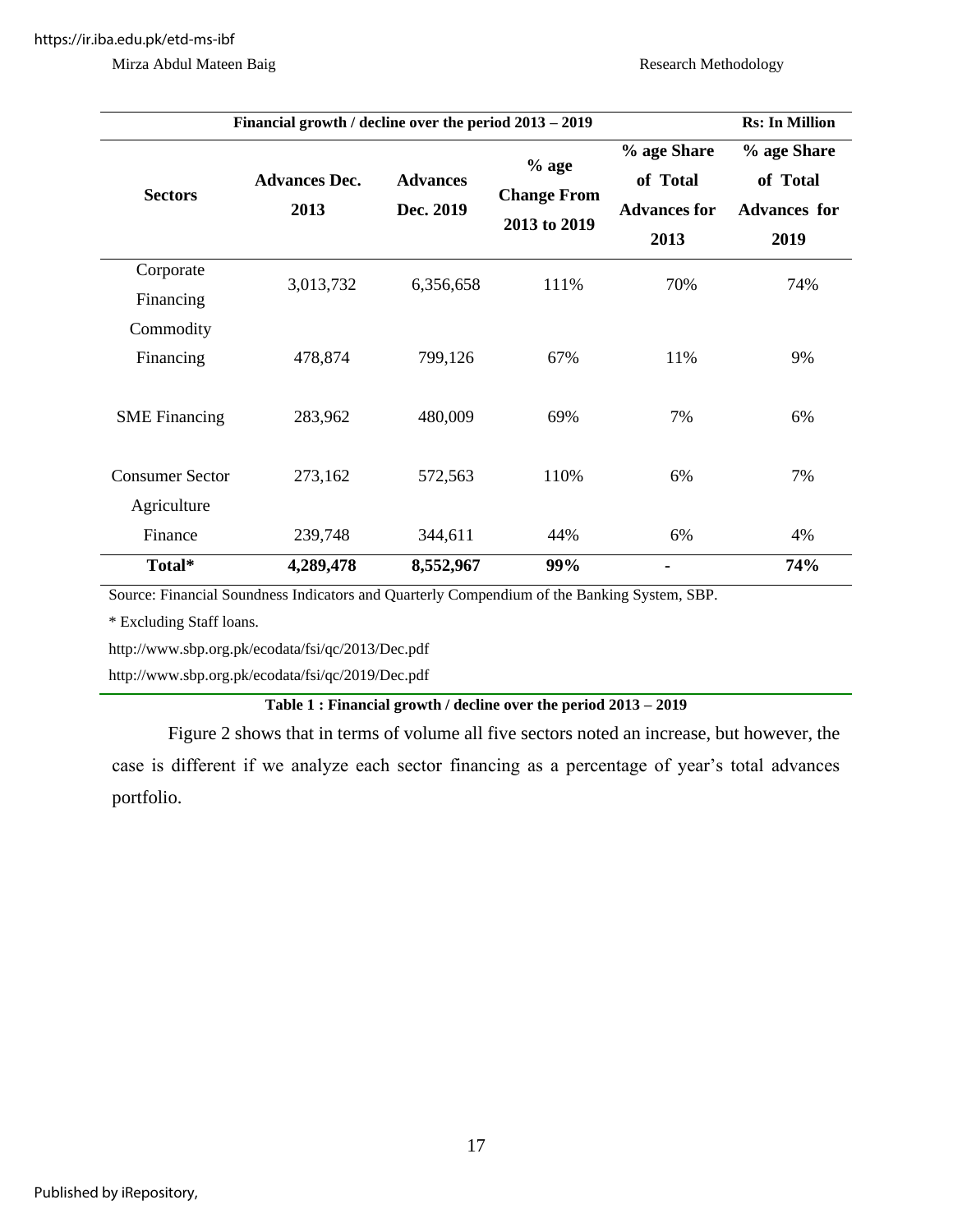



**Figure 2: Financial Institution Category-Share of Advances 2013 to 2019**

Figure 3 pertains to year 2013, we can see that the share of Corporate finance was 70%, followed by Commodity financing 11%, SME financing at 7%; while both Consumer and Agriculture financing stood at 6% of the total financing for the stated year. For the year 2019 in Figure 4, Corporate / Commercial financing and Consumer financing noted an increase and stood at 74% and 7% respectively, while Commodity, SME & Agriculture financing noted a decrease and stood at 9%, 6% & 4% respectively.



**Figure 3: Financial Institution Category-Percentage share of advances in Year 2013**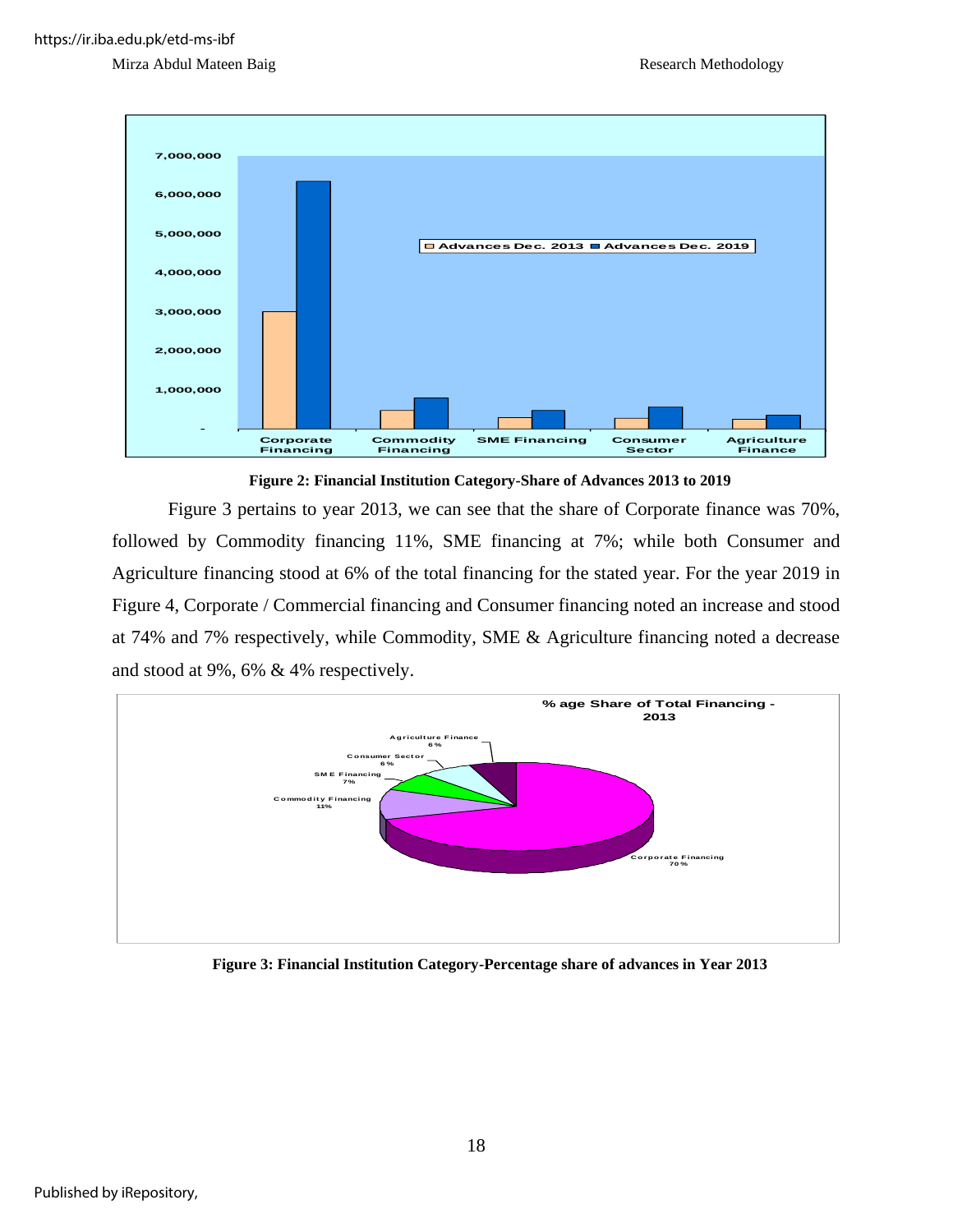



**Figure 4: Percentage share of advances in Year 2019**

#### **3.5. SME Financing Profile of Banks**

Since this research is focusing to SMEs loans only, we can see from Table 2 that SME financing is in the range of 8%-9% of total private sector financing and depicts an average quarterly growth rate of 19% to 20% for the period 2013 to 2019. However, first three quarters of year 2019 noted a fall while last quarter i.e., Oct-Dec, 2019 noted an increase in SME financing. The fall is mainly related to high borrowing cost as the discount rate is the major driver of borrowing cost, which was in the range of 13% to 14% in the year 2019.

|          | <b>SME Financing Profile of Banks – Quarterly (Rs. in Billion)</b> |                                                       |                                                |                                                                       |                                |  |  |  |  |  |
|----------|--------------------------------------------------------------------|-------------------------------------------------------|------------------------------------------------|-----------------------------------------------------------------------|--------------------------------|--|--|--|--|--|
| Category | Outstanding<br><b>SME Financing</b>                                | <b>Quarterly</b><br><b>Growth of SME</b><br>financing | <b>Domestic</b><br>private sector<br>financing | <b>SME</b> finance<br>as a %age of<br>Pvt. sector<br><b>Financing</b> | <b>SME NPL</b><br><b>Ratio</b> |  |  |  |  |  |
| $Dec-13$ | 273                                                                |                                                       | 4182                                           | 7%                                                                    | 33%                            |  |  |  |  |  |
| $Dec-14$ | 288                                                                | 20%                                                   | 4599                                           | 6%                                                                    | 30%                            |  |  |  |  |  |
| $Dec-15$ | 305                                                                | 17%                                                   | 4976                                           | 6%                                                                    | 25%                            |  |  |  |  |  |
| $Dec-16$ | 401                                                                | 23%                                                   | 4350                                           | 9%                                                                    | 20%                            |  |  |  |  |  |
| $Dec-17$ | 443                                                                | 20%                                                   | 5067                                           | 9%                                                                    | 17%                            |  |  |  |  |  |
| $Dec-18$ | 513                                                                | 25%                                                   | 6071                                           | 8%                                                                    | 15%                            |  |  |  |  |  |
| $Dec-19$ | 477                                                                | 13%                                                   | 6281                                           | 8%                                                                    | 17%                            |  |  |  |  |  |

**Table 2: SME Financing Profile-Year end Quarter 2013-2019**

Figure 5 also demonstrates the comparison of SME financing share with that of domestic private sector financing. Over the period from 2013 to 2019 the share of SME financing shows a nominal growth.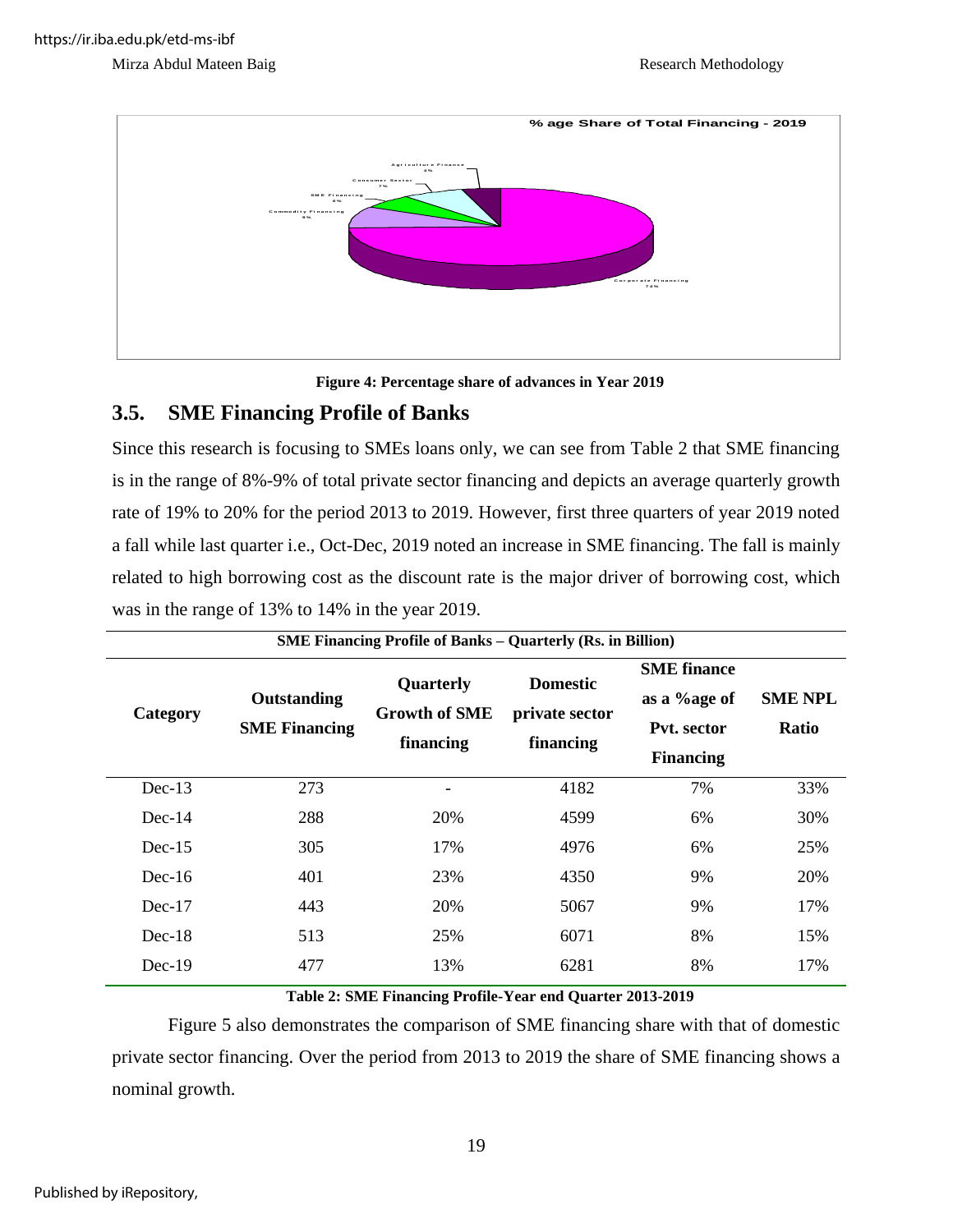





#### **3.5.1. Facility-wise Composition of SME Financing**

Composition of SME financing is given in the Figure 6 extracted from the values provided in Table 3, where SMEs were mostly financed by the Banks under working capital category, followed by fixed investment and trade finance. Working capital finance gives ease to SMEs and they can utilize funds when and where they think most beneficial for their business operations.

| <b>Facility-wise Composition of SME Financing (Rs. Billion)</b> |                         |                        |                      |  |  |  |  |
|-----------------------------------------------------------------|-------------------------|------------------------|----------------------|--|--|--|--|
| Year                                                            | <b>Fixed Investment</b> | <b>Working Capital</b> | <b>Trade Finance</b> |  |  |  |  |
| $Dec-13$                                                        | 33                      | 214                    | 26                   |  |  |  |  |
| $Dec-14$                                                        | 38                      | 213                    | 38                   |  |  |  |  |
| $Dec-15$                                                        | 71                      | 206                    | 28                   |  |  |  |  |
| $Dec-16$                                                        | 89                      | 263                    | 43                   |  |  |  |  |
| $Dec-17$                                                        | 99                      | 304                    | 40                   |  |  |  |  |
| $Dec-18$                                                        | 123                     | 341                    | 49                   |  |  |  |  |
| $Dec-19$                                                        | 109                     | 326                    | 42                   |  |  |  |  |

**Table 3: Facility-wise Composition of SME Financing**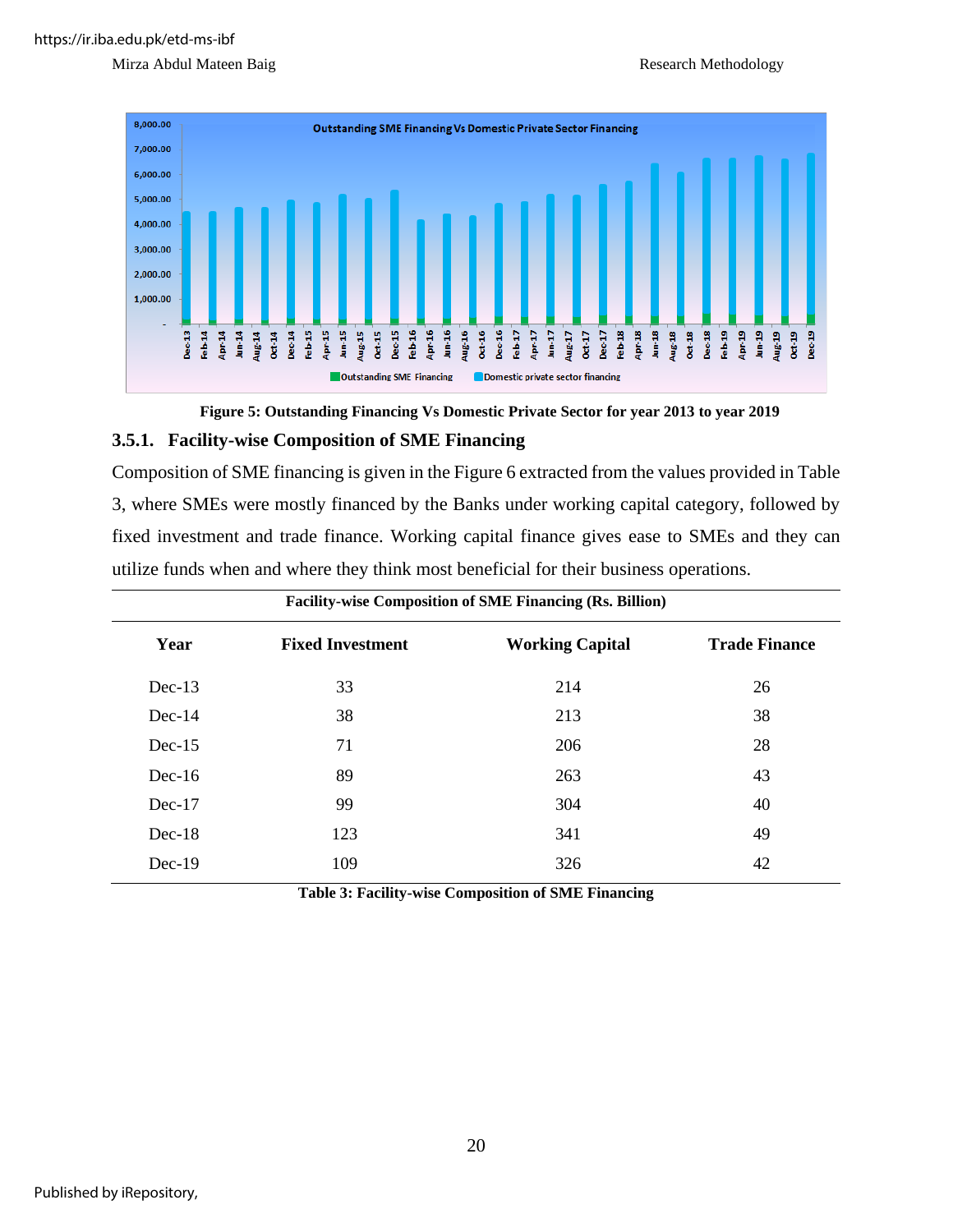

**Figure 6: Facility wise composition of SME financing**

#### **3.5.2. Sector-wise Composition of SME Financing**

If we look at sector wise composition of SME financing in Table 4, manufacturing SMEs have taken the lead followed by Trading and Service SMEs. Manufacturing SMEs utilize financing for manufacturing of various products not only for domestic sale but also for export purposes, hence they also utilize import and export related facilities of financial institutions and are the major contributor of earning foreign exchange for the country as well as generating employment.

| <b>Sector-wise Composition of SME Financing (Rs. Billion)</b> |                     |                           |                     |  |  |  |  |
|---------------------------------------------------------------|---------------------|---------------------------|---------------------|--|--|--|--|
| Year                                                          | <b>Trading SMEs</b> | <b>Manufacturing SMEs</b> | <b>Service SMEs</b> |  |  |  |  |
| $Dec-13$                                                      | 117                 | 110                       | 46                  |  |  |  |  |
| $Dec-14$                                                      | 116                 | 123                       | 49                  |  |  |  |  |
| $Dec-15$                                                      | 113                 | 107                       | 85                  |  |  |  |  |
| $Dec-16$                                                      | 132                 | 174                       | 89                  |  |  |  |  |
| $Dec-17$                                                      | 156                 | 186                       | 100                 |  |  |  |  |
| $Dec-18$                                                      | 161                 | 213                       | 140                 |  |  |  |  |
| $Dec-19$                                                      | 159                 | 198                       | 120                 |  |  |  |  |
|                                                               |                     |                           |                     |  |  |  |  |

**Table 4: Sector-wise Composition of SME Financing**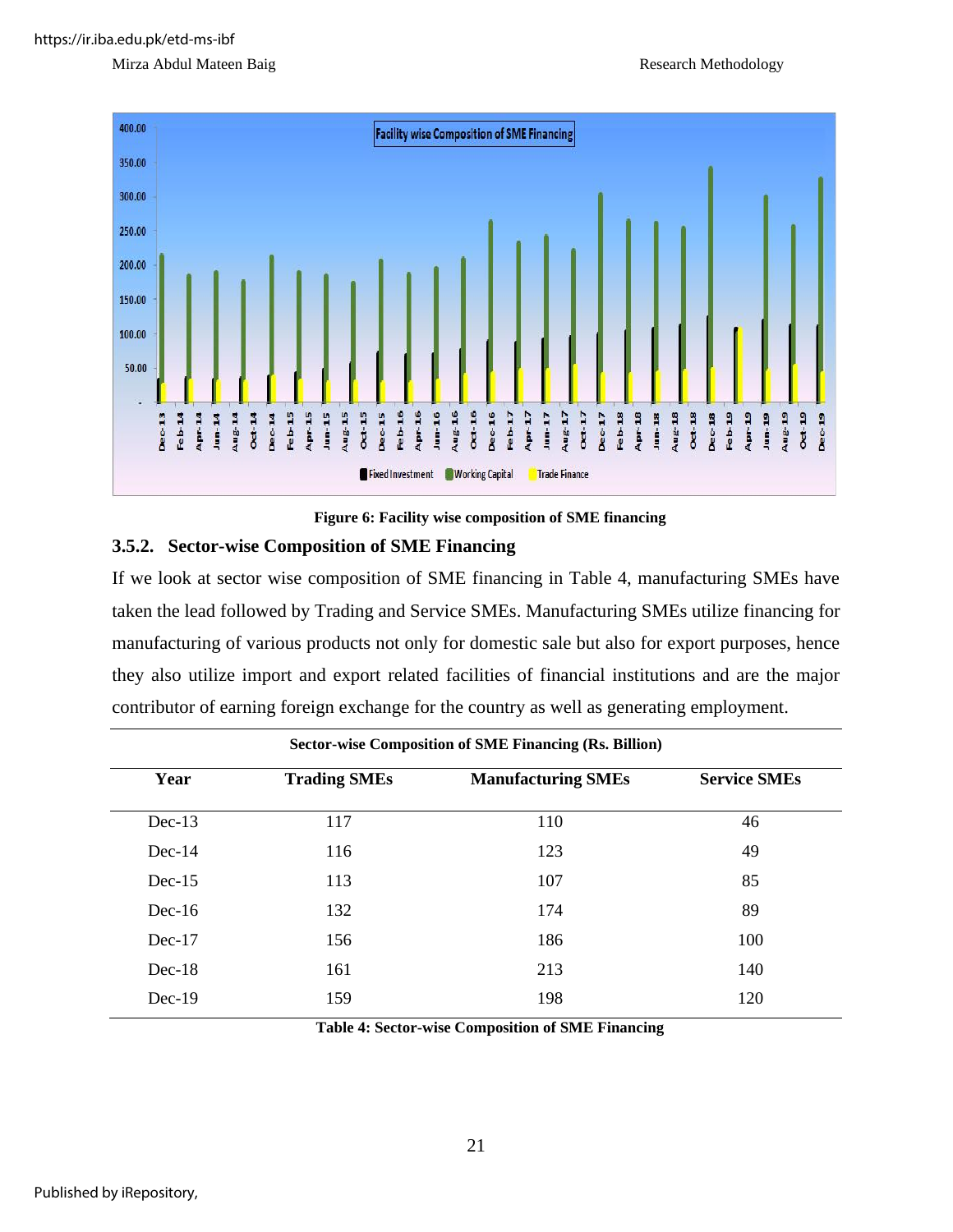#### **3.6. Banking Cluster Composition**

Further, by studying SBP's quarterly data for SMEs as shown in Table 5, one can see that portfolio of Public Sector Commercial Banks stood at Rs: 57 Billion in quarter end of 2013 and reached at Rs: 110 Billion in the quarter ending Dec.2019, booking an increase of 93% from Dec 13 to Dec 19, whereas average growth comes out to be 4% between 2013 and 2019. Domestic commercial banks portfolio stood at Rs: 194 Billion for the quarter ended on Dec. 2013 and reached at Rs: 307 Billion in the quarter ending Dec.2019, booking an increase of 58% from Dec 13 to Dec 19, whereas average growth comes out to be 3% between 2013 and 2019. Similarly, by looking at the portfolio of Islamic Banks (Including Islamic Windows) who were infant in the early 2000 and made presentable financial footing after 2012, their portfolio stood at Rs: 16 Billion for the quarter ended on Dec. 2013 and reached at Rs: 58 Billion in the quarter ending Dec.2019, booking an increase of 262% from Dec 13 to Dec 19, whereas average growth comes out to a 7% between 2013 and 2019.

Further, we can see from Table 5 that over the period of this study i.e., from quarter end Dec 2013 to Dec 2019, average growth of SME financing by Public Sector Commercial Banks was 4%, while average growth of SME financing by Islamic Banks stood at 7%. Despite low volumetric exposure of Islamic Banks as compared to Commercial Banks, their financing to SMEs have increased percentage wise over the stated period, this phenomenon can be seen in the Figure 7, where Islamic banking institutions show constant upward trend while domestic private banks noted less net growth trend followed by falling trend of public sector commercial banks.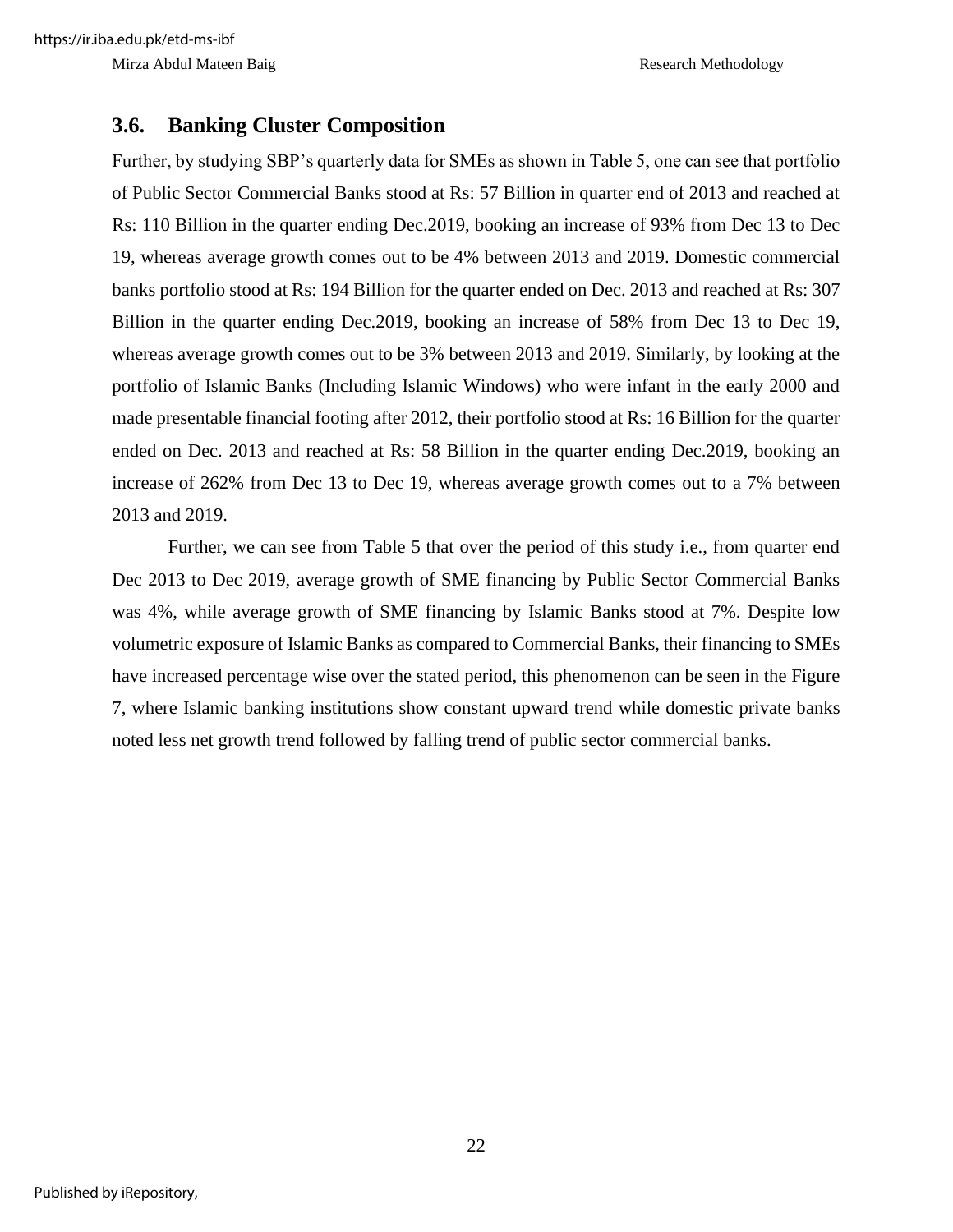|  |  | Mirza Abdul Mateen Baig |  |
|--|--|-------------------------|--|
|--|--|-------------------------|--|

| Share of Financial Institution (By Types) in SME Financing (Rs. Billion) |              |                                        |                |                                      |                |                                |                |                                       |
|--------------------------------------------------------------------------|--------------|----------------------------------------|----------------|--------------------------------------|----------------|--------------------------------|----------------|---------------------------------------|
| <b>Banking</b><br><b>Cluster</b>                                         | <b>PSCBs</b> | Quarterly<br>Growth of<br><b>PSCBs</b> | SBs            | Quarterly<br>Growth of<br><b>SBs</b> | <b>DPBs</b>    | Quarterly<br>Growth<br>of DPBs | <b>IBIs</b>    | <b>Ouarterly</b><br>Growth<br>of IBIs |
| $Dec-13$                                                                 | 57           | $\overline{\phantom{0}}$               | 10             | $\overline{\phantom{a}}$             | 194            |                                | 16             |                                       |
| $Dec-14$                                                                 | 64           | 42%                                    | 10             | 0%                                   | 201            | 16%                            | 15             | 7%                                    |
| $Dec-15$                                                                 | 89           | 22%                                    | 9              | 17%                                  | 187            | 25%                            | 27             | 90%                                   |
| $Dec-16$                                                                 | 98           | 29%                                    | 10             | 4%                                   | 257            | 19%                            | 29             | 24%                                   |
| $Dec-17$                                                                 | 100          | 26%                                    | 9              | 1%                                   | 291            | 19%                            | 41             | 23%                                   |
| $Dec-18$                                                                 | 113          | 34%                                    | 9              | 0%                                   | 332            | 22%                            | 57             | 32%                                   |
| $Dec-19$                                                                 | 101          | 27%                                    | 9              | $-2\%$                               | 307            | 10%                            | 58             | 14%                                   |
| Avg.<br>Growt<br>h Rate                                                  |              | 4%                                     | $\blacksquare$ | 0%                                   | $\blacksquare$ | 3%                             | $\blacksquare$ | 7%                                    |





#### **Figure 7: Share of SME Financing – Institution wise category**

With reference to NPLs, Figure 8 shows SME NPLs stood at 33% in the quarter ending Dec 2013, whereas it was at 17% in the quarter ending Dec 2019. This considerable fall (or improvement) is mostly due to development of better risk mitigating tools, availability of updated data checks, better understanding of bank's requirement by SME entrepreneurs, increased knowledge of financial institutions about SMEs working dynamics & financial needs and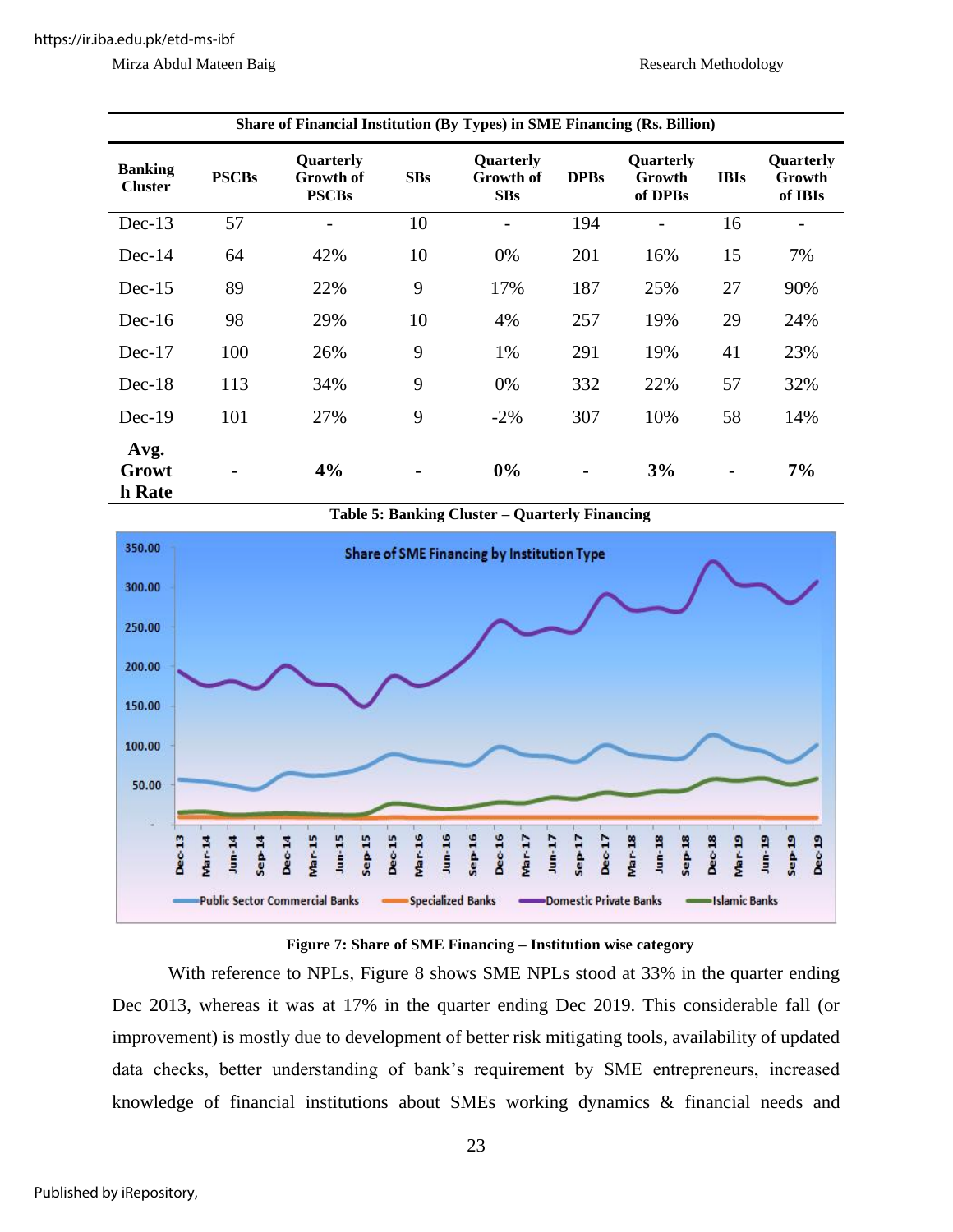financing exposure undertaken by the Islamic institution financing with the aim of generating real economic activity in the country which required strict follow ups and continuous monitoring about the proper utilization of funds by the SMEs.



**Figure 8: SME NPL Ratio from 2013 to 2019**

#### **3.7. Descriptive Statistics**

Summary statistics in Table 6 compare financial performance / indicators of Conventional and Islamic financial institutions under Panel A and Panel B respectively. SMEs portfolio mean quarterly exposure stood at Rs107B for conventional banks, whereas, it is Rs31B for Islamic financial institutions. On the conventional side, Public sector and Domestic banks have taken higher exposure as compared to Specialized banks; on the other hand, Islamic banking institutions showed much lower mean exposure in terms of volume. Maximum quarterly exposure of Rs: 331B is taken by a Domestic bank in Dec 2018, while maximum quarterly exposure of Rs 58.14B is booked in June 2019 by an Islamic bank. Variation in the values which is represented through standard deviation is high for conventional as compared to Islamic financial institutions.

Mean ROA of Islamic banks is marginally higher as compared to Conventional Banks, both types of financial systems show almost the same level of asset utilization for their revenue generation, however, Islamic bank's ROE is higher as compared to Conventional Banks thereby depicting higher return for their shareholders. NPLs ratio are much higher for conventional as compared to Islamic institutions, the higher mean is mainly attributable to Specialized banks which booked 43% NPLs only in June quarter of 2019.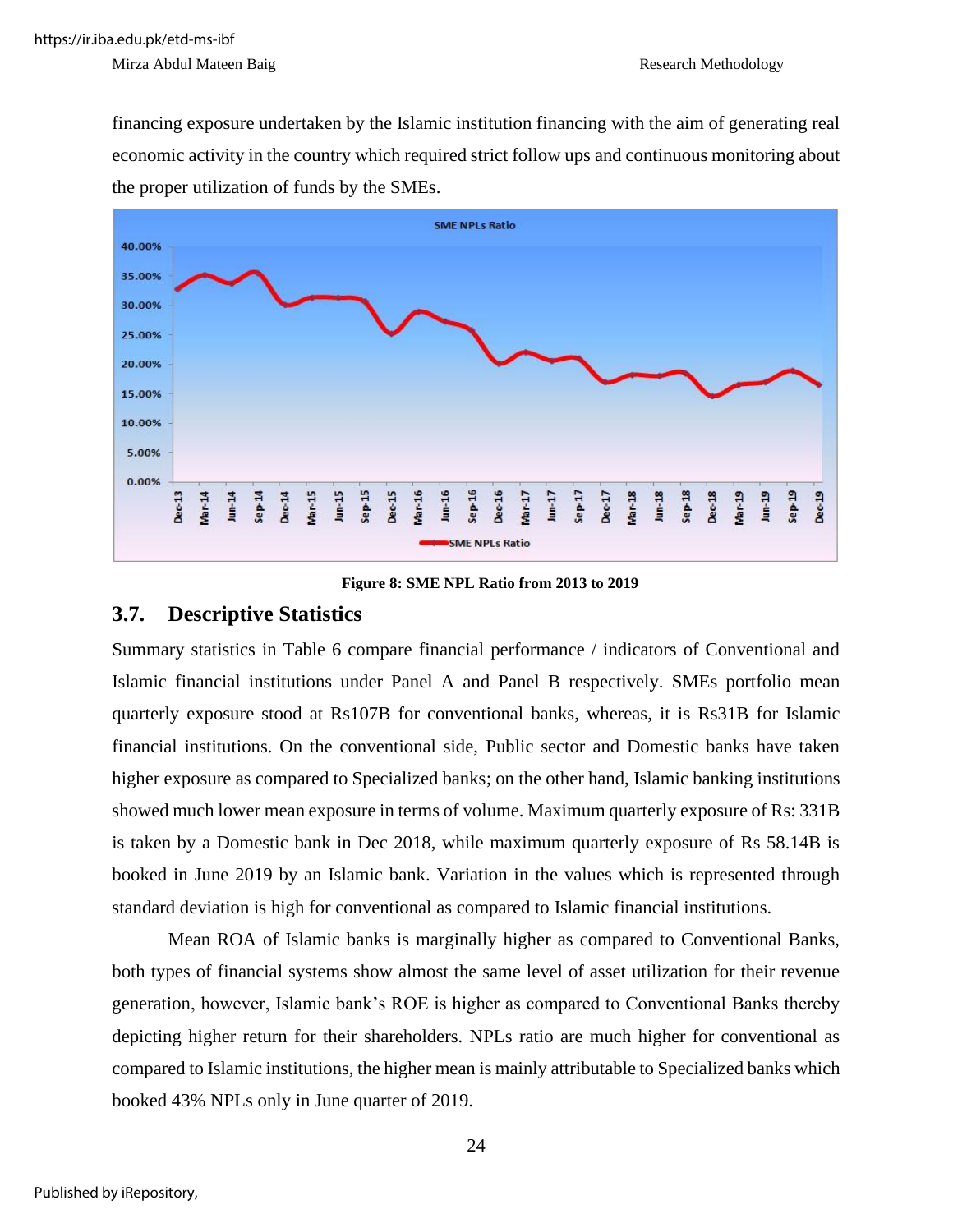Mean advance to deposit ratio for Islamic banks stood at 52.27% while for conventional banks stood at 138.45% this is mainly due to specialized banks where highest ratio of 570.50% is noted in the quarter ending March 2015. Capital to total assets ratio is an important measure for the financial institutions' stability and efficiency and is emphasized through Basel implementation globally. Mean Capital to assets ratio is maintained by conventional banks at 14.93 while mean stood at 6.58 for Islamic banks, main reason for lower CAR is the significant growth of risk weighted assets as Islamic banks increased their financing portfolio. Mean Liquidity ratio for conventional banks is higher as compared to Islamic banks and indicate that conventional banks are in a better position to weather economic or political shifts. Banking type size is the natural logarithm of total assets that is obviously higher for conventional financial institutions.

|                               |             | Panel A                   |         | $N=75$     |             | <b>Panel B</b> |                      | $N=25$     |
|-------------------------------|-------------|---------------------------|---------|------------|-------------|----------------|----------------------|------------|
| <b>Variable</b>               |             | <b>Conventional Banks</b> |         |            |             |                | <b>Islamic Banks</b> |            |
|                               | <b>Mean</b> | Std. dev.                 | Min     | <b>Max</b> | <b>Mean</b> | Std.dev.       | Min                  | <b>Max</b> |
| Quarterly<br>Growth           | 107.32      | 99.27                     | 7.98    | 331.99     | 31.04       | 15.76          | 13.00                | 58.14      |
| <b>ROA</b><br>(Before<br>Tax) | 1.32        | 2.48                      | (8.90)  | 7.20       | 1.37        | 0.39           | 1.00                 | 2.30       |
| <b>ROE</b><br>(Before<br>Tax) | 13.60       | 13.87                     | (36.10) | 32.70      | 20.92       | 6.16           | 14.40                | 35.30      |
| NPL To<br>Loan                | 17.09       | 8.57                      | 6.10    | 43.20      | 4.12        | 1.18           | 2.30                 | 5.80       |
| Adv. to<br>Deposit<br>Ratio   | 138.45      | 144.10                    | 43.10   | 570.50     | 52.27       | 12.49          | 34.80                | 69.30      |
| Capital<br>to Total<br>Asset  | 14.93       | 13.82                     | 5.60    | 60.00      | 6.58        | 0.33           | 6.00                 | 7.40       |
| Total<br>Assets<br>(Million)  | 4,549,846   | 4,829,682                 | 170,079 | 14,226,975 | 1,947,080   | 670,518        | 1,014,000            | 3,284,000  |
| <b>LATA</b>                   | 40.76       | 13.74                     | 13.20   | 57.10      | 30.28       | 6.61           | 19.50                | 41.90      |

**Table 6: Descriptive Statistics**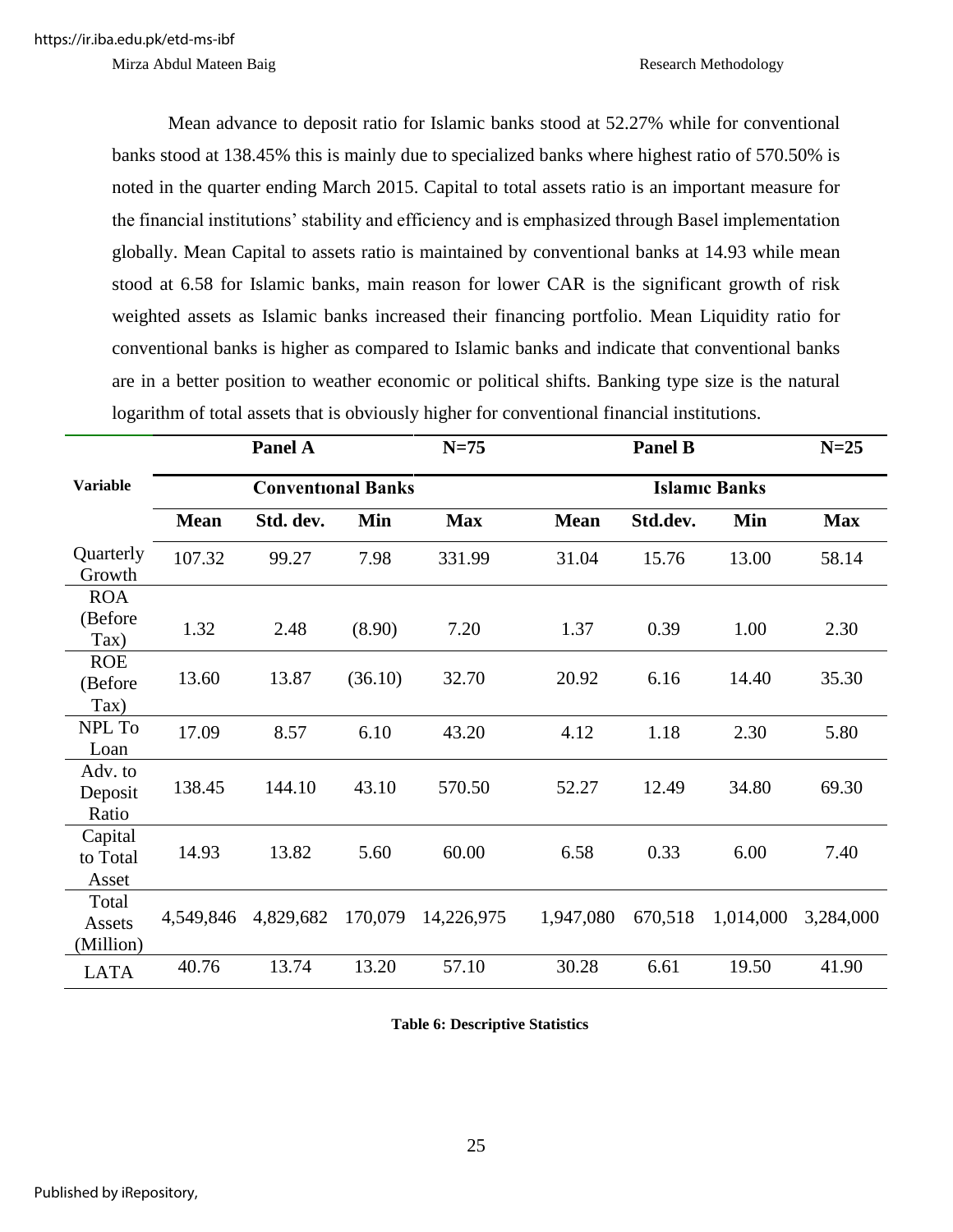# **Chapter 4 Empirical Analysis**

#### **4.1. Correlation analysis**

Table 7 presents results of correlation analysis showing the nature of correlation and strength of correlation between variables. As per the results the correlation between capital adequacy ratio and asset quality ratio (NPLs) is 0.5676 (56.76%) which depicts that these variables have positive correlation. The correlation between profitability ratio and capital ratio is 0.1233 or 12.33% which is considered to be positive but weak correlation. In contrast to asset quality and profitability, capital ratio shows negative correlation with liquidity ratio and size reflected by -0.0200 and - 0.6686 or -2.0% and -66.86% respectively. Overall, none of the variables show correlation of + or – 0.70. Hence, regression analysis can be safely conducted as the problem of multicollinearity does not exist.

|                               | Capital   | <b>Asset Quality</b> | <b>Liquidity</b> | <b>Profitability</b> | <b>Size</b> |
|-------------------------------|-----------|----------------------|------------------|----------------------|-------------|
|                               | Ratio     | <b>Ratio</b>         | <b>Ratio</b>     | <b>Ratio</b>         |             |
| Capital Ratio                 | 1.000     |                      |                  |                      |             |
| <b>Asset Quality</b><br>Ratio | 0.5676    | 1.000                |                  |                      |             |
| Liquidity<br>Ratio            | $-0.0200$ | $-0.0087$            | 1.000            |                      |             |
| Profitability<br>Ratio        | 0.1233    | $-0.3729$            | $-0.0889$        | 1.000                |             |
| <b>Size</b>                   | $-0.6686$ | $-0.6986$            | $-0.0199$        | 0.0681               | 1.000       |

**Table 7: Correlation Analysis**

This Table shows Pearson's correlation analysis among independent variables. Capital ratio is measured as the book value of equity to total assets. Asset Quality ratio is measured as the Non-Performing Loans to Gross Loans. Liquidity ratio is measured as liquid assets (cash and central bank reserves) to total assets. Profitability ratio is measured as net income to total assets (before tax). Size variable is computed as the natural logarithm of total assets.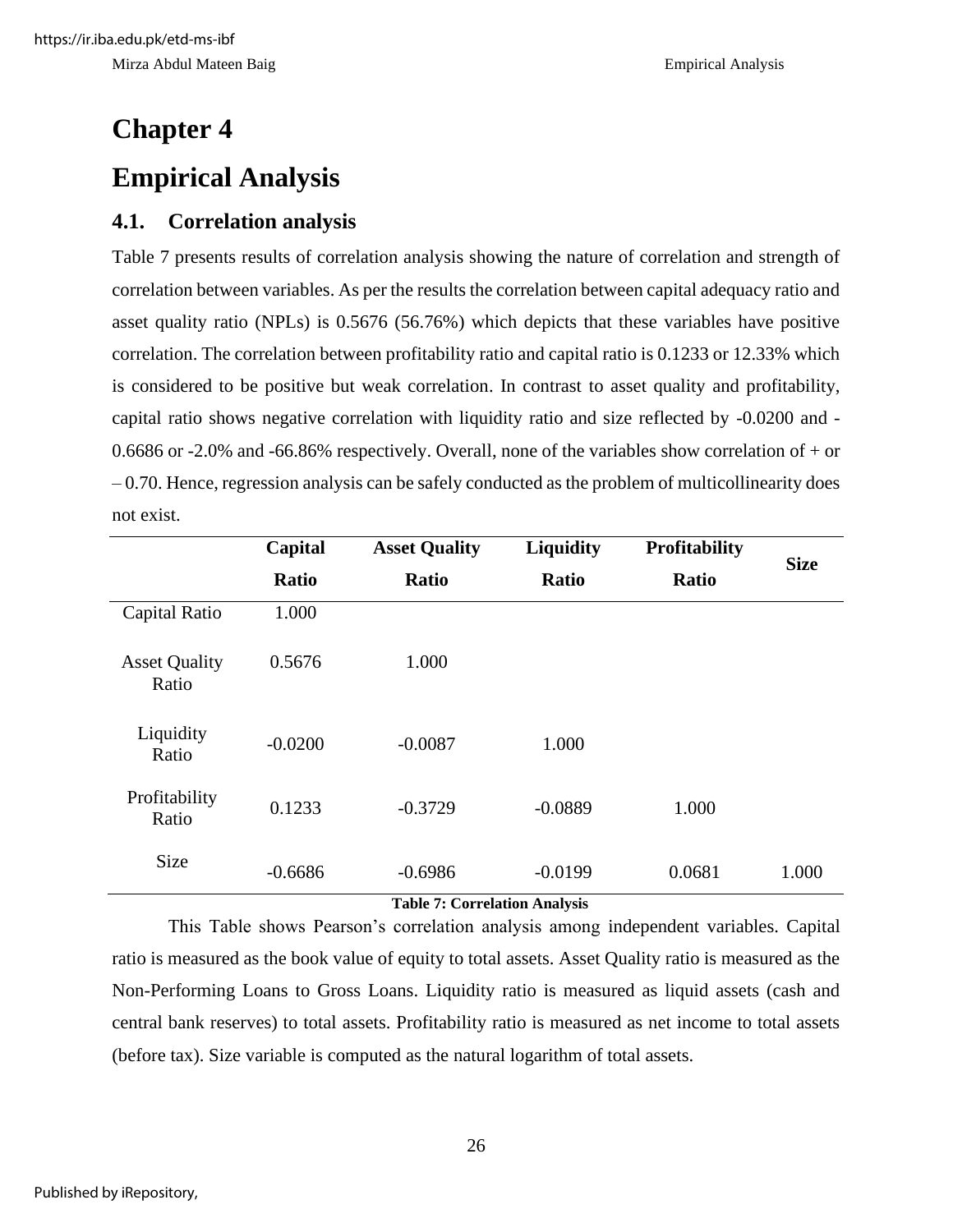#### **4.2. Regression Analysis**

A regression model is used to overcome inherent limitations in correlation results. Table 8 provides regression model results. In these regression models, this thesis compared the two broad banking institutions type, viz. Conventional and Islamic banking institutions. The coefficient of determination in the first model is 0.0179 or 1.79% which explains that the type of banking institution in this model only explains 1.79% of variability in quarterly growth of SME portfolio. However, the Islamic banking institutions coefficient is significantly positive at 5% level. It can be concluded that Islamic banks tend to extend more financing facilities to SMEs as compared to conventional banks. However, these secular result needs to be interpreted with caution, as the first model is run without considering bank type controls and time fixed effects. In the Second regression model, explanatory bank type controls are incorporated, since the extant literature suggests that these variables affect the changes / growth of loans to different sectors of the economy. After, controlling for other explanatory variables, the two types of banking institutions are not different from zero (i.e., the coefficient on dummy indicator of IBIs is positive, but insignificant). Surprisingly, none of the control variables are significantly affecting the growth rate of quarterly SME loans in Pakistan.

Finally, in the third regression model with time fixed effects, we observe evidence similar to the second model. Hence, overall, Table 8 results suggest a weak positive growth in the SME financing portfolio of Islamic banks relative to conventional counterparts; thus null hypothesis cannot be rejected. Likewise, other Hypotheses can be rejected, as none of the bank type specific control variables are significantly affecting the growth rate of SMEs loans.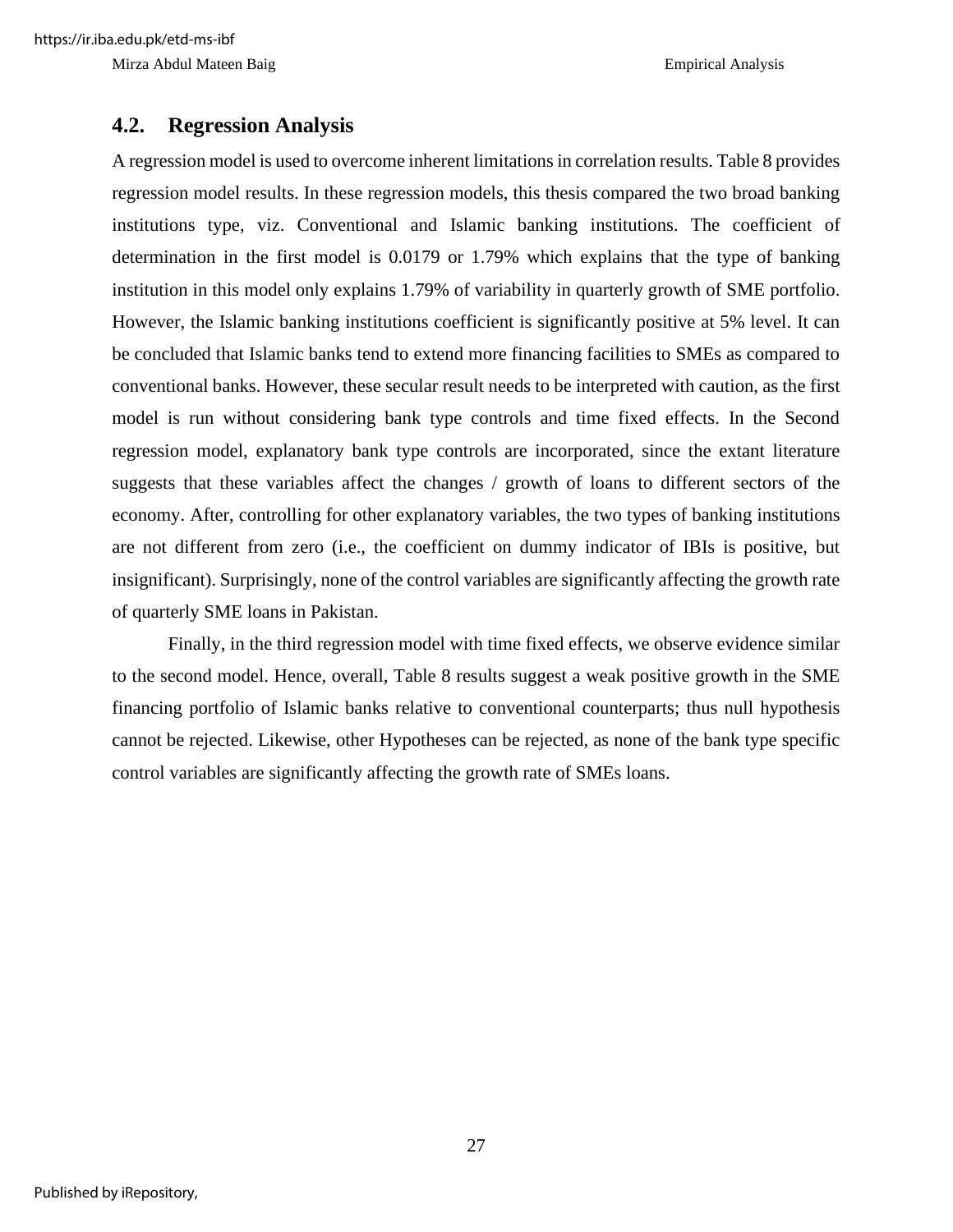|                           | $\mathbf{1}$   | $\overline{2}$ | $\overline{\mathbf{3}}$ |
|---------------------------|----------------|----------------|-------------------------|
| <b>IBIs</b>               | $0.0412**$     | 0.0789         | 0.0698                  |
|                           | (0.0087)       | (0.0554)       | (0.0460)                |
| Capital ratio (CAR)       |                | $-0.0003$      | $-0.0007$               |
|                           |                | (0.0003)       | (0.0006)                |
| Asset Quality ratio (NPL) |                | 0.0033         | 0.0029                  |
|                           |                | (0.0044)       | (0.0034)                |
| Liquidity ratio (LATA)    |                | 0.0012         | 0.0011                  |
|                           |                | (0.0024)       | (0.0023)                |
| Profitability ratio (ROA) |                | 0.0042         | 0.0001                  |
|                           |                | (0.0052)       | (0.0035)                |
| Size (ln TA)              |                | 0.0204         | 0.0178                  |
|                           |                | (0.0207)       | (0.0191)                |
| Time fixed effects        | N <sub>o</sub> | N <sub>o</sub> | Yes                     |
| No. of Observations       | 96             | 96             | 96                      |
| R-Square                  | 0.0179         | 0.0420         | 0.0716                  |

**Banks' SME financing portfolio – Islamic versus conventional banking Institutions Dependent Variable: Quarterly Growth by Banking Type**

**Table 8: Regression Analyses 1**

Capital ratio is calculated as the book value of equity to total assets (lagged). Asset Quality ratio is calculated as the Non-Performing Loans to Gross Loans (lagged). Liquidity ratio is calculated as liquid assets (cash and central bank reserves) to total assets (lagged). Profitability ratio is calculated as net income to total assets (lagged). Size variable is computed as the natural logarithm of total assets (lagged). For time fixed effects, quarter-year dummy variables are included in all specifications but their coefficient estimates are not reported. Cluster-robust standard errors (to account for both heteroscedasticity and autocorrelation) are in parentheses.

\*\*\* Shows significance level at 1%.

\*\* Shows significance level at 5%.

Shows significance level at 10%

Next, we run the regression models by further bifurcating the conventional banking institution types. In Table 9, the reference variable is domestic private sector banks. In the first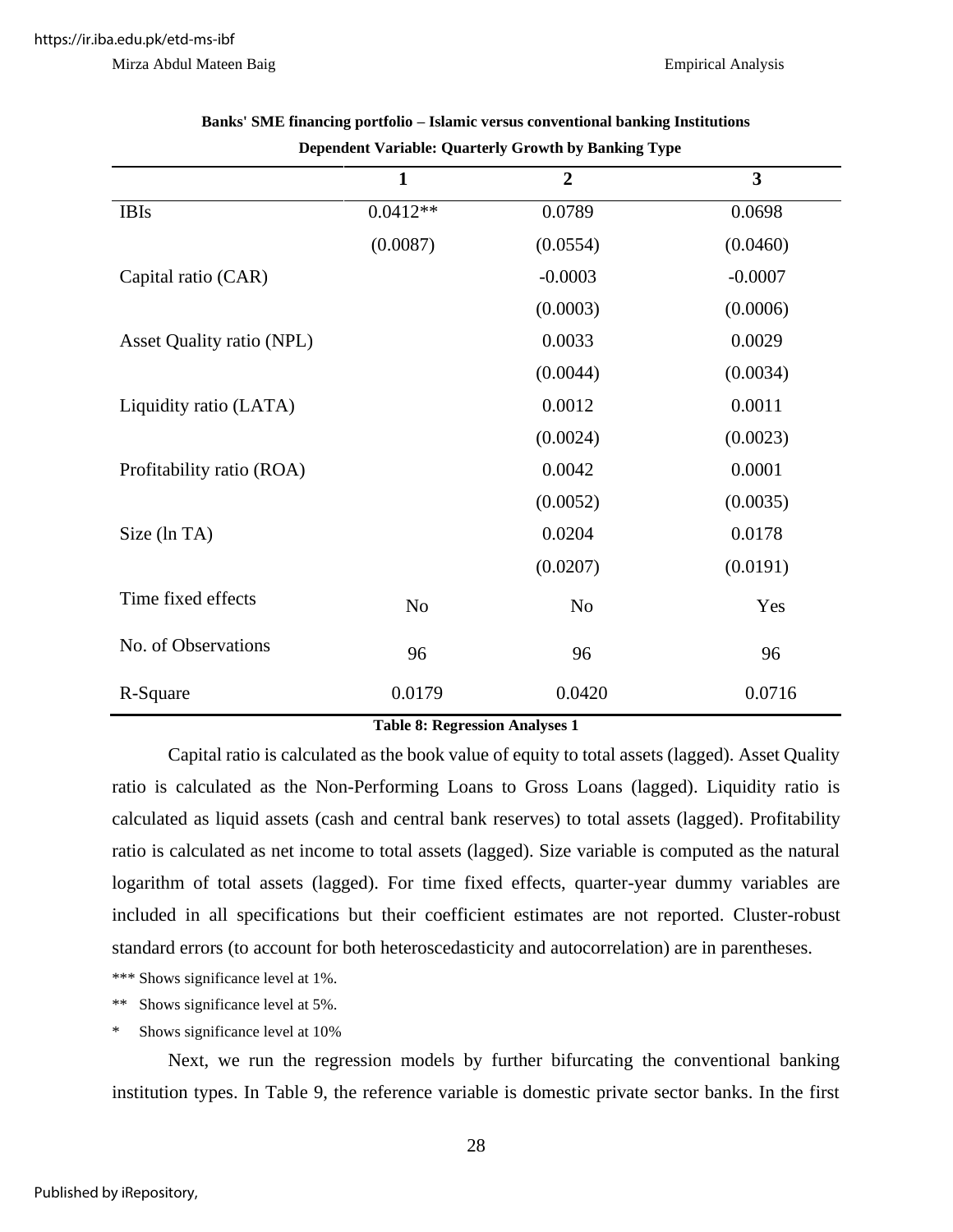model the coefficient of determination is 0.0250 or 2.50%. In comparison to domestic private banks, both Shari'ah compliant and Public sector banks show significant positive growth in their SMEs portfolio, whereas Specialized banks show a negatively significant growth, that is, the growth rate is relatively lower than domestic private banks. In model 2 and 3 of regression analysis, the Islamic banking institutions show positive but weakly significant results (i.e., at the 10% significance level). Moreover, the size control variable also show weakly significant positive coefficient. Thus, it can be said that banks with large branch network has the potential to increase and outreach the small and medium sized businesses. Lastly, documented findings of this thesis conclude that Islamic banks have slightly more inclination to meet the financing requirements of SMEs by extending to this very important sector for a developing country like Pakistan.

|                            | $\mathbf{1}$   | $\overline{2}$ | 3         |
|----------------------------|----------------|----------------|-----------|
| <b>IBIs</b>                | $0.0343***$    | $0.1546*$      | $0.6256*$ |
|                            | (0.0006)       | (0.0687)       | (0.2495)  |
| <b>PSBs</b>                | $0.0043***$    | 0.0626         | 0.4891    |
|                            | (0.0008)       | (0.0352)       | (0.2227)  |
| Specialized                | $-0.0253***$   | $0.1473*$      | 12.126    |
|                            | (0.0008)       | (0.0617)       | (0.5503)  |
| Capital Ratio              |                | $-0.0004$      | 0.0001    |
|                            |                | (0.0003)       | (0.0011)  |
| <b>Asset Quality Ratio</b> |                | 0.0038         | 0.0016    |
|                            |                | (0.0049)       | (0.0026)  |
| <b>Liquidity Ratio</b>     |                | 0.0011         | 0.0008    |
|                            |                | (0.0024)       | (0.0019)  |
| Profitability Ratio        |                | 0.0056         | $-0.0119$ |
|                            |                | (0.0058)       | (0.0108)  |
| Size                       |                | $0.0590*$      | $0.3345*$ |
|                            |                | (0.0267)       | (0.1460)  |
| Time fixed effects         | N <sub>o</sub> | No             | Yes       |
| No. of Observations        | 96             | 96             | 96        |
| R-Square                   | 0.0250         | 0.0467         | 0.1248    |

| Banks' SME financing portfolio - Islamic versus Conventional banking Institutions |  |
|-----------------------------------------------------------------------------------|--|
| Dependent variable: Quarterly Growth of SME loans by Banking Type                 |  |

**Table 9: Regression Analyses 2**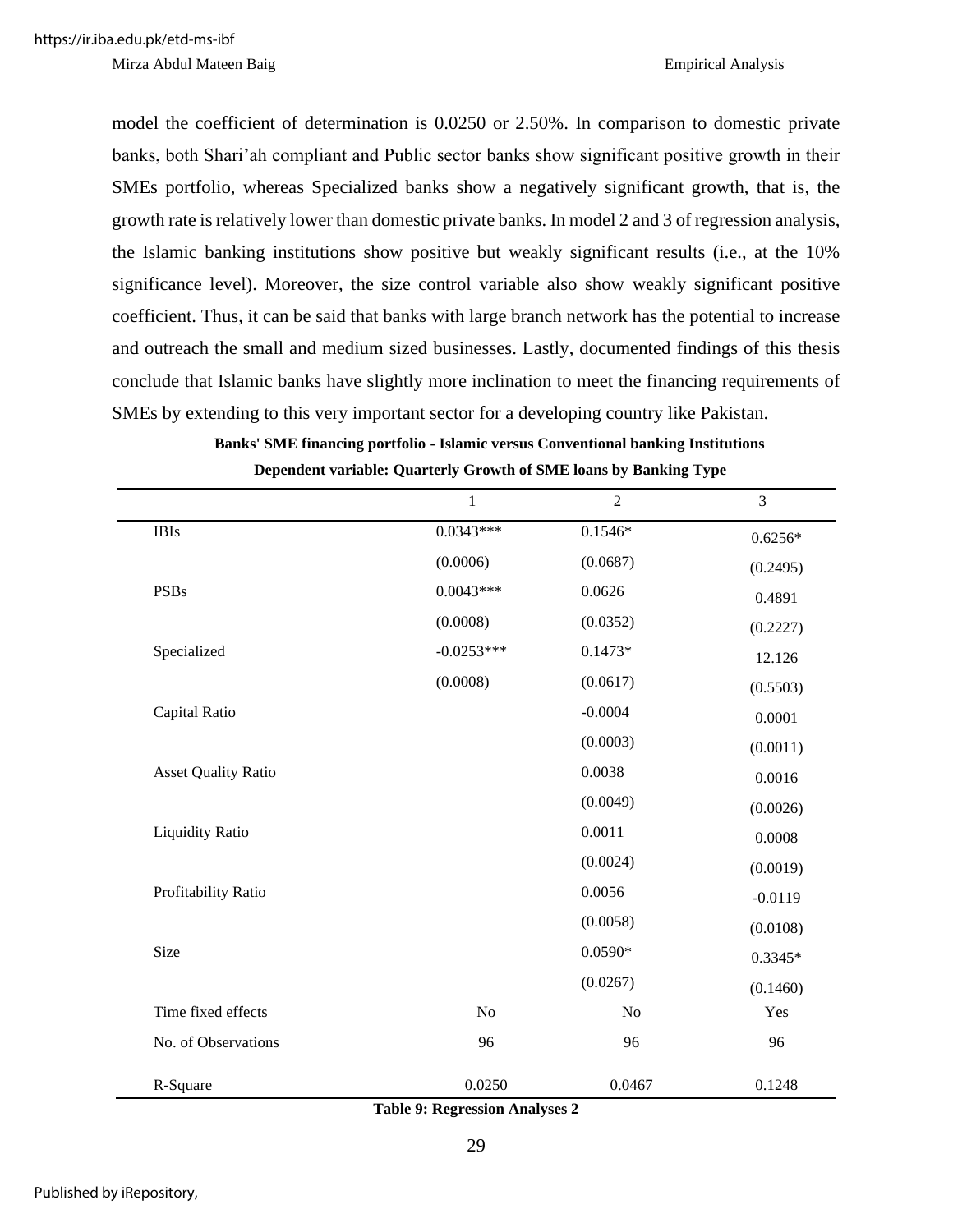Table 9 shows regression analysis. Dependent variable: Quarterly growth in SME loans of each type of banking institutions by taking the first difference of the log of SME loans. Independent variables: Islamic Banking Institutions (IBIs) is a dummy variable that equals to 1 when a bank operates according to the Shariah guidelines, and 0 otherwise. Public Sector Banks (PSBs) is equal to 1 when the bank is owned by the government, and 0 otherwise. Specialized Banks is equal to 1 when the bank is operating in one core area; e.g., Agriculture loans. Private Domestic Banks serves as the reference group. Capital ratio is calculated as the book value of equity to total assets (lagged). Asset Quality ratio is calculated as the Non-Performing Loans to Gross Loans (lagged). Liquidity ratio is calculated as liquid assets (cash and central bank reserves) to total assets (lagged). Profitability ratio is calculated as net income to total assets (lagged). Size variable is computed as the natural logarithm of total assets (lagged). For time fixed effects, quarter-year dummy variables are included in all specifications, but their coefficient estimates are not reported. Cluster-robust standard errors (to account for both heteroscedasticity and autocorrelation) are in parentheses.

\*\*\* Significance level at 1%.

\*\* Significance level at 5%.

Significance level at 10%.

#### **4.3. Qualitative Results – Interviews**

In this section the findings of unstructured interviews have been presented documenting general attitude of Pakistani banks towards financing of SMEs. The research presents two broad themes obtained through literature survey as sub-headings as well as quotations from participants as supplementary evidence. In addition, the researcher compares the findings with this thesis and previous studies to demonstrate their consistency. A list of broad questions that were posed to potential respondents are mentioned in the Appendix at the end of thesis.

Brief profiles of the respondents are as follows;

| <b>Respondent</b> | <b>Designation</b>                      | <b>Institution Type</b>         | Exp. (Y) |
|-------------------|-----------------------------------------|---------------------------------|----------|
| $R_1$             | Regional Head Commercial & SME          | <b>Islamic Banking Division</b> | 22       |
| R <sub>2</sub>    | Senior Risk Officer                     | <b>Islamic Banking Division</b> | 21       |
| $R_3$             | Regional Head-Commercial & SME          | <b>Conventional Bank</b>        | 17       |
| $R_4$             | Unit Head-SME                           | Islamic Banking Division        | 13       |
| $R_5$             | Unit Head-SME & Commercial Banking      | <b>Conventional Bank</b>        | 14       |
| $R_6$             | Senior Relationship Manager-SME Banking | Islamic Bank                    | 10       |
| $R_7$             | Relationship Manager-SME & Middle       | <b>Conventional Bank</b>        | 7        |
|                   | <b>Markets</b>                          | Islamic Bank                    | 11       |
| $R_8$             | Unit Head-SME Department                |                                 |          |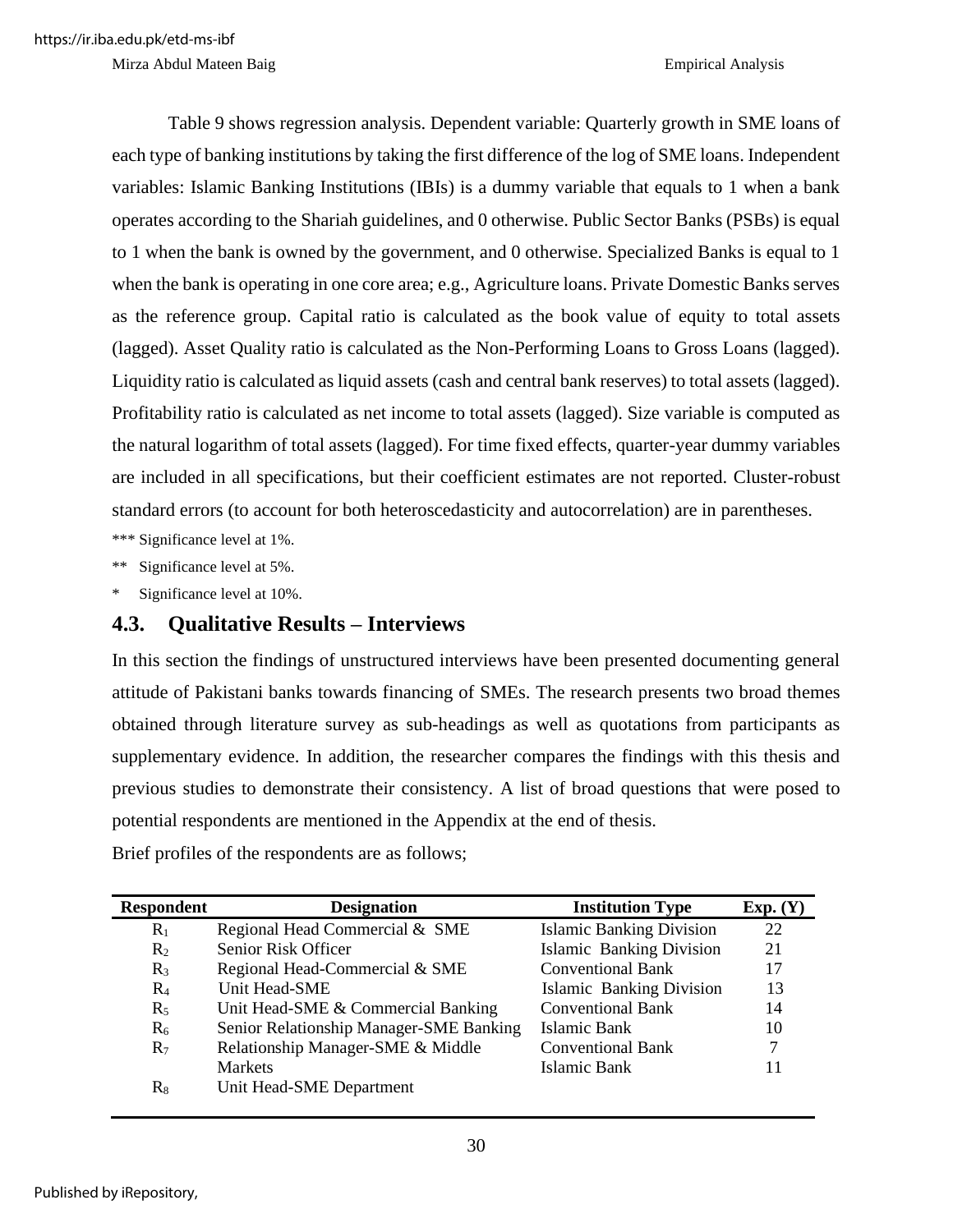#### **4.3.1. Attitude of Banks towards SMEs**

Many participants agreed that there has been a change in the attitude of banks towards SMEs in recent past. Consider the following statement from  $R_1$ ,

> *"There has been a change in attitude of banks towards SMEs, mainly because of change in policies but there are also other factors such as competition and other factors"*

Similar observations were presented by Kouser et al. (2012) from which it can be inferred that there has been a change in the bank's lending policies towards SMEs to enhance flexibility and facilitate SMEs to gain better access to financial instruments and services. The study also acknowledged that since SMEs are high risk therefore there are more constraints to facilitate loan applications.

Similar opinion was presented by another participant  $R_2$ , which is reflected in following statement,

> *"The bank's policies towards SME loan application and relevant processes have seen a change in the past decade or so. I think that now banks consider small firms as profitable sector, but as risks are huge so do the markup"*

The statement above relates to Janjua, Hayat and Aslam (2018) who found that one of the main factors that affect the attitude of banks towards lending is the risk factor. Naturally, there is high mark-up for high risk loans and therefore there are also more formal requirements such as collateral. However, the main impact of risk factor is the disinclination of banks to extend loans to SMEs, which requires special attention to fully utilize the potential of SMEs as a driving force to promote growth and development.

#### **4.3.2. Factors affecting Lending Decisions**

One of the main factors identified by participants  $R_3$  is the size of the firm. Consider the following excerpt,

> *"Firm size is the main factor. First we assess whether the assets of the firm are valued according to market value and then we conduct our risk assessment"*

Similar perspectives have been found in Ilyas (2019) who argued that for Banks, the size and age of the borrowing entity are the main determinants of loaning decisions. The size of the firm is typically calculated in terms of the value of its assets. The banks evaluate the size of the firm based on documents provided by the applicants and the loan amount of the granting decision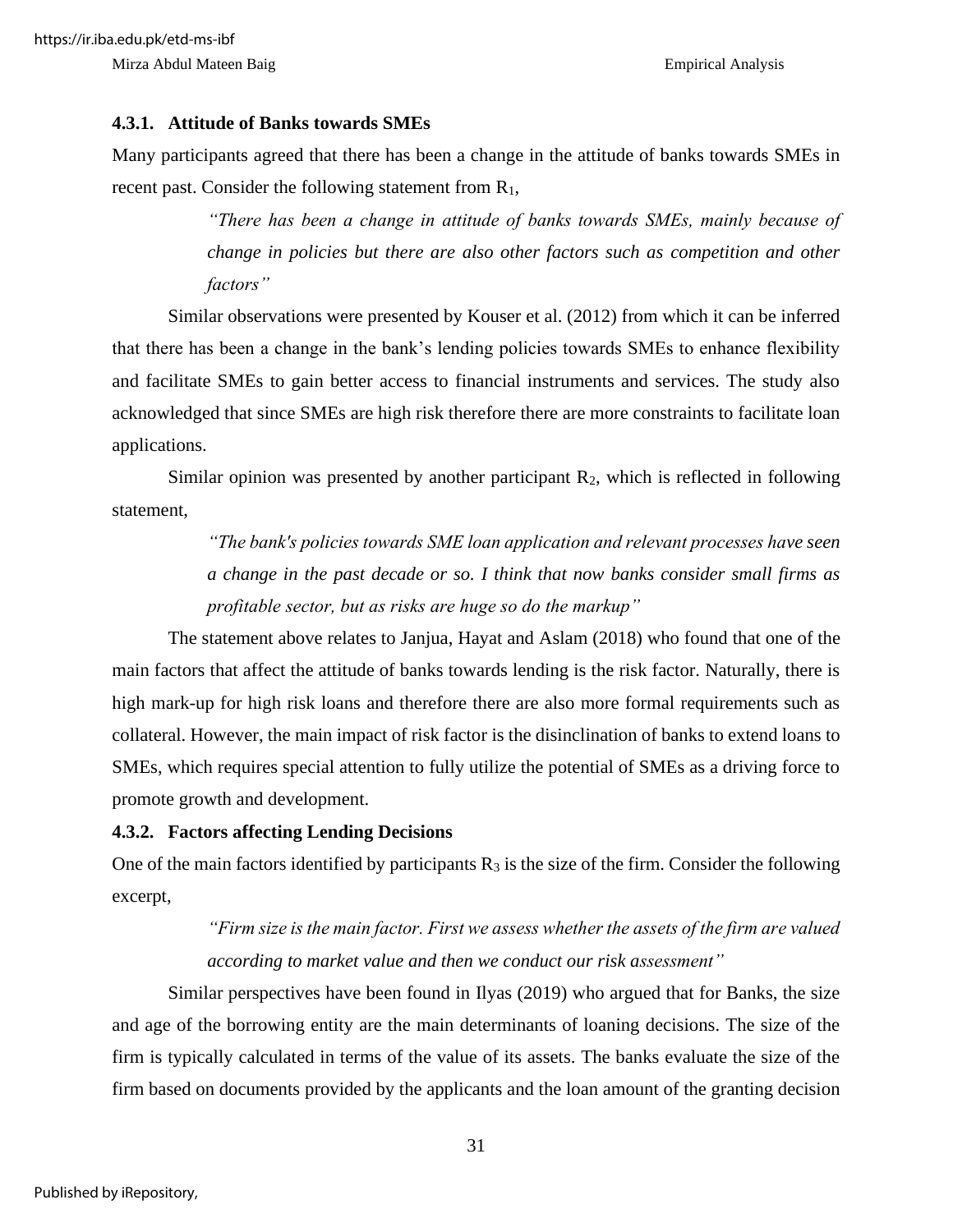affected by the assessment of firm size. It was also found in the study that number of employees has also been considered as a determinant of firm size. The ease to get loan for a firm increases provided that the value of its assets and number of employees is high.

Another commonly cited factor that affects banks' lending decision is the availability of collateral as shown in following statement of R4,

*"Collateral is the main obstacle for SMEs to obtain loans in my experience.*"

Karamat et al. (2016) also noted this tendency and opined that Pakistani banks were rather obsessed with collateralized lending due to which potentially innovative borrowers were often discouraged. The study reported that 97% of lending in Pakistan to the private sector was based on collateral. It was observed and critiqued that banks preferred to lend large sums to large corporations instead of small firms and entrepreneurs. Large corporations can easily meet the collateral requirements.

One of the factors that have positively affected the attitude of banks towards SME loaning is the rise in competition. Consider the following statement of  $R_5$ ,

> *"Banking sector in Pakistan is resilient but with growth in the banking sector, we are facing competitive pressures. I think this is a factor that will motivate banks to focus on SME lending currently and in future"*

Similar opinion was presented by Alam (2016) who posited that banks have increased their financing towards SMEs because of increase in competition. Competitive factors put pressure to increase their flexibility towards SMEs. The study also opined that if the financial structure of Pakistan improves and SMEs are facilitated by the Central Bank then, banks will relax some of the loan conditions and enhance access to financing for SMEs.

One of the factors that was highlighted by all participants was the credit scoring. Consider the following statement of  $R_6$ ,

> *"Well credit score is the main factor. We use data from applications and from e-CIB (Electronic Credit Information Bureau) and we model the financial health of applicants and if appropriate, we approve the loan. Otherwise, than that it is very difficult"*

According to Nadeem and Rasool (2018) credit scoring is typically based on hard information about the applicant (SME) and its owner. This includes personal data of owner and banking history that can be obtained from consumer credit bureaus (such as e-CIB in Pakistan).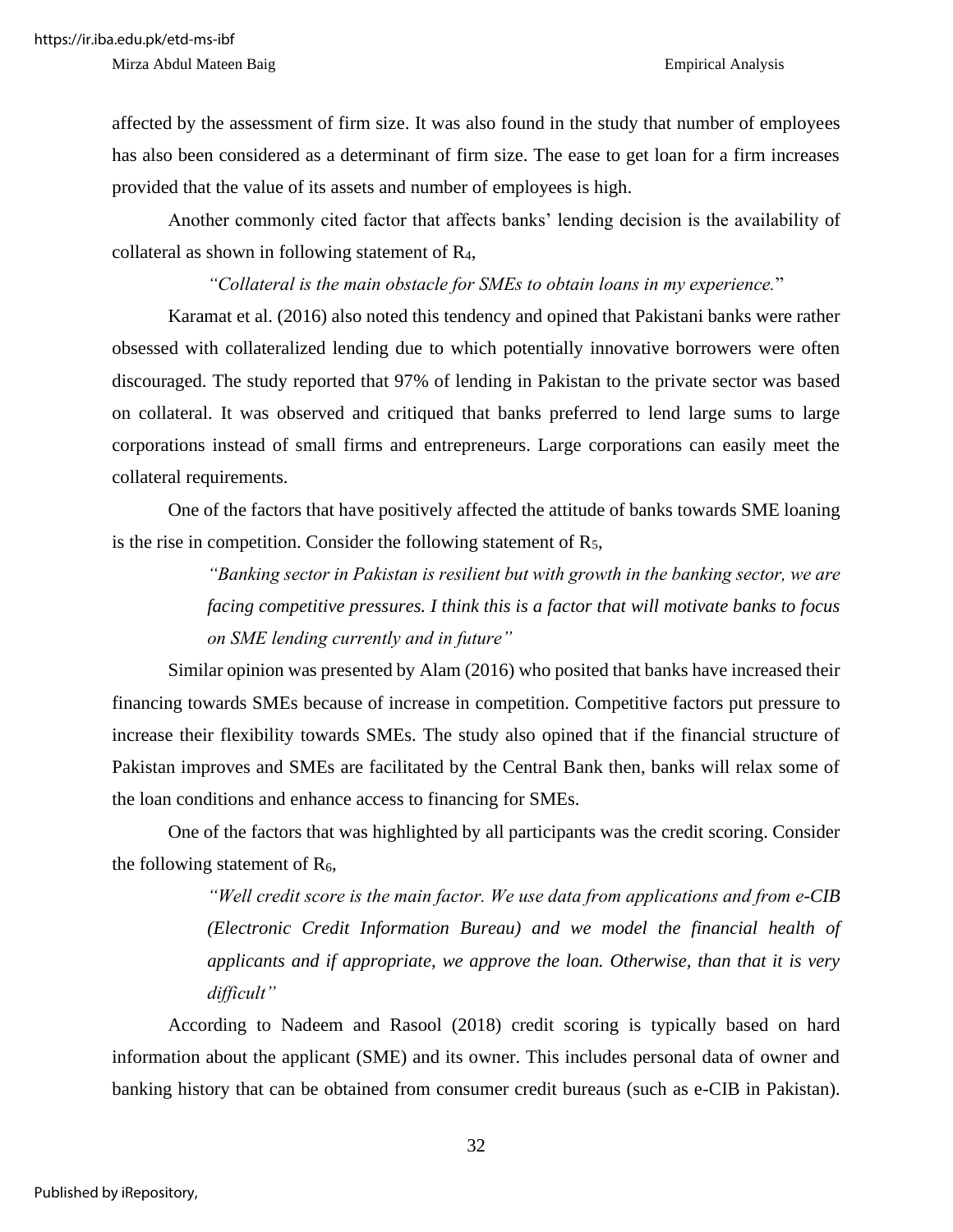The data obtained from credit bureaus is analyzed to assign a credit rating for the applicant. Overall, the bank can generate a loan performance model to predict the future cash flows of SMEs and assign a final score reflecting overall risk. In the recent past SBP has issued licenses to two private sector credit information bureaus; hopefully, with the passage of time, the presence of private sector bureaus might facilitate financial intermediaries to extend funds to SME clients.

Another important factor that affects the lending decision of banks is the documentation, as indicated by following excerpt of R7*:*

> *"We have to do a lot of work to process applications, especially if there is lack of documentation required. Small business owners do not even keep accounting record, which makes it difficult to assess risk and increase workload and time of application processing"*

Similar concerns have been reported by Khan et al. (2020) who emphasized that lack of proper documentation increases the cost of lending for banks. As per the State Bank of Pakistan, if SMEs cannot provide adequate documentation, then banks may perform a cash flow analysis of SMEs to undertake loan decisions. This in turn increases cost of lending decisions for banks due to which the banks are reluctant to process the SME loan applications.

Participant  $R_7$  also highlighted the use of relationship lending model in following words;

*"The policies are now changing and we now consider how well we know the client and how well the company is performing. The relationship with the bank is now important besides other formal requirements"*

The statement above can be related to the relationship banking strategy. According to Waheed and Siddiqui (2019) relationship banking is a potential solution to risk assessment and opacity issues of SMEs. The opacity issues faced by SMEs can be overcome through the relationship lending model. A financial institution heavily relies on information that accumulates over time via the relationship between the bank and SMEs (as clients). The bank gradually gathers information about the owner, local community and the industry in which the applicant is operating.

Participant  $R_8$  also highlighted important aspects which are necessary for Islamic banks to better catering to SMEs needs;

*"Islamic banks should focus on technology based lending approach and educate SMEs owner about it. Regulators and other stakeholders must focus on trainings at all levels. It*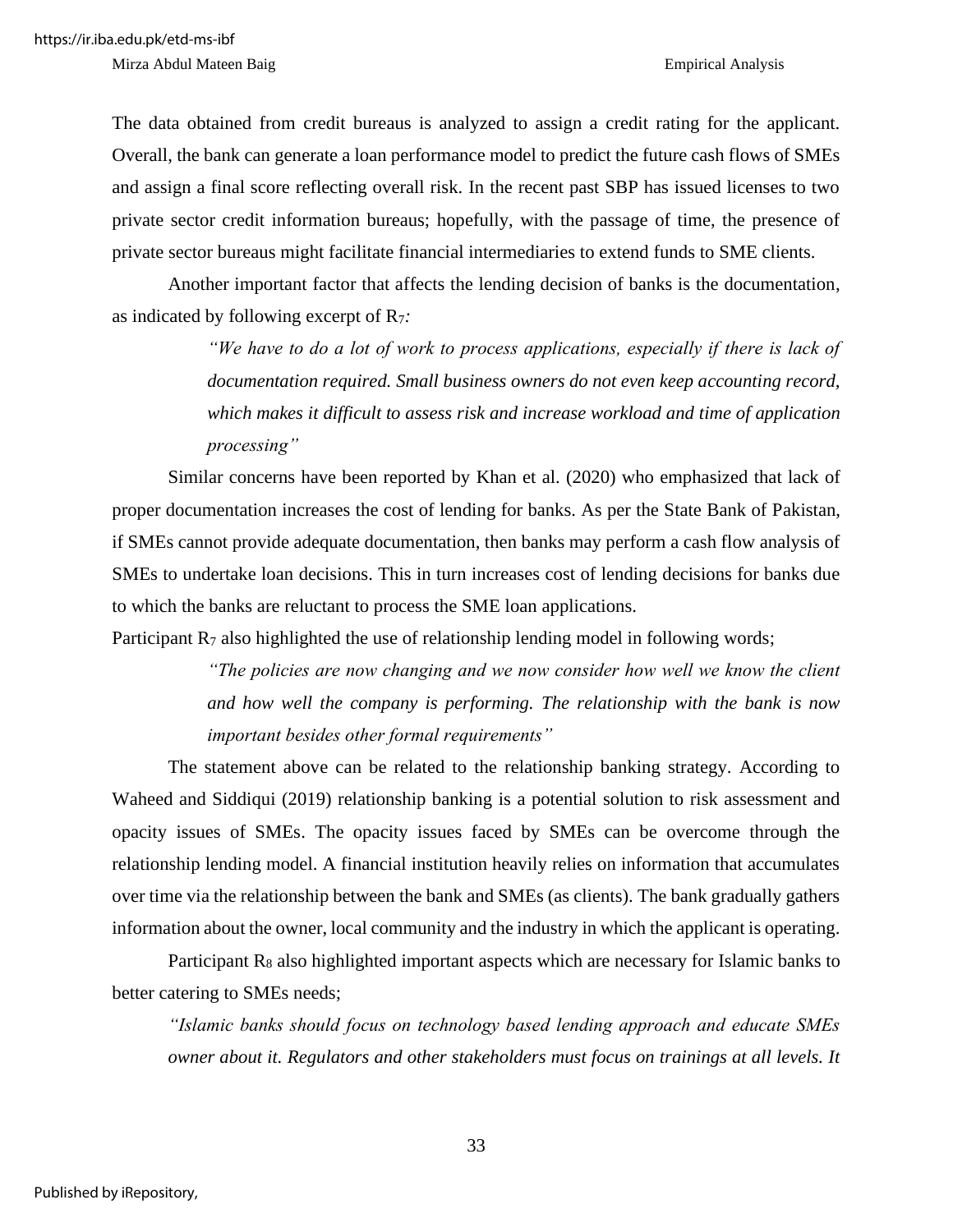*is required now that Islamic banks should come forward and table their offering to SMEs, while regulators should develop an equal opportunity environment for Islamic banks".*

It is important to note that during the interview discussion, all of the participants agreed that there is not much difference between the lending attitudes of Islamic banks versus conventional banks. The researcher also could not find any previous study that highlighted any difference in attitude of the Islamic banks and conventional banks towards SME financing. Hence, there are no factors that indicate differentiation between lending decisions and attitude of Islamic banks and conventional banks in Pakistan. However, due to low risk profile and large volume borrowing capability of large firms, banks mostly take more financing exposure on them.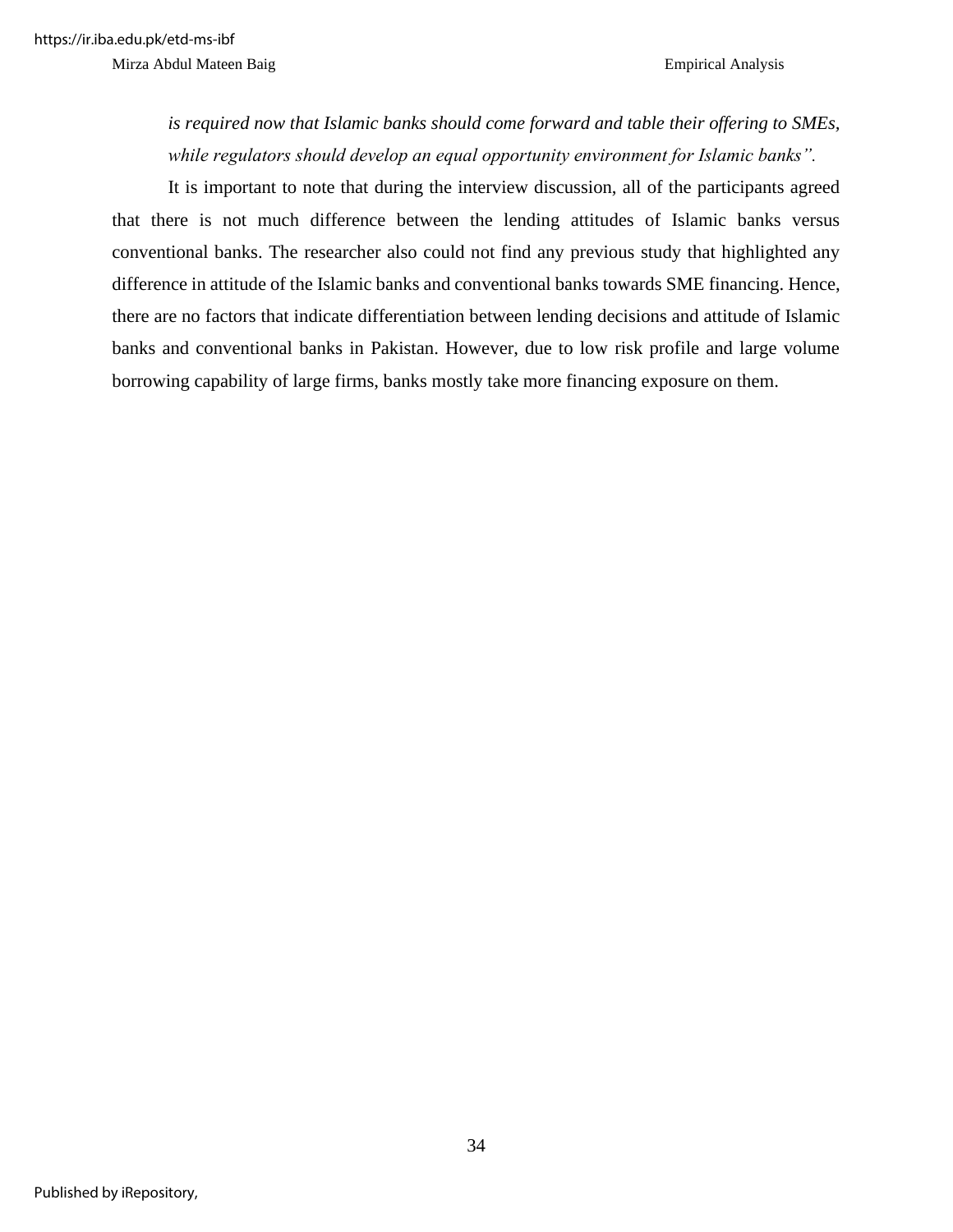### **Chapter 5**

### **Conclusion and Recommendations**

#### **5.1. Conclusion**

The purpose of the research is to identify which type of financial is more inclined towards SME financing. The evidence suggests that Shari'ah-compliant Banking Institutions are more inclined to extend financing facilities to SMEs, relative to conventional counterparts. However, the results are weakly significant but consistent with Aysan et al., (2016).

Based on unstructured interviews with senior bankers, factors that affect decision making of banks towards SME financing, this study concludes that the primary factor is risk. SMEs present high risk and therefore banks have traditionally been reluctant to finance SMEs. In addition, collateral is also an important factor. The SMEs that are able to provide collateral have better chances to get their loans approved. Lack of documentation has also been found as an important factor because it affects the cost and loan application processing time for banks.

Further, the responses showed that falling NPL ratio of SMEs, continuous financial regulators' direction and competition are other factors that have prompted positive attitude of banks towards SME financing. Finally, the credit rating has also been found as an important factor. Typical credit rating is achieved by collecting personal data, credibility of the owner of the SME, size and age as well as the relationship and previous banking history of the SME. However despite low volume of SME financing, Islamic financial institutions are more inclined towards SMEs than Conventional financial institutions during the period under review. Hence it can be concluded that there is significant potential for SMEs to grow and the banks as well as the government needs to put in efforts to facilitate SME financing and enhance their inclusion in the financial system. A number of recommendations have been presented in the following section.

#### **5.2. Recommendations**

Based on the findings of the study and importance of the SMEs in the economic growth of Pakistan, this research recommends that SMEs should be given financing priority. In the era of information technology, simple financing software applications should be developed by banks so that cumbersome documentation and application processing time can be reduced. Collateral requirements can be relaxed in case of promising SMEs. Financial institutions should develop different risk rating mechanism and parameters for evaluating SMEs.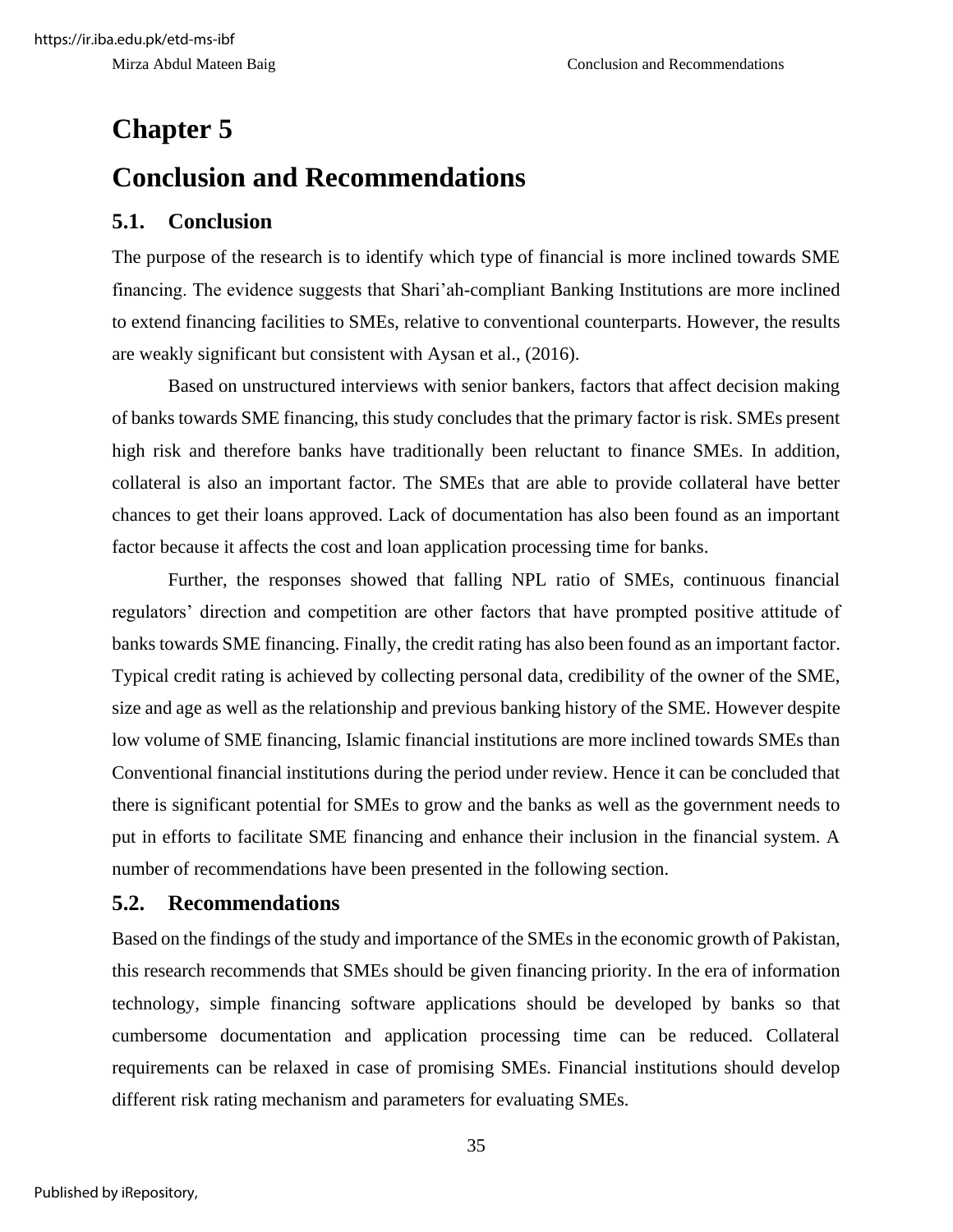Proper financial literacy trainings by the central bank as well as financial institutions should be conducted for SMEs all across the country, where comprehensive information about the loan obtaining criteria, documentation, as well as up-to-date knowledge about tax system and trade regulations should be provided. Small and Medium Enterprise Development Authority (SMEDA) should frame strategies that encourage infrastructure development of SME business specially that matches current & future global trade competition, draw policies to reduce communication gap between SME's owners and government, bridge a way for an easy access to finance from financial institutions and provide a platform for technical trainings in order to develop skilled labor force for SMEs.

Islamic financial institution should concentrate to pave a more easy system for financing to SMEs through their various business models, such as participation (Musharaka), lease (Ijarah) sale and purchase (Murabaha, Istisan, Salam) which promotes the real economic activity. However, Islamic banks should market themselves to SMEs by branding various factors such as product awareness, Islamic bank corporate image, ideology, obligation, relative advantage and behavioral attitude.

GOP and SBP are fully supporting Islamic financial institutions and providing level playing field for their expansion. Particularly for SMEs, Central bank issued various refinance schemes under Islamic modes. Islamic banks being more inclined towards SMEs need continuous regulatory support particularly in establishing Islamic Discount window and addressing to their excess liquidity placement issues.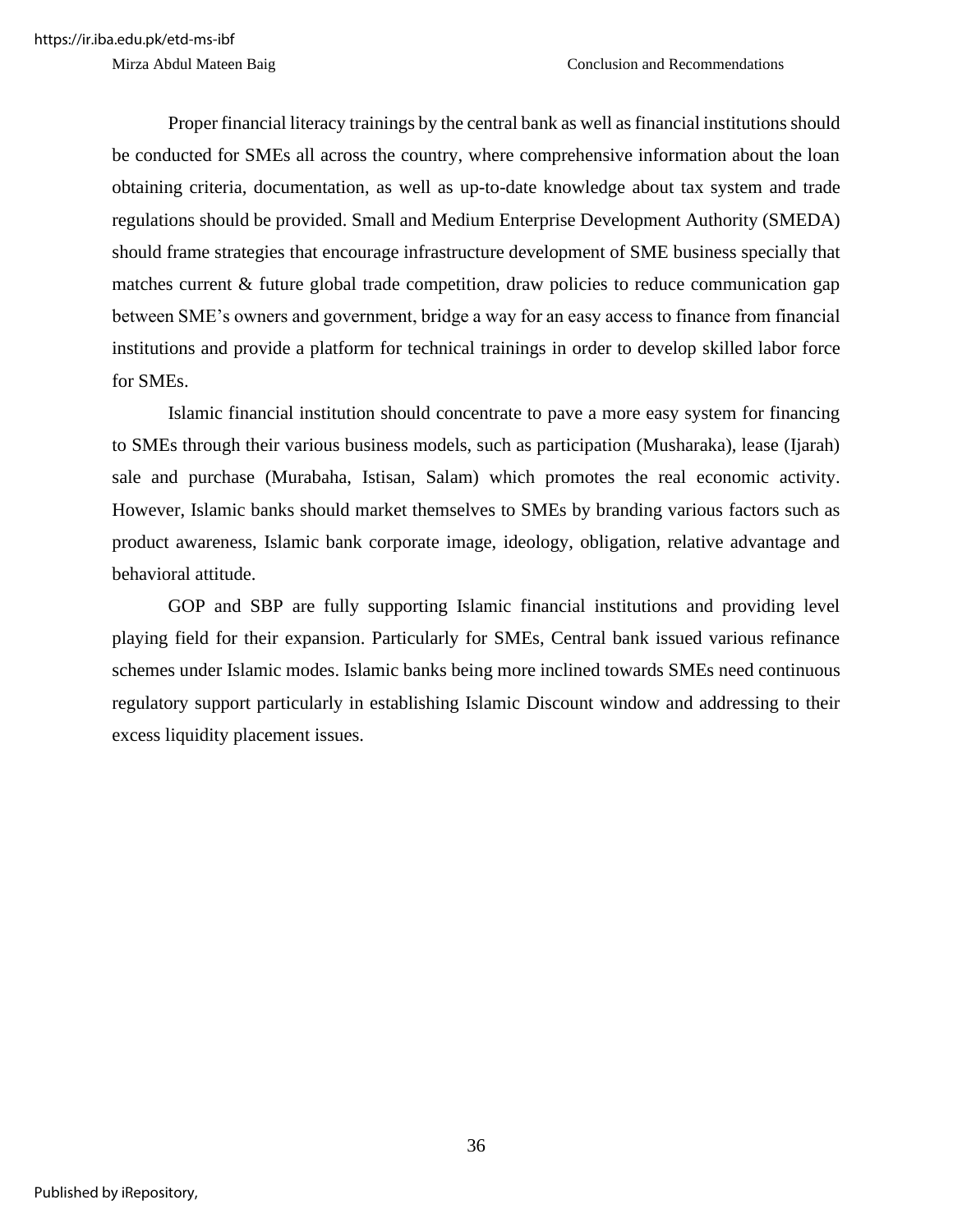### **References**

- Aazim, M. (2019). Banks should take SME financing seriously DAWN.COM. Retrieved August 31, 2020, from [https://www.dawn.com/NEWS/1396098,](https://www.dawn.com/NEWS/1396098) [https://www.dawn.com/news/1465793.](https://www.dawn.com/news/1465793)
- Aina, O. C., & RTP, A. (2007). The role of SMEs in poverty alleviation in Nigeria. *Journal of Land Use and Development Studies*, *3*(1), 124-131.
- Akhtar, S., & Liu, Y. (2018). SMEs' use of financial statements for decision making: Evidence from Pakistan. *Journal of Applied Business Research*, *34*(2), 381-392.
- Al Balushi, Y., Locke, S., & Boulanouar, Z. (2018). Islamic financial decision-making among SMEs in the Sultanate of Oman: An adaption of the theory of planned behaviour. *Journal of Behavioral and Experimental Finance*, *20*, 30-38.
- Al Balushi, Y., Locke, S., & Boulanouar, Z. (2019). Determinants of the decision to adopt Islamic finance: evidence from Oman. *ISRA International Journal of Islamic Finance*.
- Alam, K. (2016). Challenges of Access to Finance for SMEs in Pakistan-A Way Forward. *Policy Memoranda, The Fletcher School, Tufts University*, 7-10.
- [Alam,](https://www.ifac.org/who-we-are/leadership/nafis-alam) N. (2015). Islamic Finance: An Opportunity for SME Financing. *International federation of accountants*.
- Alhassan, A. L., Owusu Brobbey, F., & Effah Asamoah, M. (2013). Does asset quality persist on bank lending behaviour? Empirical evidence from Ghana.
- Anwar, T., & Asaduzzaman, M. Decision Making Approach and Criteria of SME Financing by Commercial Banks of Bangladesh.
- Arif, M., Hasan, M., Shafique Joyo, A., Gan, C., & Abidin, S. (2020). Formal finance usage and innovative SMEs: Evidence from ASEAN countries. *Journal of Risk and Financial Management*, *13*(10), 222.
- Aysan, A. F., Disli, M., Ng, A., & Ozturk, H. (2016). Is small the new big? Islamic banking for SMEs in Turkey. *Economic Modelling*, *54*, 187-194.
- Ayub, H., & Javeed, A. (2016). Impact and implications of capital adequacy ratio on the financing behaviour: Evidence from Islamic banks in Pakistan. *Journal of Islamic Business and Management Vol*, *6*(1).
- Beck, T. (2007, April). Financing constraints of SMEs in developing countries: Evidence, determinants and solutions. *In KDI 36th Anniversary International Conference* (pp. 26- 27).
- Beck, T., & Demirguc-Kunt, A. (2006). Small and medium-size enterprises: Access to finance as growth constraint. *Journal of Banking & Finance*, *30*(11), 2931-2943.
- Beck, T., Demirgüç-Kunt, A., & Pería, M. S. M. (2011). Bank financing for SMEs: Evidence across countries and bank ownership types. *Journal of Financial Services Research*, *39*(1- 2), 35-54.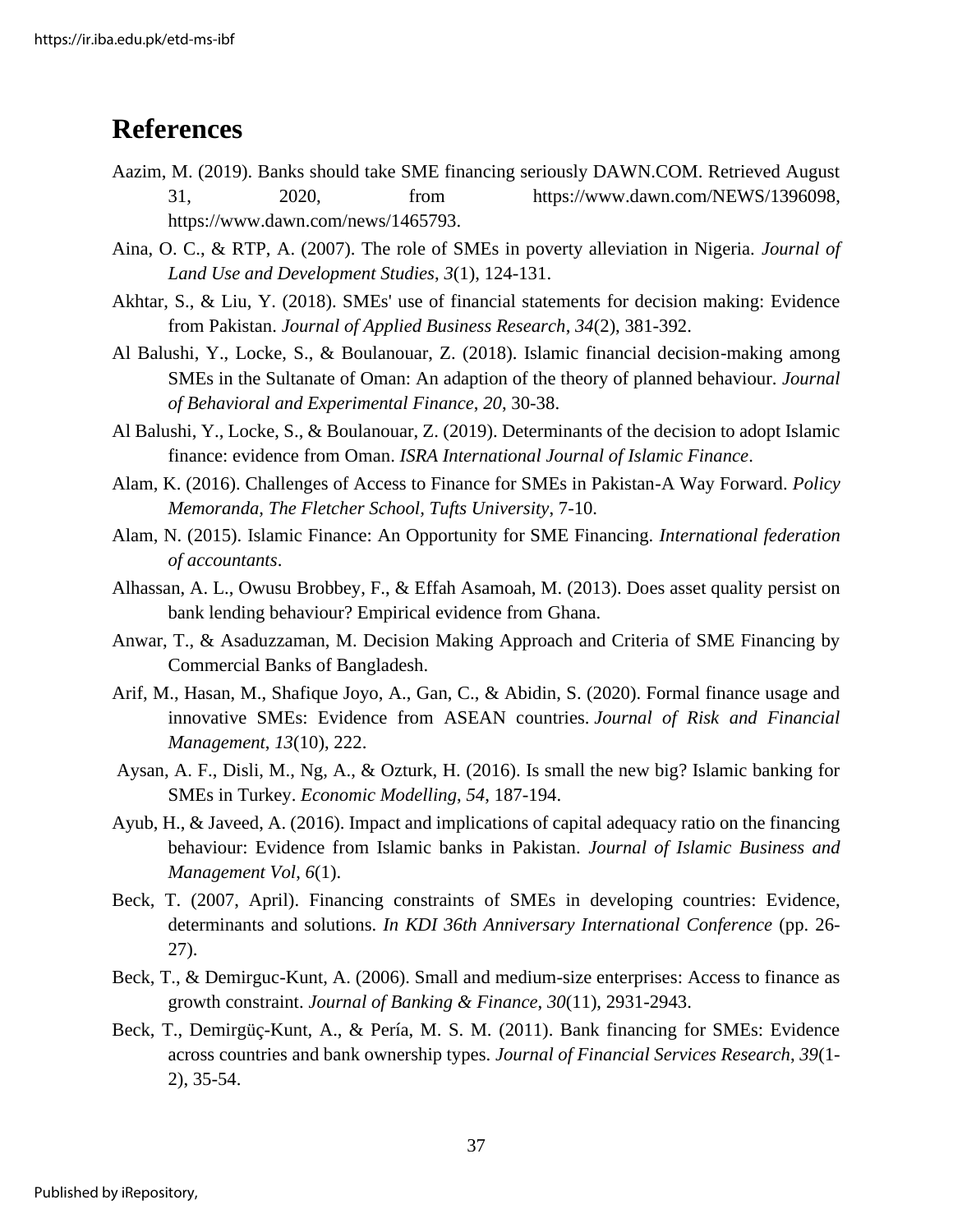- Bhalla, A., & Kaur, M. (2012). SMEs' access to finance: an analysis of attitude and decisionmaking criteria of commercial banks. *Asia-Pacific Journal of Management Research and Innovation*, *8*(1), 69-76.
- Bonanomi, M. M., Hall, D. M., Staub-French, S., Tucker, A., & Talamo, C. M. L. (2019). The impact of digital transformation on formal and informal organizational structures of large architecture and engineering firms. *Engineering, Construction and Architectural Management*.
- Bruns, V., & Fletcher, M. (2008). Banks' risk assessment of Swedish SMEs. *Venture Capital*, *10*(2), 171-194.
- Bundesbank, D. (2018). The importance of bank profitability and bank capital for monetary policy. *Monthly Report*, *70*(1), 27-52.
- Cook, P., & Nixson, F. (2000). *Finance and small and medium-sized enterprise development*. Manchester: Institute for Development Policy and Management, University of Manchester.
- Dar, M. S., Ahmed, S., & Raziq, A. (2017). Small and medium-size enterprises in Pakistan: Definition and critical issues. *Pakistan Business Review*, *19*(1), 46-70.
- De la Torre, A., Peria, M. S. M., & Schmukler, S. L. (2010). Bank involvement with SMEs: Beyond relationship lending. *Journal of Banking & Finance*, *34*(9), 2280-2293.
- Fatoki, O. O., & Smit, A. V. A. (2011). Constraints to credit access by new SMEs in South Africa: A supply-side analysis. *African Journal of Business Management*, *5*(4), 1413-1425.
- Fraser, S. (2004). Finance for Small and Medium-Sized enterprises. *A Report on the*.
- Gonzales, E., Hommes, M., & Mirmulstein, M. L. (2014). MSME Country Indicators 2014. *Towards a Better Understanding of Micro, Small, and Medium Enterprises. Analysis Note, Washington, DC, Corporación Financiera Internacional (CFI), diciembre.*
- Hennink, M., Hutter, I., & Bailey, A., 2020. *Qualitative research methods*. Sage.
- Hussain D. (2018). Small Enterprises, big problem. DAWN.COM. Retrieved July 31, 2020, from [https://www.dawn.com/NEWS/1396098.](https://www.dawn.com/NEWS/1396098)
- [Ihsaan Afzal Khan](https://www.pakistantoday.com.pk/author/ihsaanafzalkhan/) (2020), The woes of the private sector borrower. pakistantoday.com.pk, Retrieved August 31, 2020, from https://www.pakistantoday.com.pk/2020/05/18/woesprivate-sector-borrower/.
- Ilyas, S. (2019). BANKS' LENDING PREFERENCES AND SME CREDIT IN PAKISTAN: EXPERIENCE AND WAY FORWARD. *International Journal of Advanced Economics, 1*(1), 18-30.
- Indarti, N., and Langenberg, M. (2004). Factors affecting business success among SMEs: Empirical evidences from Indonesia. *Journal of Asia Entrepreneurship and Sustainability*, *3*(2), 1-14.
- Ipek Erdogan, A. (2019). Determinants of perceived bank financing accessibility for SMEs: evidence from an emerging market. *Economic research-Ekonomska istraživanja*, *32*(1), 690-716.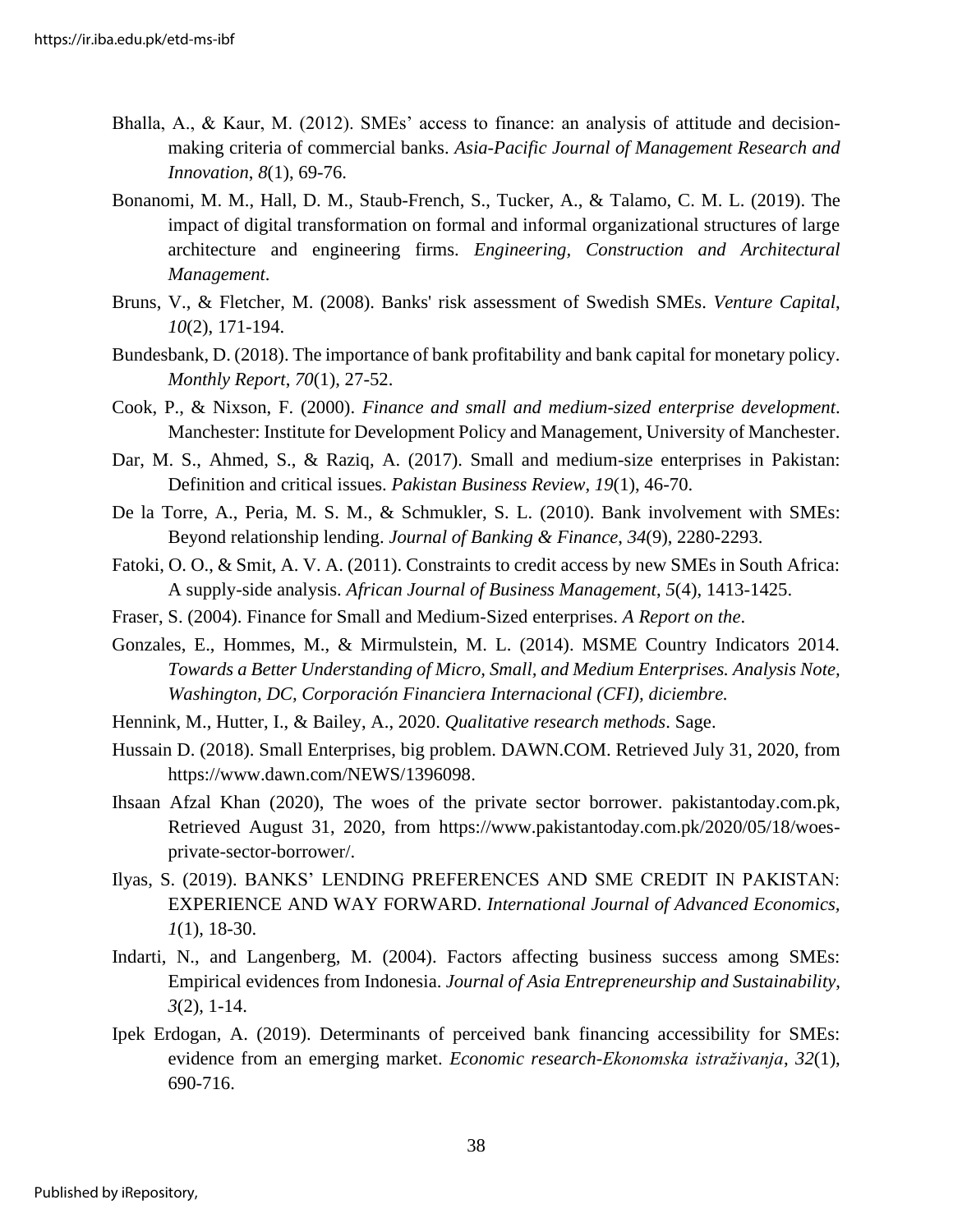- Isa, M. A. M., Latif, R. A., Zaharum, Z., Nasrul, F., & Noh, M. K. A. INTERNAL FACTORS INFLUENCING COMMERCIAL BANKS' LENDING BEHAVIOUR IN MALAYSIA.
- Janjua, A. A., Hayat, M. A., & Aslam, M. (2018). How Does Lending from Commercial Banks Impact Performance of Small Enterprises: A Case Study of District Hafizabad, Pakistan. *Journal of Economic and Social Studies*, *8*(1), 1-14.
- Karamat, J., Shurong, T., Waheed, A., & Mahmood, N. (2016). Bank financing for SMEs in Pakistan.
- Khan, M. A., Kamal, S., & Khan, I. U. (2020). Analyzing the Inhibitors of MSMES' Access to Banks' Financing: Evidence from Khyber Pakhtunkhwa, Pakistan. *sjesr, 3*(2), 160-167.
- Khan, M. M. (2015). Sources of finance available for SME sector in Pakistan. *International Letters of Social and Humanistic Sciences*, *47*, 184-194.
- Kijkasiwat, P. (2021). The influence of behavioral factors on SMES' owners intention to adopt private finance. *Journal of Behavioral and Experimental Finance*, *30*, 100476.
- Kouser, R., Durani, A., Hussain, F. Z., & Hassan, M. (2012). Investigation of banker's lending criteria to SMEs and assessment thereof. *International Research Journal of Finance and Economics*, *4*(89), 158-186.
- Lajuni, N., Wong, W. P. M., Yacob, Y., Ting, H., & Jausin, A. (2017). Intention to use Islamic banking products and its determinants. *International Journal of Economics and Financial Issues*, *7*(1).
- Li, H., Meng, L., Wang, Q., & Zhou, L. A. (2008). Political connections, financing and firm performance: Evidence from Chinese private firms. *Journal of development economics*, *87*(2), 283-299.
- Liedholm, C., McPherson, M., & Chuta, E. (1994). Small enterprise employment growth in rural Africa. *American Journal of Agricultural Economics*, *76*(5), 1177-1182.
- Manzoor, F., Wei, L., & Siraj, M. (2021). Small and medium-sized enterprises and economic growth in Pakistan: An ARDL bounds cointegration approach. *Heliyon*, *7*(2), e06340.
- Muhmad, S. N., Wan Ismai, W. N. S., A Rahim, N. A. A., & Ahmad, S. N. (2020). Islamic financing for small medium enterprises: Challenges and opportunities. *Global Business Management Review*, *12*(2), 50-64.
- Nadeem, T., & Rasool, R. (2018). *Marketing: The crucial success factor for Pakistan's credit guarantee scheme* (No. 909). ADBI Working Paper Series.
- Ndemi, E. G., & Mungai, J. (2018). Formal credit financing and financial performance of small and medium enterprises in Nanyuki town, Kenya. *International Academic Journal of Economics and Finance*, *3*(2), 179-196.
- North, D., Baldock, R., & Ekanem, I. (2010). Is there a debt finance gap relating to Scottish SMEs? A demand-side perspective. *Venture Capital*, *12*(3), 173-192.
- Okahara, N. (2020). Liquidity requirement and banks' lending.
- Onuorah, P. (2010). The Role of Small and Medium size Enterprises for Economic Growth; A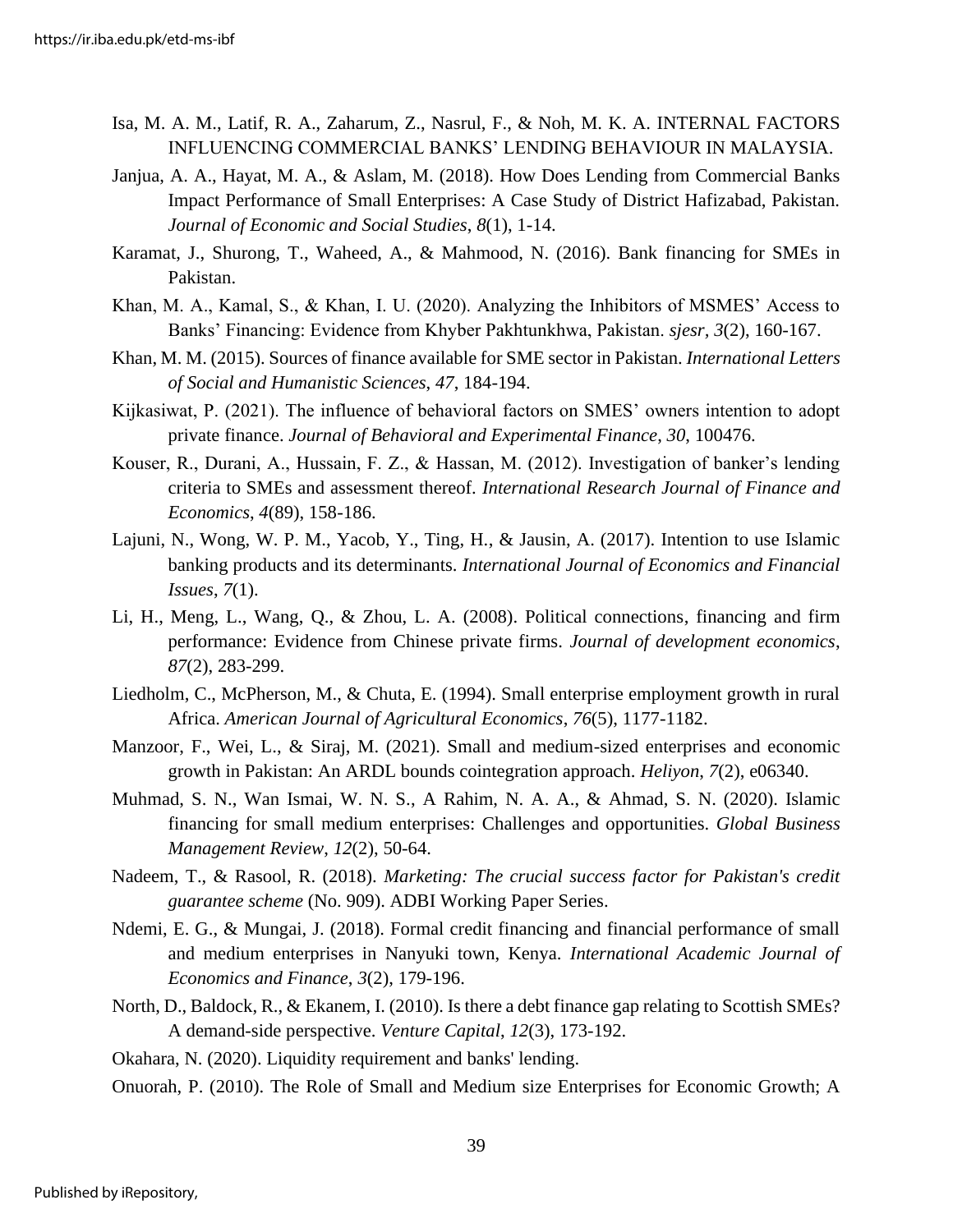case study of Matori in Lagos (Doctoral dissertation, M.Sc. Thesis (unpublished). Blekinge Institute of Technology. Sweden).

- Qamruzzaman, M., & Jianguo, W. (2019). SME financing innovation and SME development in Bangladesh: An application of ARDL. *Journal of Small Business & Entrepreneurship*, *31*(6), 521-545.
- Rasheed, R., Siddiqui, S. H., Mahmood, I., & Khan, S. N. (2019). Financial inclusion for SMEs: Role of digital micro-financial services. *Review of Economics and Development Studies*, *5*(3), 571-580.
- Rasool, S., Dars, J. A., & Shah, B. (2013). The role of commercial banks in production of small and medium enterprises (SMEs) in Pakistan. *Available at SSRN 2495796*.
- Raza, H., Ahmed, F., Osama, A., & Ahmed, F. (2017). Islamic banking for small and medium enterprises (SMEs): A glance at challenges and prospects in Pakistan. *International Journal of Development and Sustainability*, *6*(12), 1998–2008.
- Rizal, H., & Amin, H. (2017). Perceived ihsan, Islamic egalitarianism and Islamic religiosity towards charitable giving of cash waqf. *Journal of Islamic Marketing*.
- Samawi, A., Mdanat, M., Yosef, F., & Abutayeh, B. (2016). Formal versus Informal Financing of SMEs in the Libyan Context: The Case of Ghrian City. *Journal of Business and Economics*, *7*(7), 1137-1146.
- Seth, N. (2018). Money, Credit & Banking Financing Small and Medium Businesses-Recent Developments. SME Observer, 8(2), 2-4. https://smeda.org/phocadownload/Publicatoins/SME%20Observer%20Jul%20- %20Dec%202018.pdf.
- Sherazi, S. K., Iqbal, M. Z., Asif, M., Rehman, K., & Shah, S. H. (2013). Obstacles to small and medium enterprises in Pakistan. Principal component analysis approach. *Middle-East journal of scientific research*, *13*(10), 1325-1334.
- Shihadeh, F., Naradda Gamage, S. K., & Hannoon, A. (2019). The causal relationship between SME sustainability and banks' risk. *Economic research-Ekonomska istraživanja*, *32*(1), 2743-2760.
- Soomro, B. A., Shah, N., & Mangi, S. (2019). Factors affecting the entrepreneurial leadership in small-and medium-sized enterprises (SMEs) of Pakistan: An empirical evidence. *World Journal of Entrepreneurship, Management and Sustainable Development*.
- Thaker, M. A. B. M. T., Thaker, H. B. M. T., & Pitchay, A. B. A. (2020). Leveraging islamic banking and finance for small business: Exploring the conceptual and practical dimensions.
- Ullah, B., Aziz, A., & Yousaf, M. H. (2016). IC in SMEs in Pakistan. *Global Journal of Management and Business Research*.
- Ventresca, M. J. & Mohr, J. W. (2017). Archival research methods. *The Blackwell companion to organizations*, 805-828.
- Joint, W. B. I. D. B. (2015). LEVERAGING ISLAMIC FINANCE FOR SMALL AND MEDIUM ENTERPRISES (SMEs).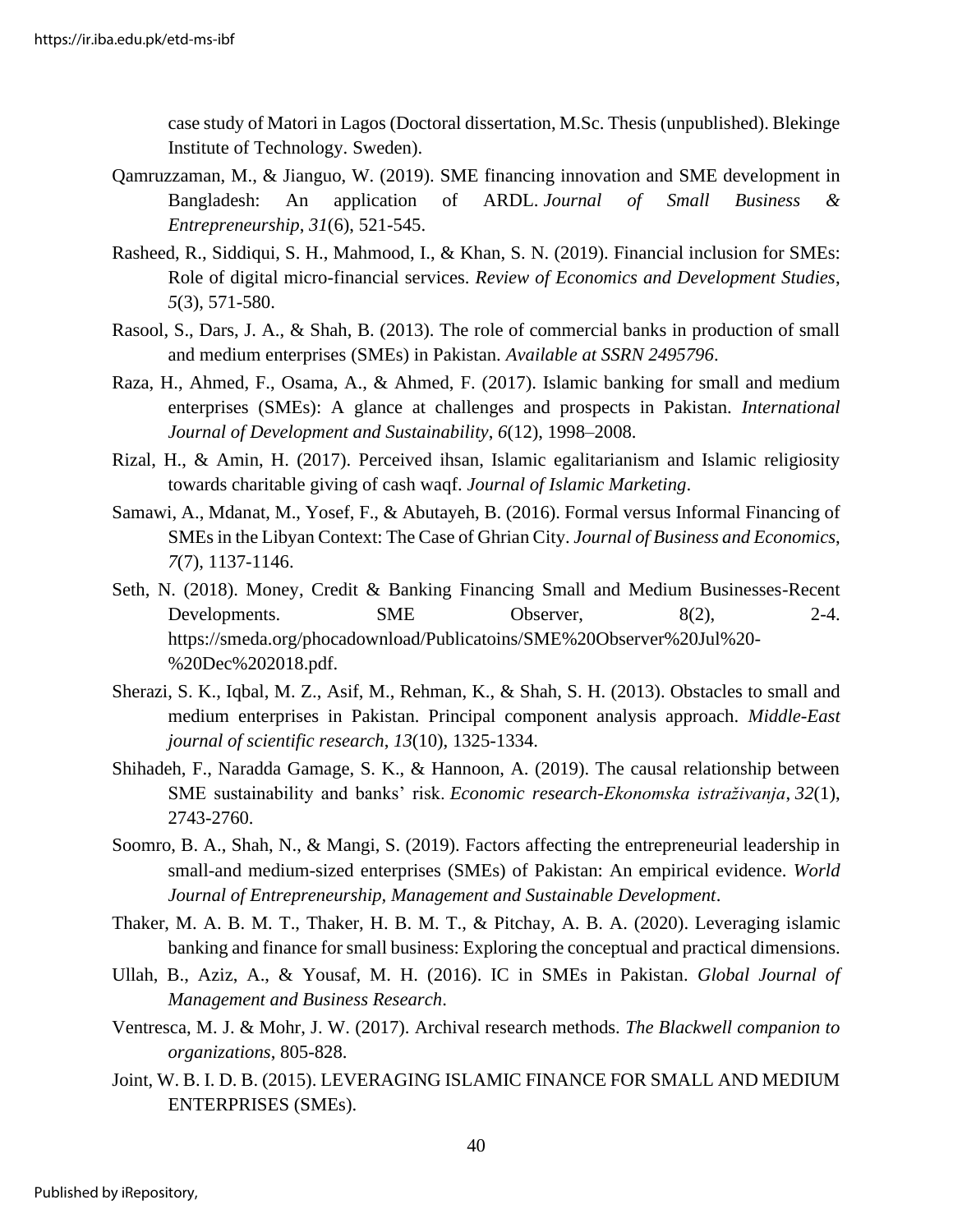- Waheed, W., & Siddiqui, D. A. (2019). The Profiling of Awareness of Access and Use of Finance: A Case Study of SMEs in Karachi. *Available at SSRN 3397486*.
- Wahid, F., & Rehman, Z. U. (2014). Share of the Informal Loans in Total Borrowing in Pakistan: A Case Study of District Peshawar. *Journal of Managerial Sciences*, *8*(1).
- Zafar, A., & Mustafa, S. (2017). SMEs and its role in economic and socio-economic development of Pakistan. *International Journal of Academic Research in Accounting, Finance and Management Sciences*, *6*(4).
- Ziyaviddinovna, M. M. (2021). Development of SME and increasing income of the population through Islamic financing. *Turkish Journal of Computer and Mathematics Education (TURCOMAT)*, *12*(10), 4869-4879.